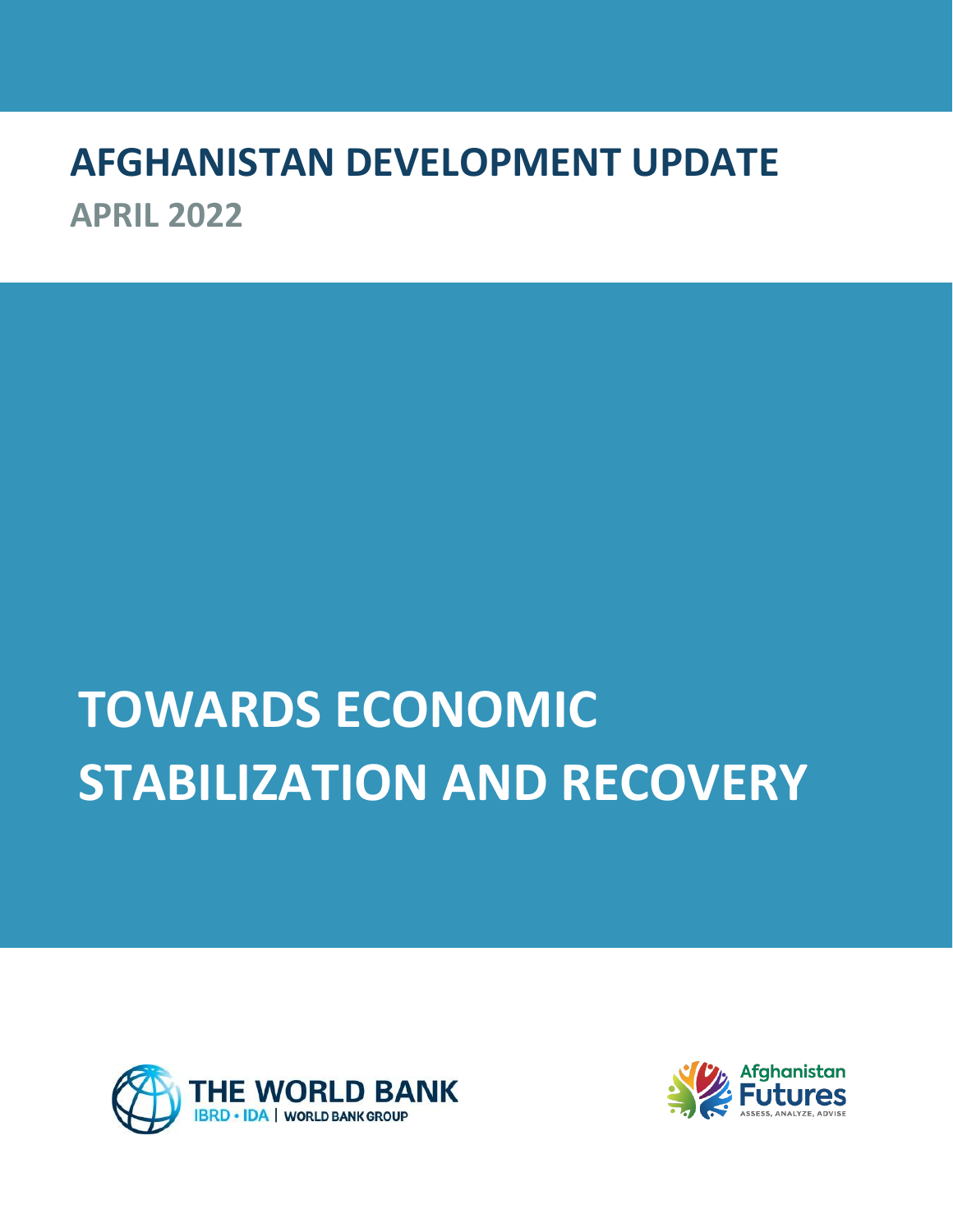#### Disclaimer:

This volume is a product of the staff of the International Bank for Reconstruction and Development/The World Bank. The findings, interpretations, and conclusions expressed in this paper do not necessarily reflect the views of the Executive Directors of The World Bank or the Governments they represent. The World Bank does not guarantee the accuracy of the data included in this work. The boundaries, colors, denominations, and other information shown on any map in this work do not imply any judgment on the part of The World Bank concerning the legal status of any territory or the endorsement or acceptance of such boundaries.

#### Copyright Statement:

The material in this publication is copyrighted. Copying and/or transmitting portions or all of this work without permission may be a violation of applicable law. The International Bank for Reconstruction and Development/The World Bank encourages dissemination of its work and will normally grant permission to reproduce portions of the work promptly.

For permission to photocopy or reprint any part of this work, please send a request with complete information to the Copyright Clearance Center, Inc., 222 Rosewood Drive, Danvers, MA 01923, USA, telephone 978-750-8400, fax 978-750-4470, http://www.copyright.com/.

All other queries on rights and licenses, including subsidiary rights, should be addressed to the Office of the Publisher, The World Bank, 1818 H Street NW, Washington, DC 20433, USA, fax 202- 522-2422, e-mail pubrights@worldbank.org.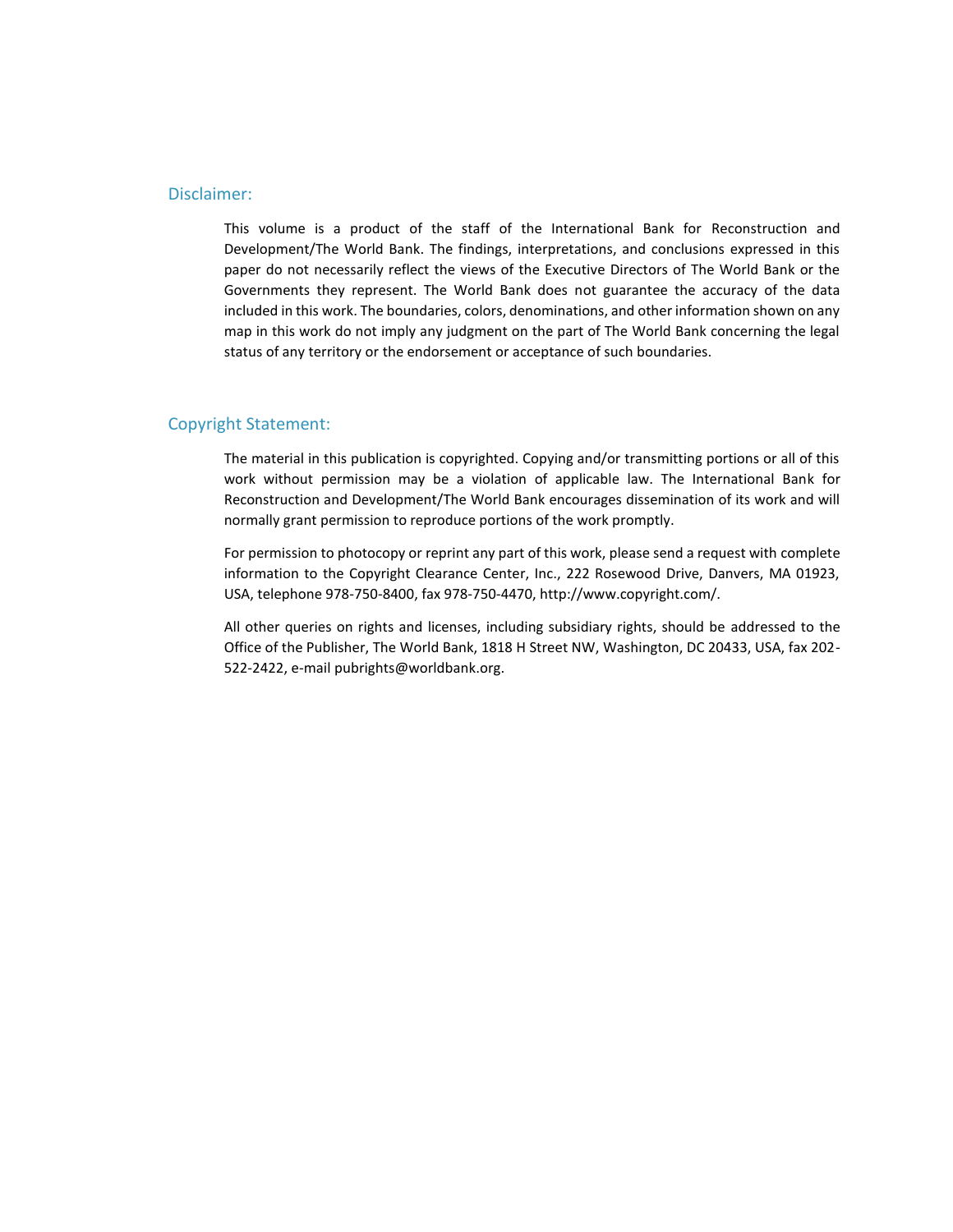#### Preface:

The Afghanistan Development Update provides a comprehensive report of the state of the Afghan economy. It covers recent economic developments and the medium-term outlook for Afghanistan. Each edition includes Special Focus sections providing in-depth analysis on specific topics.

The Afghanistan Development Update is intended for a wide audience, including policy makers, the donor community, the private sector, and the community of analysts and professionals engaged in Afghanistan's economy.

This report was prepared by Anna Custers, Muhammad Waheed, Habiburahman Sahibzada, Sayed Murtaza Muzaffari, and Tobias Haque. Valuable inputs were provided by Miquel Dijkman, Cesar Cancho, Andrej Popovic, Sulaiman Akbari, Hadia Samaha, and Andrea Dall'Olio. Assistance was provided by Sardar Ghani Ahmadzai. The special topic section was provided by Anna Custers. The report was prepared under the overall guidance of Shabih Mohib (Manager for South Asia, Macroeconomics, Trade, and Investment), Zoubida Allaoua (Regional Director for Equitable Growth, Finance, and Institutions), and Melinda Good (Country Director).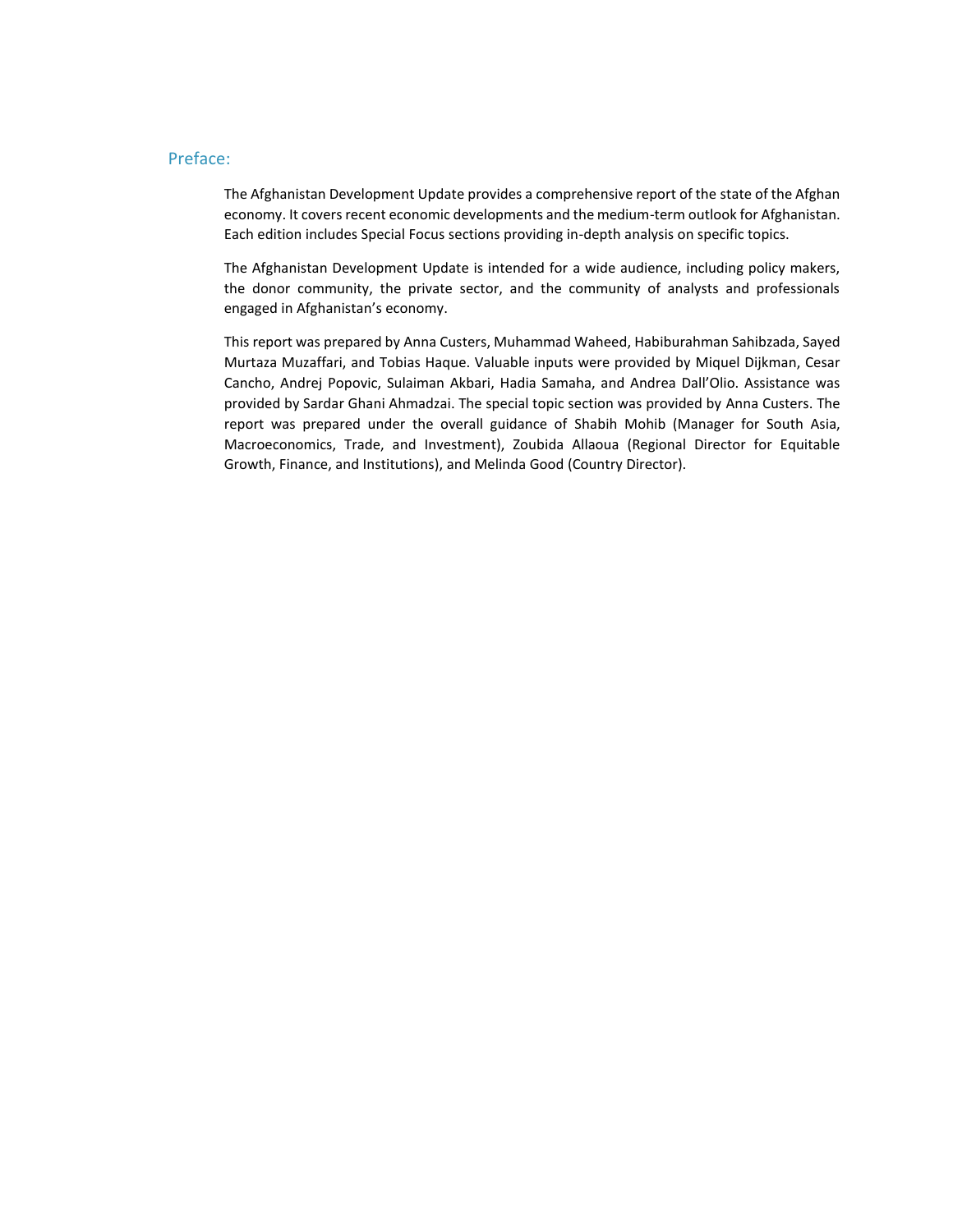## **AFGHANISTAN DEVELOPMENT UPDATE APRIL 2022**

**KEY MESSAGES AT A GLANCE**

#### AFGHANISTAN RECEIVED VERY HIGH LEVELS OF AID

SUPPORT FROM 2001-2020 High levels of international support drove rapid human development gains. However, grant inflows also left the economy aid-dependent, with benefits narrowly shared.

#### **Improvements in development outcomes**

- The proportion of secondary-age children enrolled in secondary school increased from 13% to 54% between 2003 and 2017
- Between 2007 and 2018, the number of children surviving to the age of five increased by 142 for every 1,000 births
	- The youth literacy rate increased from 47 percent in 2011 to 67 percent in 2018
- The fertility rate declined from 7.3 births per woman in 2002 to 4.3 births per woman in 2019

#### **Public finances - sources and uses (2019)**



Percent GDP

#### AFGHANISTAN'S ECONOMY FELL INTO CRISIS FOLLOWING THE POLITICAL EVENTS OF AUGUST 15, 2021

Cessation of grant inflows, loss of access to overseas central bank assets, and breakdown of international banking relationships caused economic output over the last months of 2021 to decline by one-third. This has driven major increases in hardship.

**34%**

decline in per capita income between last four months of 2021 and last four months

#### **Estimated economic output per capita Household capacity to cover food and nonfood expenses**



#### THE CURRENT TRAJECTORY BRINGS MAJOR RISKS TO AFGHANISTAN, THE REGION, AND THE WORLD

Under current conditions, growth will remain stagnant. Widespread poverty will pose important displacement, extremism, and fragility risks. Major changes in domestic and international policy settings would be required to allow Afghanistan to move towards a path of economic stabilization and recovery.

of 2020

To unlock international assistance and advice, the Interim Taliban Administration must adhere to basic standards for the treatment of women and girls, respect for human and democratic rights, and basic principles of sound economic management.

The international community should, under any circumstances, ensure the continued provision of support to basic humanitarian needs. If policies of the Interim Taliban Administration allow, a broader program of economic assistance could be provided to macroeconomic management, broader public services, infrastructure, and the private sector, allowing much faster recovery.

#### **Recovery Requirements GDP per capita by scenarios**



Status quo **Enhanced response** 



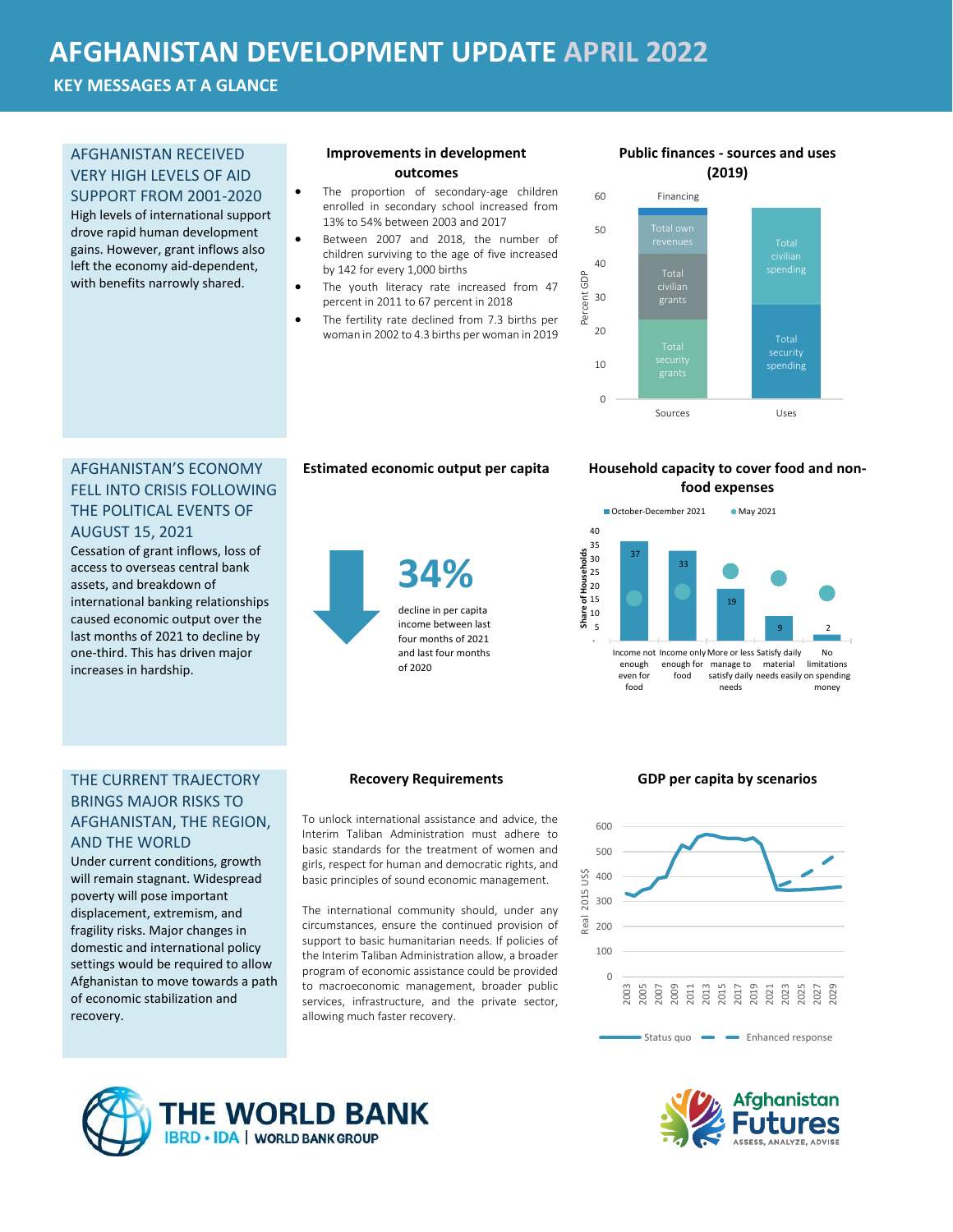## Table of Contents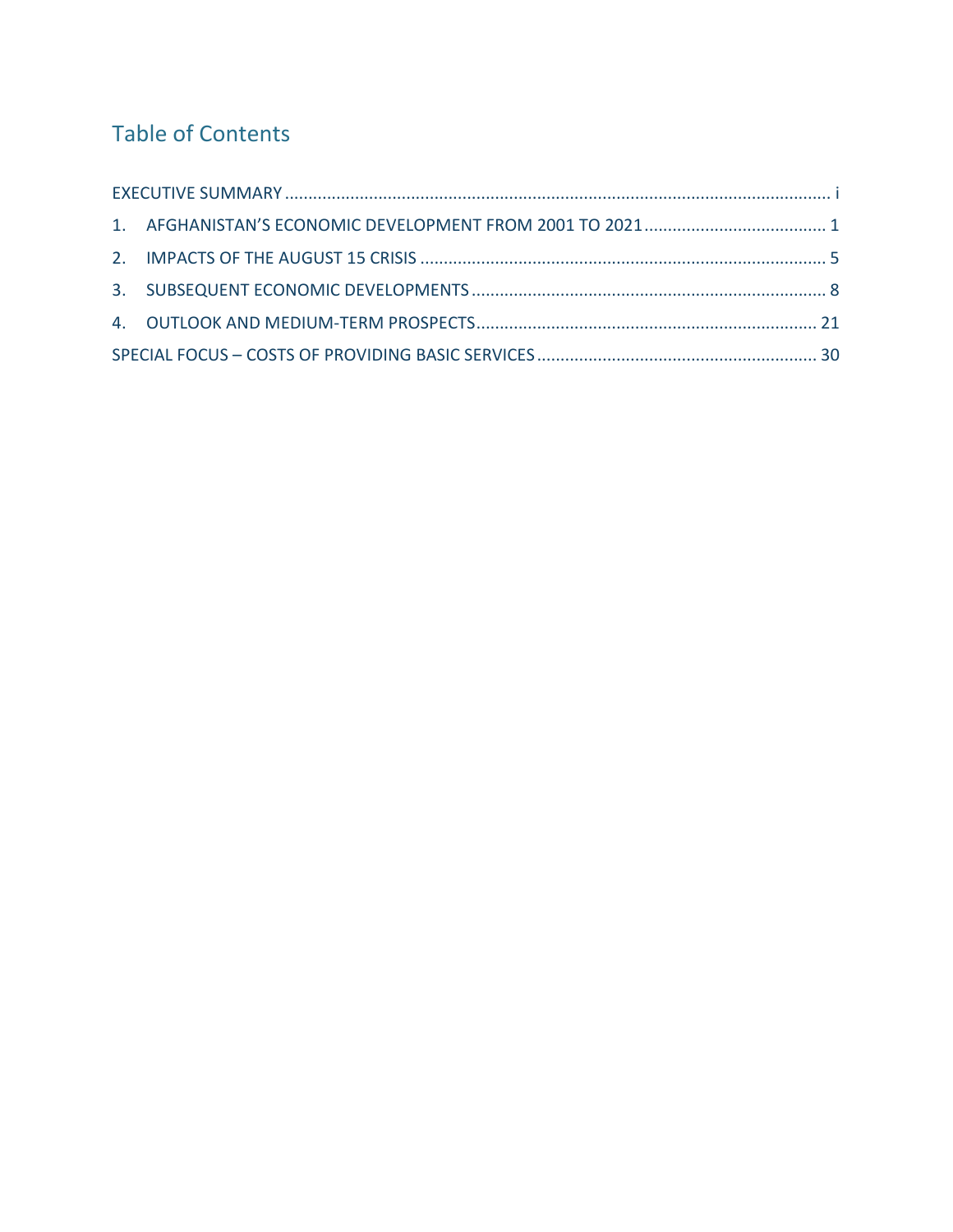## <span id="page-5-0"></span>EXECUTIVE SUMMARY

Afghanistan's current economic crisis risks erasing development gains achieved over the past two decades. Emerging economic conditions pose grave poverty, displacement, and fragility risks to Afghanistan, the region, and the world. Economic stabilization and recovery will require decisive action by the Interim Taliban Administration (ITA) and the international community. This Afghanistan Development Update provides an overview of the drivers and impacts of the recent crisis and a set of broad recommendations for moving Afghanistan's economy back towards sustainable growth.

#### Afghanistan's Economic Development from 2001-2021

Afghanistan received enormous international support over the past two decades. International support underpinned economic growth, the development of core government service delivery capacities, and rapid improvement against critical development indicators. Many of Afghanistan's development indicators moved from amongst the worst in the world to around the average for a country at its level of income. Major progress was achieved in improving women's access to services, rights, and representation, but critical gaps remained.

Due to a range of historical and political factors, development gains and broad macroeconomic stability did not translate into peace or the emergence of an effective and accountable state. Amid pervasive weaknesses in governance and institutions, growth was highly concentrated in the aid-driven service economy. Rapidly increasing demand in the context of limited productive capacities and weak competitiveness led to import dependence and a structural trade deficit. Informal and illicit sectors continued to account for a large proportion of economic activity. Financial sector development remained heavily constrained, with banks playing a limited intermediation role and firms facing constrained access to credit. Afghanistan's economic vulnerabilities became increasingly apparent in the period up to 2021. Economic growth slowed while progress against development indicators stagnated in the context of significant grant declines, poor governance, endemic corruption, sustained political instability, and the impacts of the COVID-19 crisis.

#### The August 15 Crisis and Subsequent Economic Developments

The political events of August 15, 2021, triggered a complex economic crisis. This crisis involved the following overlapping drivers: i) a sharp fiscal contraction impacting the very large public sector and aiddriven economy, leading to collapsing demand (total public spending is expected to have declined by around 60 percent); ii) major disruption to basic services (including basic health and education), which had previously depended on international aid support; iii) a loss of hard-currency aid inflows, which had previously financed a very large trade deficit (equal to around 30 percent of gross domestic product (GDP)); iv) loss of access to the overseas assets of the central bank (around US\$9.2 billion); v) the cessation of international payments by correspondent banks, due to anti-money laundering and countering the financing of terrorism (AML/CFT) concerns, undermining the capacity of firms to pay for imports or receive payment for exports, disrupting remittance flows, and leaving international humanitarian and non-government organizations (NGOs) unable to pay salaries or contractors within Afghanistan; vi) loss of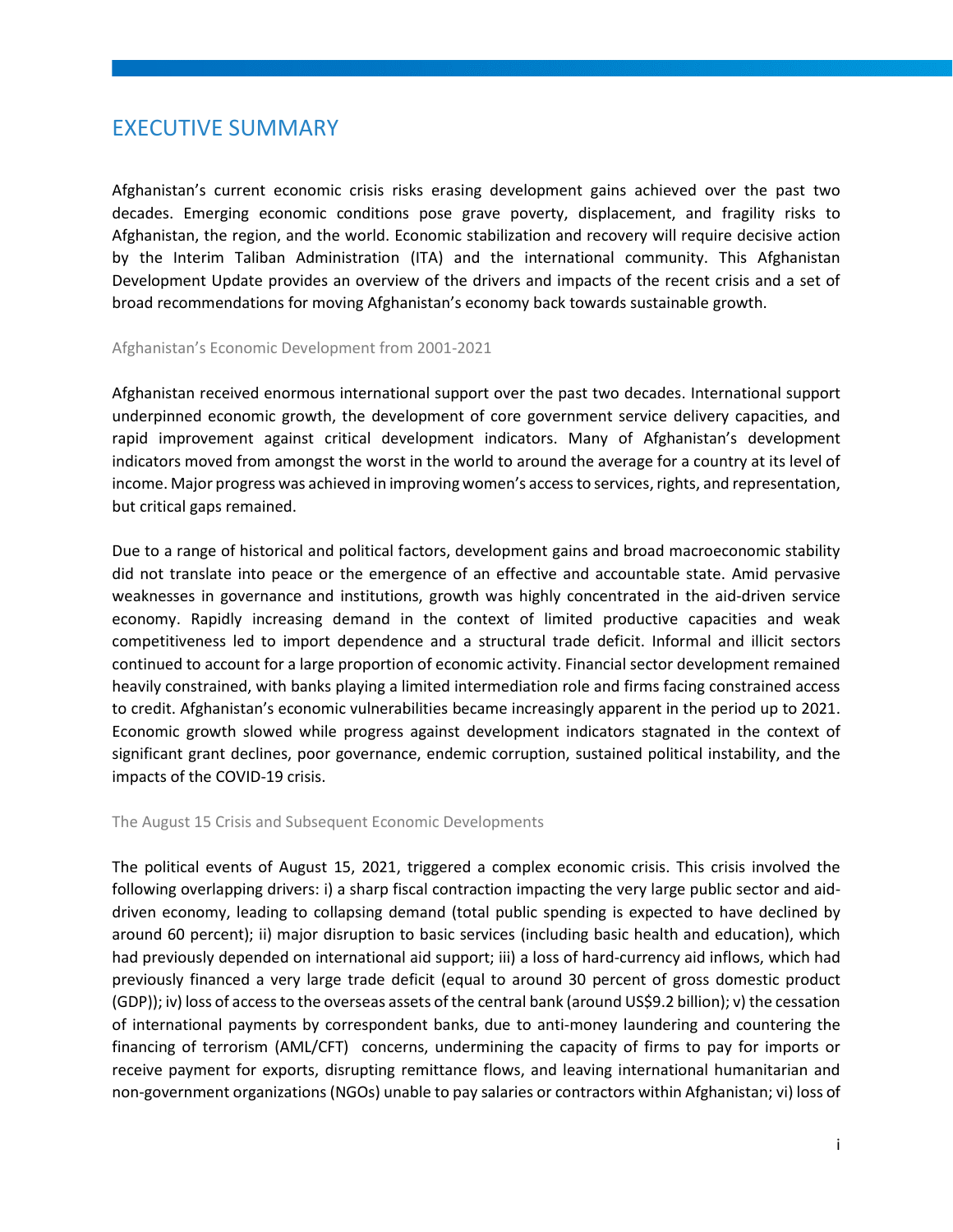central bank access to supplies of Afghani and USD cash notes ceased, creating a liquidity crisis in the banking system, constraining firms' and households' access to working capital and savings held in commercial banks; vii) rapid declines in investment confidence, given pervasive uncertainty and fear; and viii) loss of human capital, as tens of thousands of highly-skilled Afghans fled the country and new restrictions were imposed on women's participation in the private and public sector.

Output over the last four months of 2021 is expected to have declined by more than one-third relative to the same period in 2020. Contraction was concentrated in the urban service economy, which was heavily dependent on donor and government spending. Agricultural output is estimated to have declined by around five percent over the year, reflecting drought impacts and higher prices for key inputs (such as fuel, fertilizer, and seeds), partly offset by improved security conditions. Despite declining demand, headline year-on-year (y-o-y) inflation reached 12.7 percent in December, with food price inflation reaching 17.7 percent reflecting depreciation, increasing international prices, and import constraints arising from disruptions to international transactions (imports declined by 47 percent over the second half of 2021, relative to the same period in 2020).

The combination of declining incomes and increasing prices has driven a severe deterioration in household living standards. At the time of the latest Afghanistan Welfare Monitoring Survey (AWMS) conducted by the World Bank over October-December 2021, 70 percent of Afghan households had insufficient income to meet basic food and non-food needs. Extreme hardship has led to the widespread adoption of harmful coping mechanisms such as borrowing at high interest rates, the sale or consumption of assets, and reduced investment in human capital. This will have long-term consequences given Afghanistan's very young population.

Large inflows of in-kind humanitarian supplies and USD cash through humanitarian channels over late 2021 and early 2022 have supported some economic stabilization. Cash inflows have had important impacts in i) increasing supply of USD within the economy, driving appreciation of the exchange rate; ii) providing impetus to demand through local payment to humanitarian workers and suppliers; and iii) increasing supply of basic household goods, leading to lower prices. Following initial disruptions, access to some services has now recovered due to i) efforts by the international community to resume financing of health facilities through United Nations (UN) agencies; ii) effective use of cash shipments to bypass financial sector constraints; and iii) improved security across much of the country.

The financial sector remains in crisis, with the core functions of the central bank and banking sector unfulfilled. A World Bank rapid private sector survey conducted in late 2021 showed 81 percent of respondent firms reporting difficulty in sending or receiving payments domestically and 95 percent facing difficulties dealing with international payments. Around 85 percent of NGOs report that inability to transfer funds from overseas and limited access to cash are major constraints to their operations. The difficulties Afghan businesses face in making and receiving payments has forced enterprises to make increasing use of informal financial services, including through the hawala system. $<sup>1</sup>$ </sup>

 $1$  The hawala system is an informal remittance system used extensively by households and firms to transfer funds into, out of, and within Afghanistan.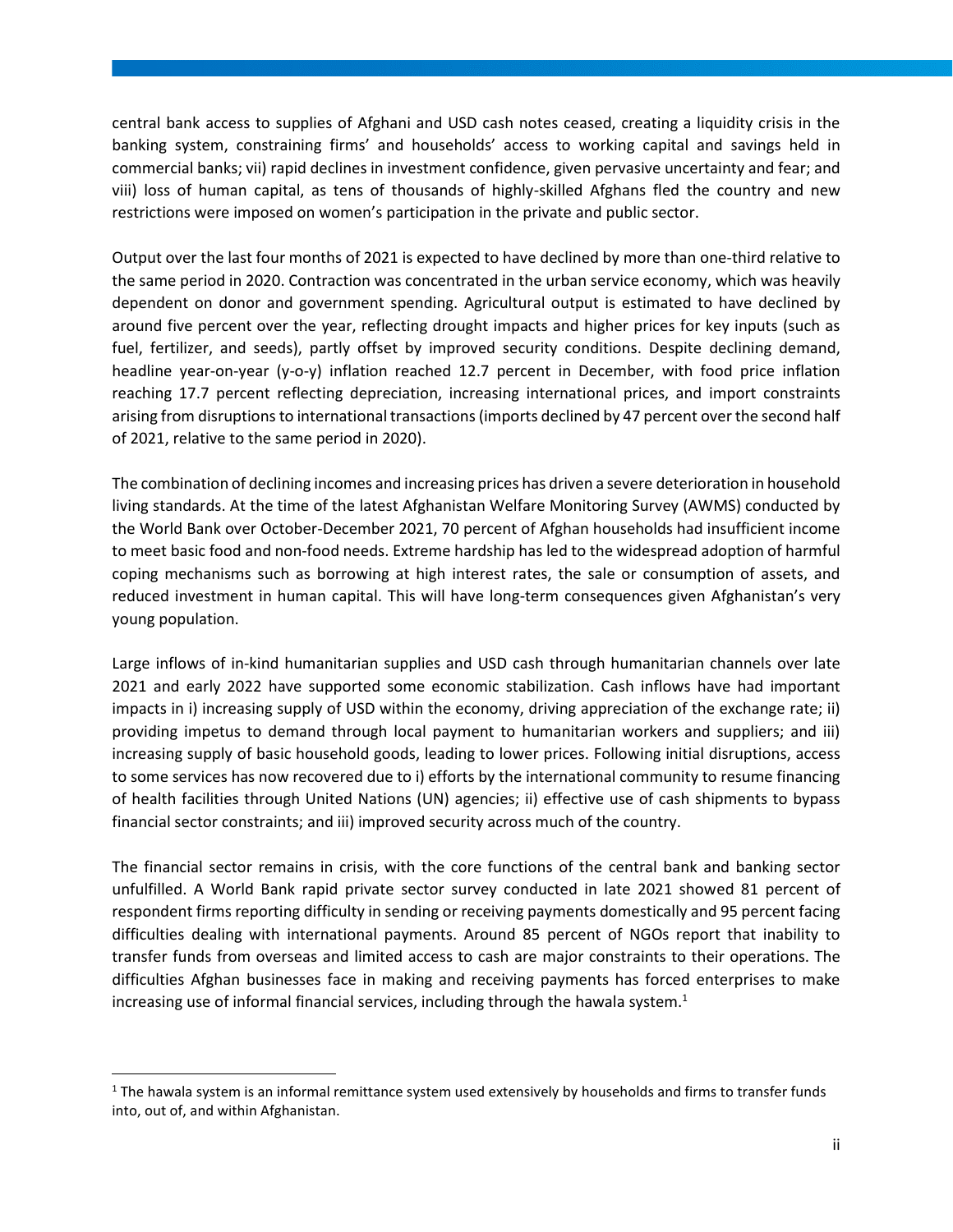The ITA moved quickly to restore revenue collection, and revenue performance has steadily improved. Monthly collections reached Afs 13 billion on average during January-March, slightly exceeding the monthly average of the first quarter in 2020. In the absence of on-budget grants, however, budget spending has sharply declined. The ITA's interim budget approved in January 2022, includes total recurrent allocations 34 percent lower than 2019 levels, mainly due to cuts to the defense (50 percent) and public order and safety (34 percent) budgets while those for education and health were maintained. Most development expenditures – including allocations for contracted basic health services – were eliminated. Actual expenditures are expected to have fallen significantly short of planned levels due to revenue shortfalls and an unfinanced deficit.

#### Outlook and Priorities

The recent crisis has left Afghanistan with a smaller and poorer economy. Per capita incomes at the end of 2022 are expected to be around one-third lower than at end-2020, reversing all progress since 2007. Under a baseline status quo scenario, per capita incomes will remain static in the context of slow growth and a rapidly growing population. The combined impacts of increased poverty, rapid population growth, and climate change present substantial risks to Afghans, the region, and world. These risks include: i) further poverty and humanitarian crises, necessitating regular, high-cost humanitarian interventions to support basic needs; ii) internal and external displacement risks driven by absence of economic opportunities and increased vulnerability to natural disasters; iii) increased risks of conflict, fragility, and extremism arising from increased contestation over natural resources, unemployment, and deteriorating access to services driving perceptions of exclusion.

Under an economic stabilization and recovery scenario, however, Afghanistan could achieve private sector led recovery in output over the medium-term through leveraging economic endowments and improvements in security and corruption (Afghanistan has substantial growth potential in agriculture over the short-term and extractives over the medium-term). This would involve i) international support across areas beyond basic human needs, supporting increased public investment; ii) easing of current financial sector constraints, including improvements in international payment flows and strengthened banking sector confidence and liquidity; iii) improvements in political confidence and associated increases in private investment; and iv) eased constraints to women's economic participation.

Given current widespread hardship, the international community must take no-regrets action for the effective and coordinated provision of critical basic needs. Moving towards the economic stabilization and recovery scenario will require further action by both the ITA and the international community. The ITA must meet minimum enabling requirements to both provide confidence to the international community and establish the core policy and institutional conditions for economic growth. If the ITA meets these requirements, a range of additional economic stabilization and recovery actions could be implemented (with international support) to facilitate sustainable, private sector led economic development. This framework for economic stabilization and recovery is shown i[n Figure 1.](#page-8-0)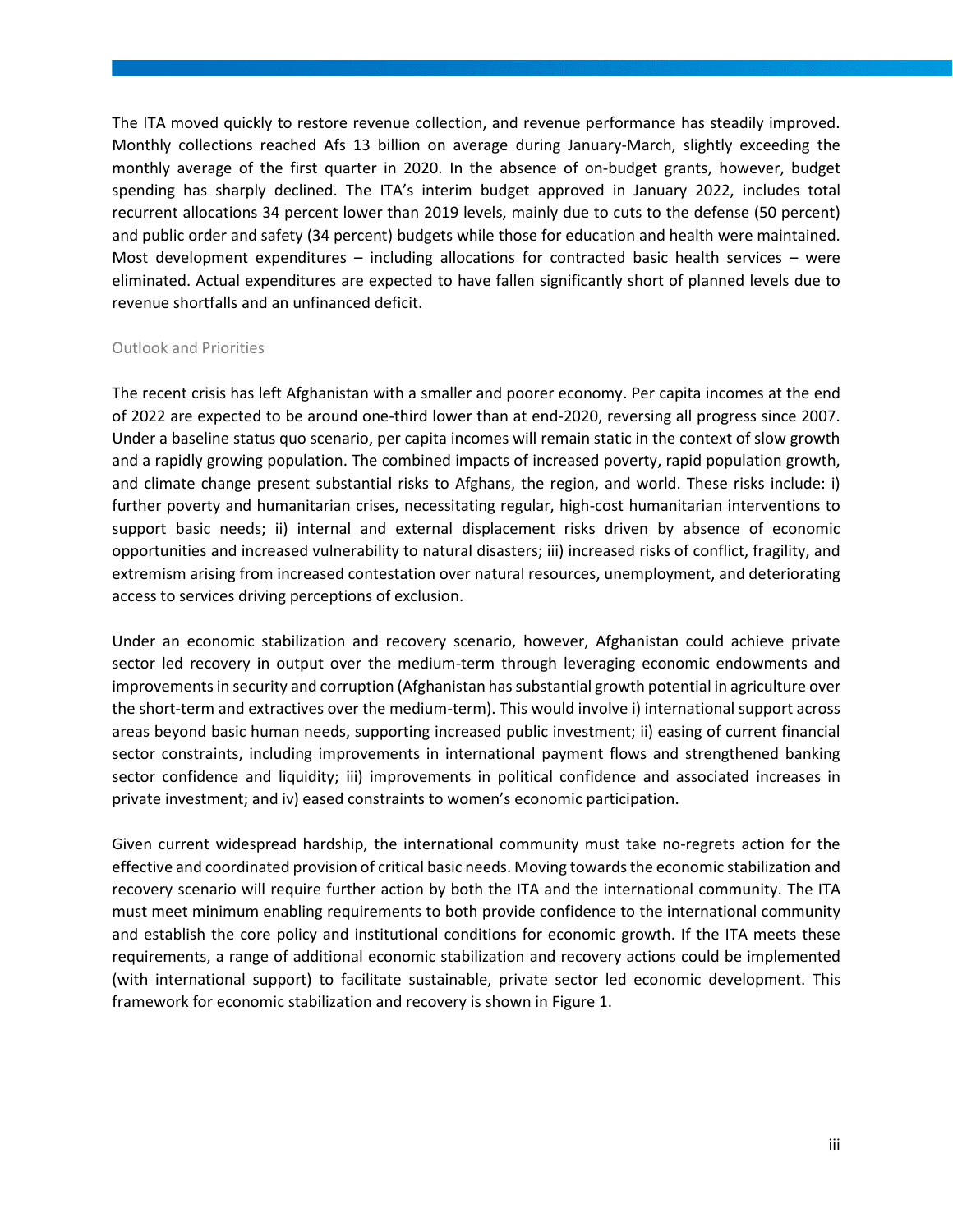#### **Figure 1: Framework for economic stabilization and recovery**



- <span id="page-8-0"></span>Sustainable financing for humanitarian and basic service needs  $\bullet$
- Maintenance of a functioning payment mechanism for humanitarian and basic service provision  $\bullet$
- Effective aid coordination / financing framework  $\bullet$
- Effective preparation for potential migration flows  $\bullet$

Source: World Bank

disruption to regional infrastructure projects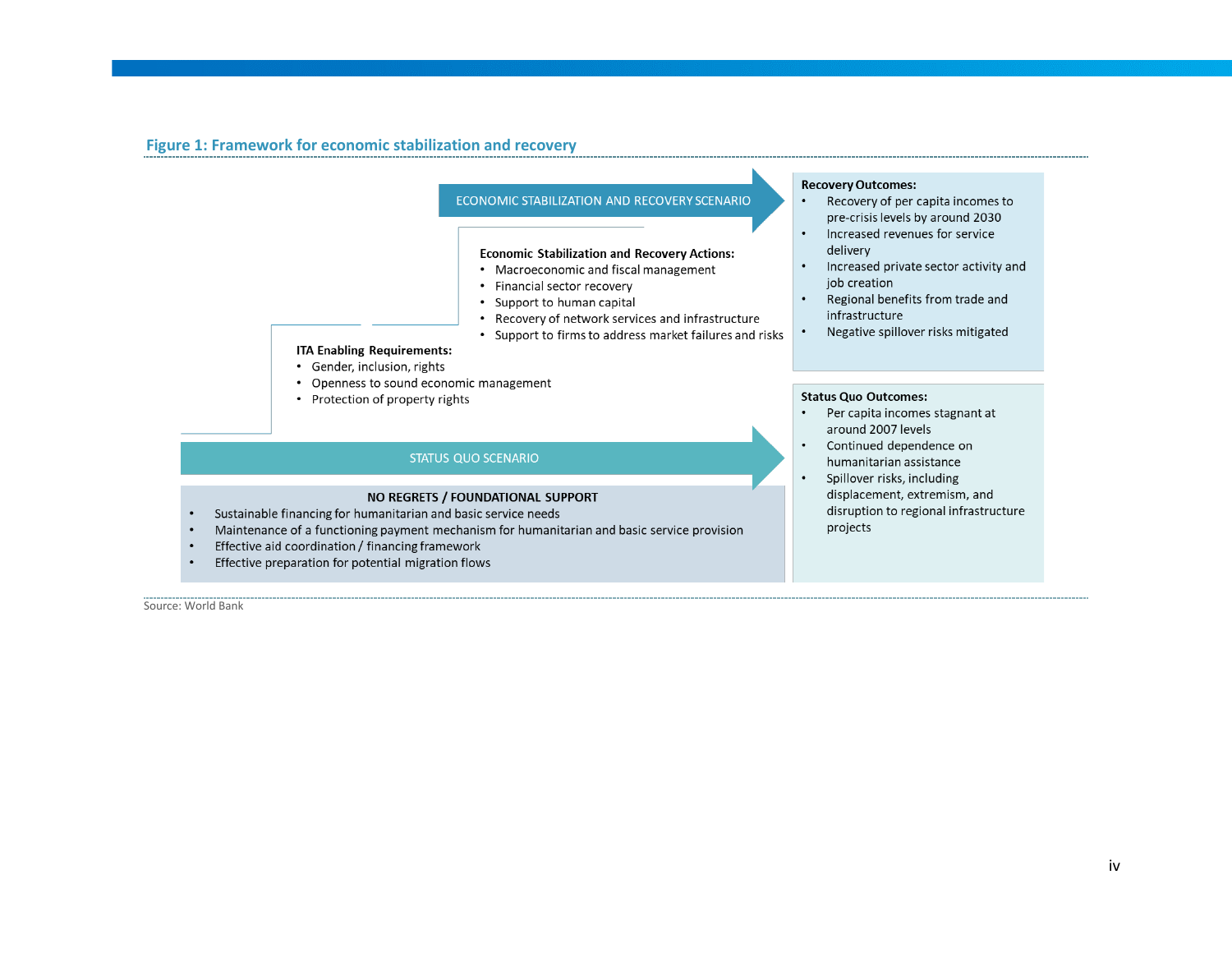## <span id="page-9-0"></span>1. AFGHANISTAN'S ECONOMIC DEVELOPMENT FROM 2001 TO 2021

**Afghanistan received enormous international support over the past two decades.** International assistance to Afghanistan was provided through a range of channels including i) direct military and counter-terrorism activity by international partners; ii) grant and technical assistance support to Afghanistan security agencies; and iii) civilian aid for development and reconstruction. Grant support reached exceptional levels, with grant flows equivalent to around 60 percent of GDP on average between 2001 and 2020 and peaking at around 100 percent of GDP in 2009 [\(Figure 2\)](#page-10-0). Grant support was divided roughly evenly between security and civilian support over the period. By 2020, grants had declined to around 45 percent of GDP, but still financed around half of the government budget, 75 percent of total public expenditure, and 90 percent of security expenditures. While overall aid levels remained exceptionally high, this largely reflected high security grants, with per capita civilian grant levels comparable to other low-income countries.

**International support underpinned rapid improvement against critical development indicators.**  International support facilitated the development of critical state institutions while aid inflows drove aggregate demand and economic growth. Capacity and financing support to the Ministry of Finance, the central bank, and key line ministries underpinned i) rapid expansions in public spending; ii) sound macroeconomic management and rapid improvements in revenue collection; and iii) expansion of services through major national programs in health, education, and community development. As a result, economic and human development indicators improved. Afghanistan's economy grew by more than seven percent per year on average over 2001-2020, with GDP increasing by 180 percent between 2001 and 2020. Real per capita incomes increased by 75 percent between 2002 and 2018, with income per capita increasing from around 70 percent of the low-income country average to 107 percent of the low-income country average. Improved health services led to a rapid decline in maternal, infant and child mortality, with 142 more children surviving to the age of five for every 1,000 births between 2007 and 2018. Expansion in access to education saw rapid improvement in literacy rates, for both adults and youth, with youth literacy rates increasing from 47 percent in 2011 to 67 percent in 2018. Access to basic infrastructure expanded, as the number of connections to the electricity grid increased from 230,000 to nearly 1.5 million and the proportion of Afghans with access to sanitation increased from 25 to 43 percent. $2$ 

**While outcomes improved for women major challenges remained.** Girls' access to education expanded rapidly with important improvements in attendance rates and narrowing of gender disparities. Improved access to healthcare led to improved health outcomes for women, with the maternal mortality ratio falling from 1,600 to 638 deaths per 100,000 live births during 2002– 2017 and the fertility rate declining sharply from 7.3 births per woman in 2002 to 4.3 births per woman in 2019. A quarter of the seats in Parliament were reserved for women, and women occupied some prominent positions within the executive, civil society, and private sector. Women, however, remained underrepresented in politics, private sector leadership, and the civil service. Women's labor force participation remained among the lowest in the world, at around 27 percent.

<sup>2</sup> See World Bank (2020) Afghanistan's Development Gains, World Bank, Washington DC.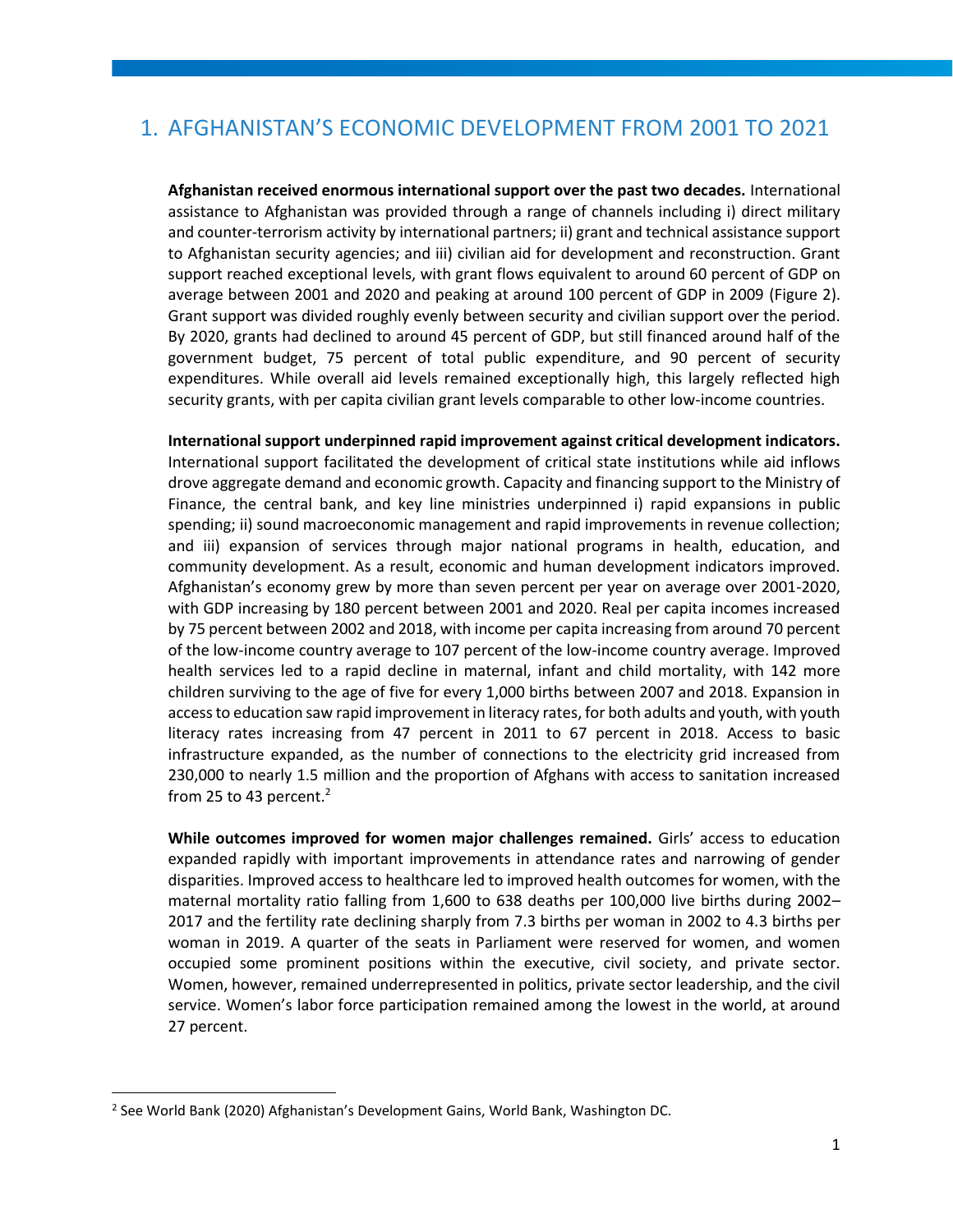**Macroeconomic management was largely sound.** Following various debt relief and cancellation initiatives, government debt remained low and stable (around 7.5 percent of GDP in 2020). Reflecting limited access to financing sources, deficits remained tightly constrained. Efforts to improve revenue administration saw revenue collections increase from negligible levels in 2002 to reach around 14 percent of GDP in 2019 – close to the average for low-income countries. Inflation remained low and stable. The market-determined exchange rate remained relatively stable and foreign exchange reserves remained at very comfortable levels, reflecting continued large grant inflows (around 14 months of import cover at end-2020).



<span id="page-10-0"></span>**Figure 2: International grants to Afghanistan have consistently remained at very high levels** Grants as percentage of GDP

Source: World Bank staff estimates

**Due to a range of historical and political factors, development gains and broad macroeconomic stability did not translate into peace or the emergence of an effective and accountable state**. Property rights remained weak, with politically connected elites able to expropriate public and private resources with impunity. Security and justice institutions remained widely perceived as predatory and extractive. The state faced serious constraints to its capacity to effectively develop and implement policy and accountability of the state to the public remained weak, reflected in very low participation in elections, limited channels for public influence over sub-national government, and widespread and frequent political violence. International grant assistance, often mobilized in support of short-term security objectives, contributed to problems of governance by i) strengthening regional strongmen in relation to government, driving fragmentation; ii) fueling corruption and thereby undermining state legitimacy and fueling insurgency (Afghanistan ranked 165th out of 180 countries in the 2020 Perceptions of Corruption Index); and iii) reducing state reliance on tax revenues and thereby weakening state-society accountability relationships. In 2020, Afghanistan was ranked in the lowest ten percent of countries against five of the six indices reported in the World Governance Indicators. The weakness of state institutions was manifest in widespread violence, with local level disputes frequently spilling over into armed conflict, while organized crime became an increasing concern. Benefiting from external support, the Taliban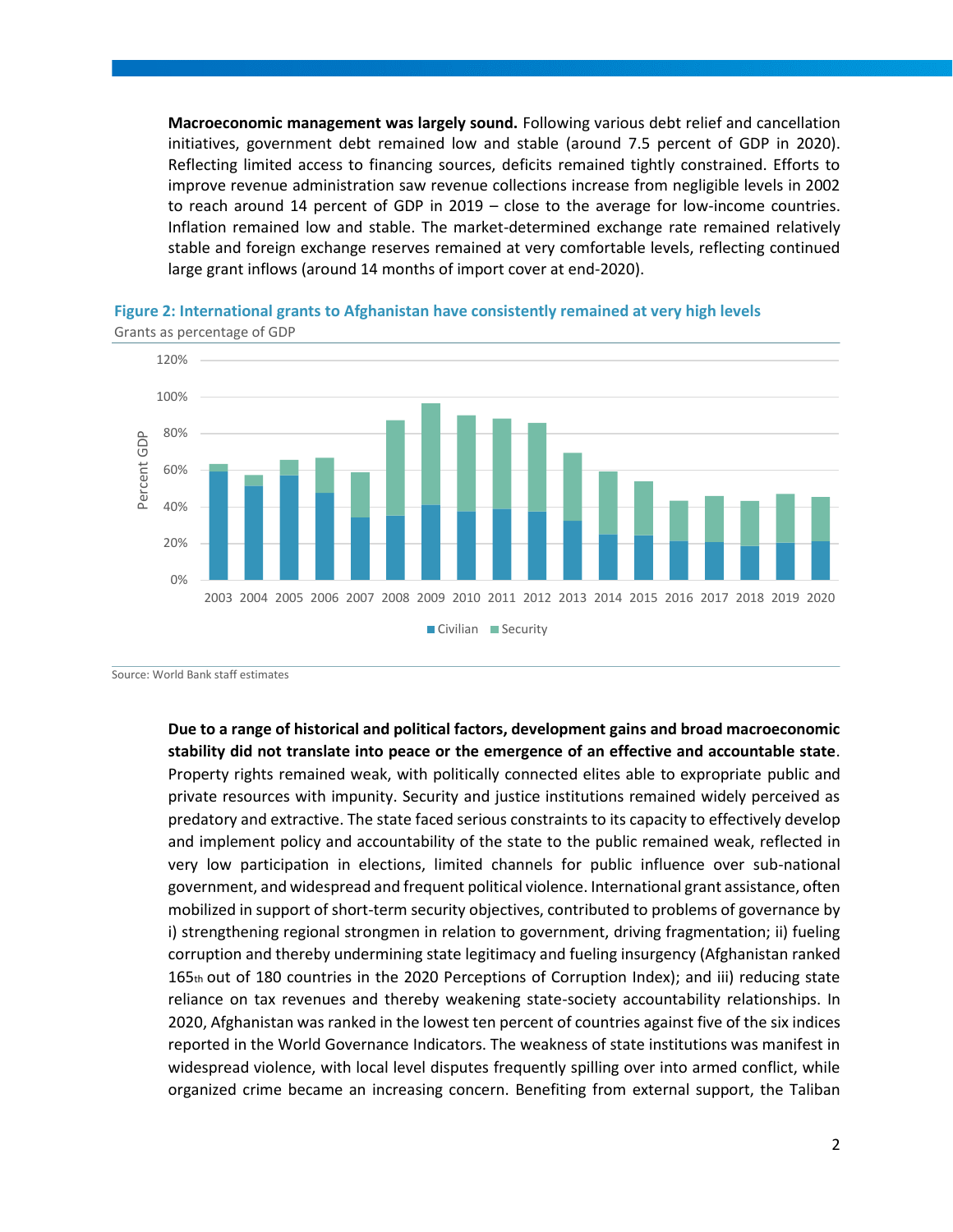insurgency gradually gained momentum, increasing control over territory and intensifying attacks on Afghan security forces and civilians (an average 8,000 civilians were killed or wounded per year between 2014 and 2020).<sup>3</sup>

**The combination of large aid inflows and weak institutions had important implications for patterns of economic development and sustainability.** A very difficult business environment, limited infrastructure, insecurity, and high levels of political uncertainty undermined competitiveness. As a result:

- Growth was highly concentrated in the aid-driven service economy. Rapid growth in public spending (which consistently exceeded 50 percent of GDP) drove expansion of the urban public sector and the associated contracting and services economy. The service sector grew by around 3.6 percent per year on average, accounting for nearly 65 percent of total growth over the period. By contrast, growth in industry averaged only 0.8 percent, concentrated in construction [\(Figure 3\)](#page-12-0). By 2020, the service sector accounted for 58 percent of GDP (up from 40 percent in 2001). The construction and services sectors accounted for 77 percent of urban employment. Because the benefits of growth were not widely shared, Afghanistan experienced increasing poverty alongside high average growth rates between 2006/07 and 2015/16.
- **Imports grew rapidly, driving a structural trade deficit.** With limited domestic productive capacities and high costs, increasing public spending drove an explosion in imports. Over the past decade, imports averaged around US\$9 billion or 45 percent of GDP, reflecting heavy dependence on imports for critical goods such as food (around US\$2 billion per year), fuel (nearly US\$1 billion), and electricity (around US\$280 million). In comparison, exports over the period were equal to around US\$1.5 billion, including significant service exports to international installations on Afghan soil. This structural trade imbalance was financed almost entirely by grant inflows.
- **Informal and illicit sectors continued to account for a large proportion of economic activity.**  With growth concentrated in urban services, rural areas remained heavily dependent on lowproductivity subsistence agriculture (44 percent of the total workforce worked in agriculture and 60 percent of households derived some income from agriculture). Despite various eradication efforts, the opium economy continued to expand, driven by weak rule of law, easy access to key trade routes, and the absence of alternative livelihood generating activities. By 2020, the illicit economy accounted for a significant share of production, exports, and employment, including opium production, smuggling, and illegal mining. The major role of illicit activity in the Afghan economy weakened overall governance and deprived government of much-needed domestic revenues.
- **Financial sector development remained heavily constrained.** Limited investment opportunities and high governance and institutional risks weakened the intermediation function of the financial sector and constrained monetary policy transmission mechanisms. Banking sector deposits were largely held in overseas deposits by the central bank, rather than being recycled into domestic credit. As a result, total credit to the private sector remained equal to only around three percent of GDP in 2020, while the loan-to-deposit ratio

<sup>3</sup> World Bank (2021) Risk and Resilience Assessment for Afghanistan, World Bank, Washington DC.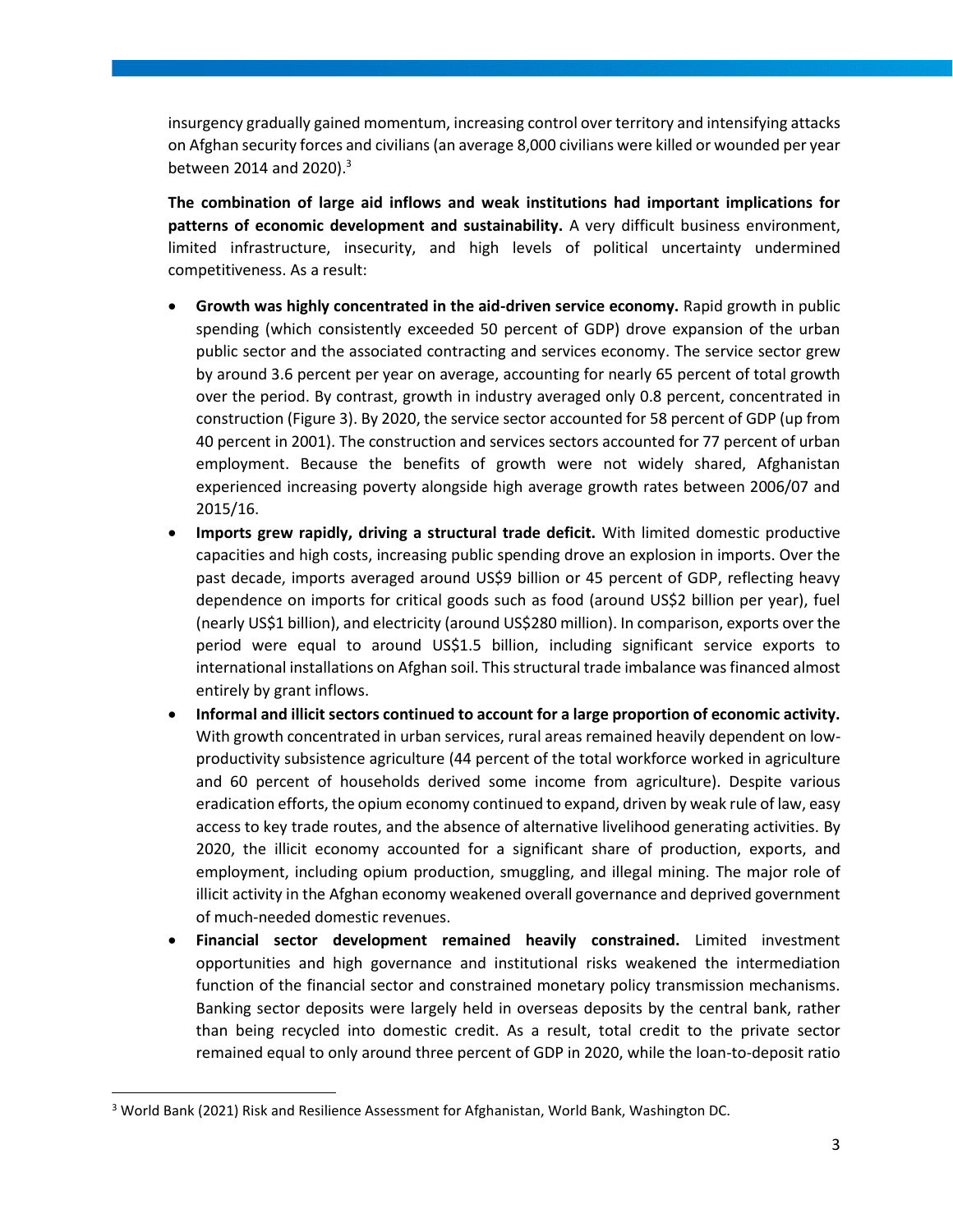hovered around 15 percent. The banking sector remained highly liquid and highly dollarized, with over 60 percent of bank deposits held in USD.



<span id="page-12-0"></span>**Figure 3: Growth has been concentrated in urban services, with benefits narrowly shared**

**Afghanistan's economic vulnerabilities were increasingly apparent by the start of 2021**. Growth had slowed since 2015 leading to declining per capital incomes, reflecting decreasing grant inflows, political instability following the disputed 2014 and 2019 elections, increasing insecurity, and severe droughts in 2018 and 2021. Weak governance and widespread corruption sapped confidence, weakened trust in government, and further constrained investment. Wheat production declined by 20 percent in 2021, relative to the previous 5-year average. Intensified fighting and forced return of refugees from neighboring countries were driving an ongoing displacement crisis, with large numbers of internally displaced people arriving in major urban centers. The COVID-19 crisis had major impacts, with the economy contracting by 2.4 percent due to border closures, lockdowns, and reduced remittances. Poverty decreased between 2016/17 and 2019/20 – partly due to an increase in land being used for opium cultivation – but remained widespread, with 47 percent of the population living below the poverty line. Government revenues had fallen to 11.4 percent of GDP in 2020 due to weakening compliance and slowing economic activity. Reflecting weakening economic conditions and shortcomings in credit origination practices, asset quality on banks' small portfolio of private sector lending showed signs of deterioration. The proportion of non-performing loans to gross loans reached nearly 22 percent by end-2020.

Source: NSIA, household surveys, World Bank staff analysis,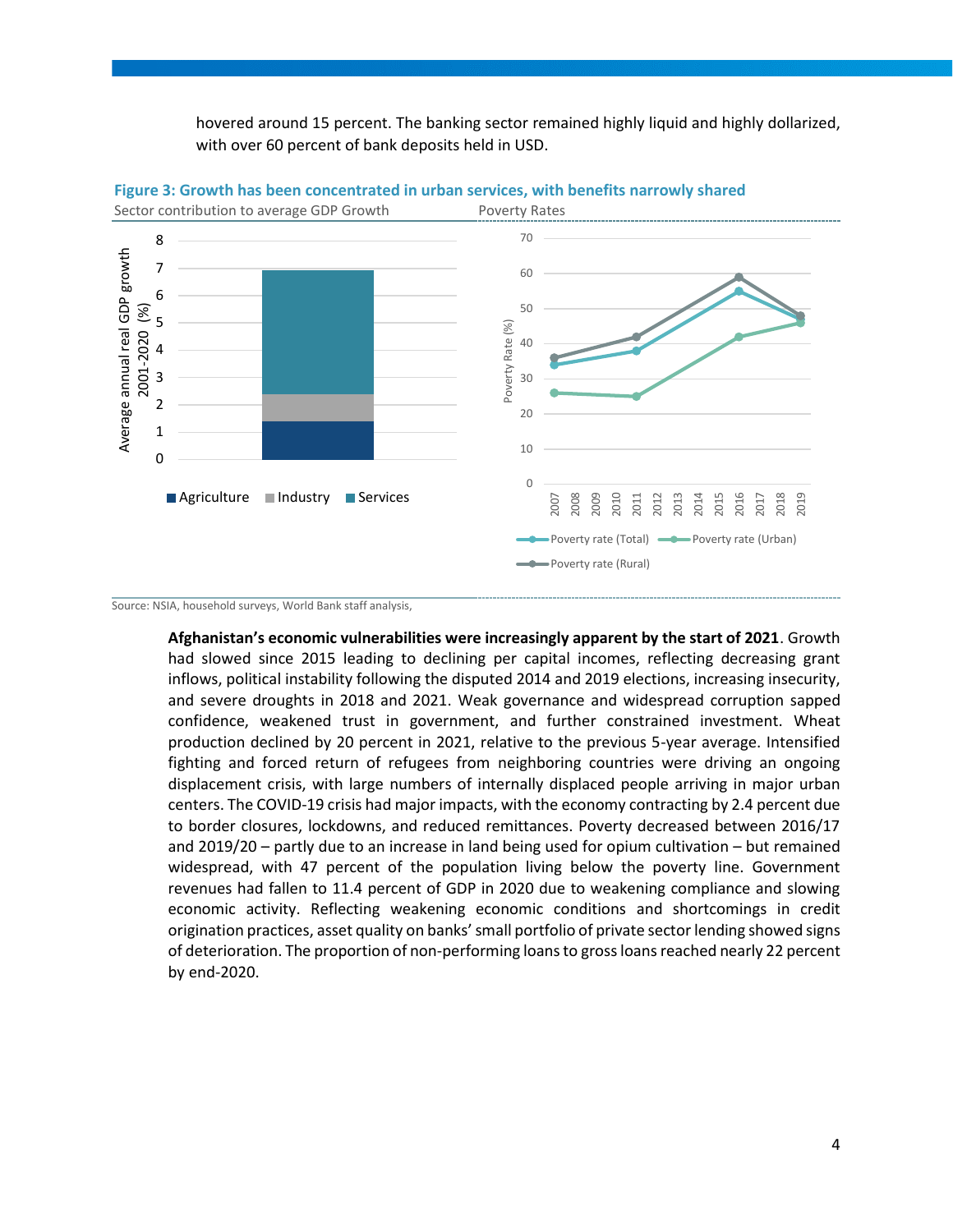## <span id="page-13-0"></span>2. IMPACTS OF THE AUGUST 15 CRISIS

**The security situation deteriorated rapidly through 2021, with the Taliban insurgency gaining control over increased territory and intensifying attacks on military and civilian targets**. As United States (US) and North Atlantic Treaty Organization (NATO) security forces prepared for withdrawal, the Taliban insurgency gained pace. From mid-July, the Taliban began to take control of major cities and border crossings. Collapsing government revenues necessitated sweeping expenditure cuts. Broad public uncertainty led to a run on the banks, driving a large outflow of USD and AFN notes from the banking sector, necessitating the imposition of withdrawal limits. Large internally displaced populations, fleeing active fighting and the Taliban advance, established temporary settlements around Kabul. On August 15, Taliban forces moved into Kabul and established an interim administration (the ITA). Tens of thousands of Afghans sought to escape Afghanistan by air and land. The international community moved to quickly close off development and security assistance, while international sanctions came into force due to the representation of sanctioned individuals and groups within the ITA.

**Afghanistan fell into a complex economic crisis.** This crisis involved the following overlapping drivers:

- **A sharp fiscal contraction leading to declining demand and disruption to basic services.** The sudden stop of security and development grant inflows (previously equal to around US\$9 billion per year) saw immediate disruption to salary and contractor payments. Pay was paused for roughly 420,000 civilian civil servants, which accounted for eight percent of total formal employment. An additional 300,000 members of the formal security sector also went unpaid, while security sector contracting activities immediately ceased. Disruption to public sector spending led to a rapid slowing of the urban services and construction economy, which employed around 2.5 million Afghans and accounted for 77 percent of urban employment. Funding and technical support ceased to aid-supported national programs, which had previously played a critical role in providing basic education, health, and community development services, leading to major service delivery disruptions across the country (according to the World Health Organization, by September only 17 percent of health facilities were fully functional).
- **External and financial sector disruptions.** With the freezing of grant inflows, Afghanistan lost access to the primary source of hard currency that had been financing the very large trade deficit. Due to international sanctions, Afghanistan also lost access to overseas assets of the central bank, equal to around US\$9.2 billion. Reflecting sanction and AML/CFT concerns, international banks ceased processing almost all payments into and out of Afghanistan, undermining the capacity of firms to pay for imports or receive payment for exports, disrupting remittance flows, and leaving international humanitarian and NGOs unable to pay salaries or contractors within Afghanistan. The central bank's access to Afghani and USD cash notes ceased, creating a liquidity crisis in the banking system and preventing firms and households from accessing working capital and savings (USD notes had previously been provided by the United States Government (USG) from foreign exchange reserves held at the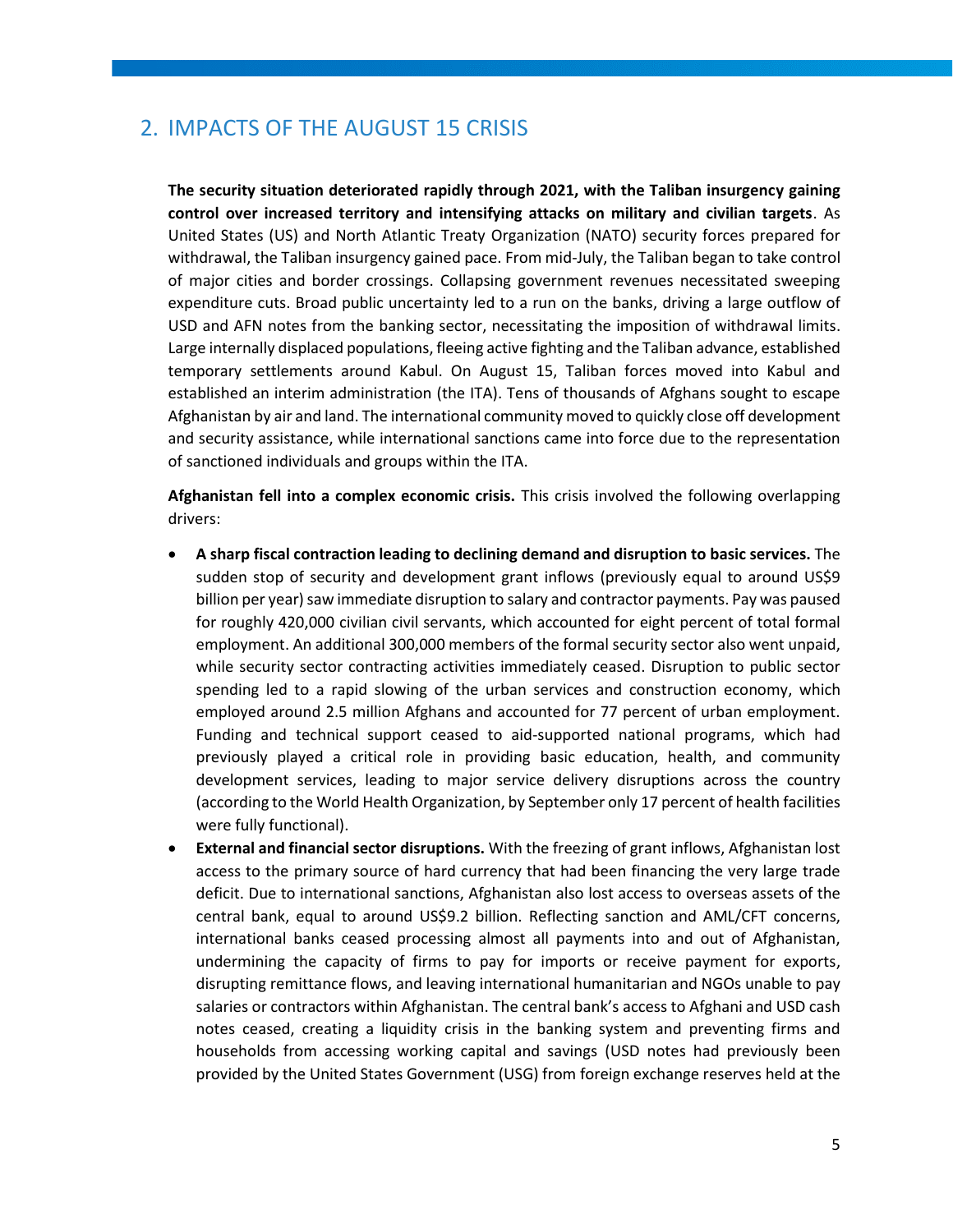New York Federal Reserve, while local current notes were provided by contracted printers in Europe).

• **Loss of confidence and human capital.** Pervasive uncertainty and fear undermined investment confidence. The outflow of Afghans through air and land routes saw the loss of significant human capital, including a substantial proportion of the highly educated civil servants and technical specialists that had occupied key positions in the public and private sector, and supported economic development gains over the past 20 years. Reduced female participation in both the public and private sectors imposed further losses of productivity.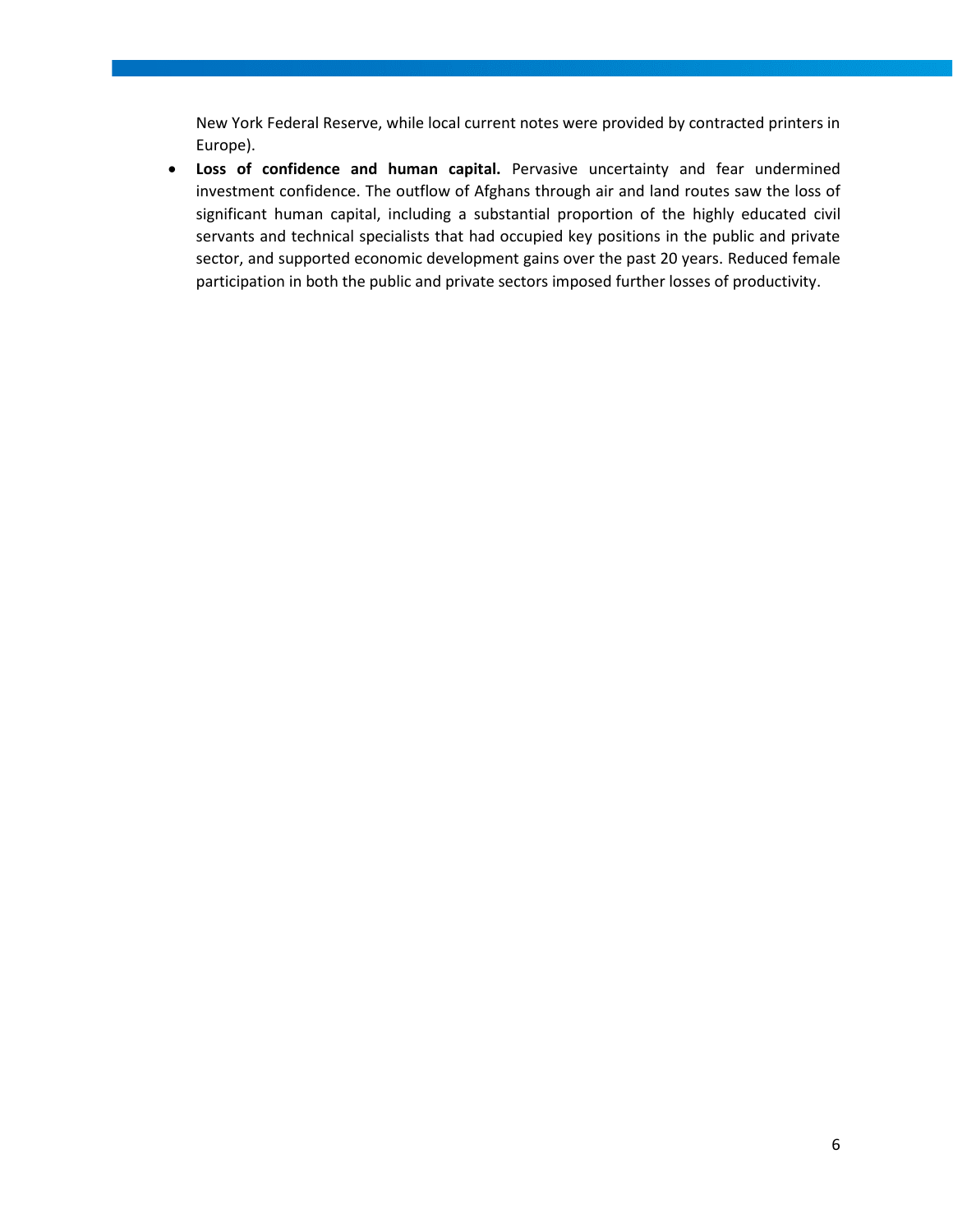#### **Box 1: Quantifying the likely fiscal and external adjustment**

The World Bank has undertaken basic analysis to quantify the likely scale of required fiscal and external adjustment.

The estimated adjustment of on-budget flows is in the range of US\$4 billion, with budget spending expected to decline to around 15 percent of GDP relative to 29 percent in 2019. Cessation of international on-budget security and civilian grants has led to an immediate reduction of roughly US\$2.5 billion of onbudget support. Based on current trends, ITA domestic revenues are estimated to be around 40 percent lower compared to earlier years, reaching roughly US\$1.7 billion in 2022. The ITA does currently not have access to deficit financing, leaving their on-budget flows restricted to domestic revenue mobilization. The very large contraction in sources of budget revenues and financing will drive equivalent reductions in expenditure, with important consequences for service delivery and economic activity.

Taking account of informal flows not included in official statistics, the reduction in foreign exchange inflows is estimated at close to US\$7 billion, with total balance of payments inflows declining to around US\$6.2 billion from around US\$13.5 billion in 2019. This adjustment is predominantly driven by the collapse in international on- and off-budget civilian and security grant support – which equaled roughly US\$8.8 billion or 46 percent of GDP in 2019 – with limited off-budget grants remaining (estimated at roughly US\$3 billion). Service exports are assumed to fall back to almost zero, as are external loans. Remittances are estimated to fall by 50 percent, to US\$500 million. Illicit exports (including informal mining and opium) are assumed to remain constant. The very large contraction in balance of payments inflows will drive large reductions in imports, including for critical items such as food, fuel, and other basic household goods.



#### **Figure 4: Large fiscal and external adjustments are inevitable**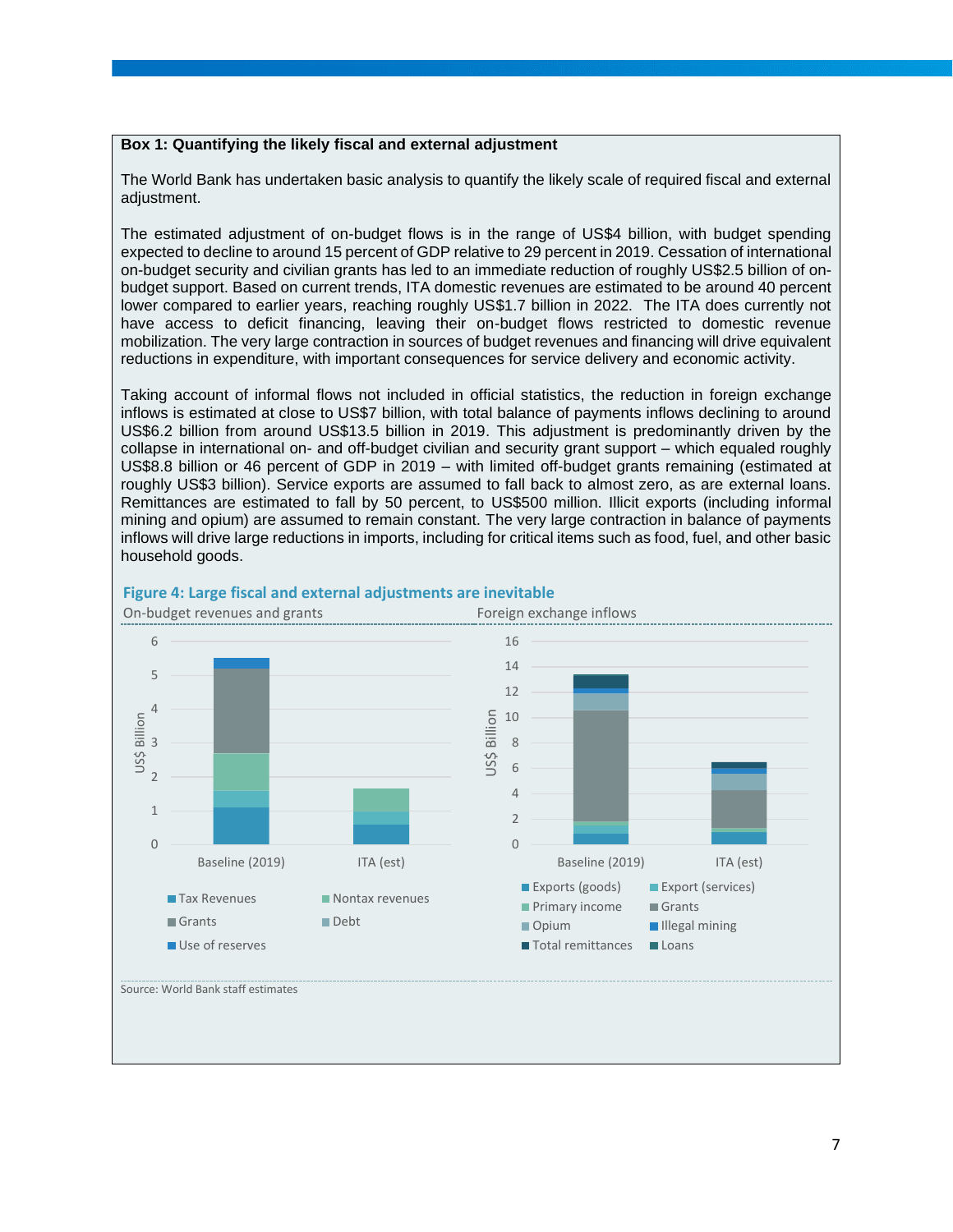## <span id="page-16-0"></span>3. SUBSEQUENT ECONOMIC DEVELOPMENTS

#### Political and Security Developments

**Since August 15, 2021, the ITA has achieved territorial control and maintained basic government structures and functions.** The ITA immediately appointed an interim cabinet composed almost entirely of ethnic Pashtun men from within the Taliban ranks. Over the following months, the cabinet was expanded with an additional 27 members, including ministers, deputy ministers, heads of independent department, and senior military positions. Policy-making processes remain opaque and policy positions have often appeared contradictory and subject to reversal. The ITA has largely maintained inherited government structures but dissolved, created, or restructured several government ministries. The interim administration has removed women from senior positions within the civil service and issued several policy decisions curtailing women's rights and restricting press freedom. The ITA has also issued a series of decision regarding economic management, including banning the use of foreign currency for transactions, approving an interim budget in January, and announcing the realignment of the fiscal year to the Solar Hijri year ( $21<sup>st</sup>$ March  $-20<sup>th</sup>$  March). The ITA recently announced a complete ban on opium production, but it is unclear how or if this decision will be enforced. Despite the establishment of various resistance movements, the ITA has moved quickly and successfully to consolidate territorial control, with Taliban units undertaking policing and military functions. Security conditions have improved significantly across the country, with a near complete end to active combat. Various extremist groups have reportedly increased their memberships and mounted several high-profile terrorist attacks against civilian targets, but none currently hold significant territory.

**The events of August drove an immediate humanitarian crisis.** Economic disruptions arising from the crisis exacerbated humanitarian needs in the context of ongoing drought and large-scale displacement. Between January and November 2021, 736,000 Afghans were internally displaced due to conflict and insecurity. More than half were displaced during July and August. The UN launched a flash appeal in September, seeking US\$606 million to provide urgent assistance to 18.4 million Afghans, including 12.2 million people facing emergency levels of food insecurity (IPC3+). The United Nations Office for the Coordination of Humanitarian Affairs (UNOCHA) subsequently prepared a humanitarian response plan to reach 24.4 million Afghans, at an estimated cost of US\$4.4 billion over CY2022 (the UN's largest ever country appeal). A pledging event was held in late March which mobilized US\$2.4 billion. While the ITA has been successful in providing broad territorial access to humanitarian agencies, the response has been hindered by financial sector dysfunctions. The inability to move funds through and withdraw cash from the banking system has led UN agencies to establish a program of physical cash shipments, whereby USD notes are flown into Kabul for use in meeting salaries and other domestic payment needs. Such shipments have now reached substantial volumes, with up to US\$150 million being flown into Afghanistan every month (equal to around 14 percent of 2021 estimated GDP per year). 4

**Additional support beyond humanitarian assistance is now being mobilized.** Since August, the international community has progressively moved to expand support to the people of

<sup>4</sup> The UN oversees physical cash shipments, with funds distributed in USD to recipients through the Afghanistan International Bank (AIB). Funds bypass the central bank, due to AML / CFT concerns.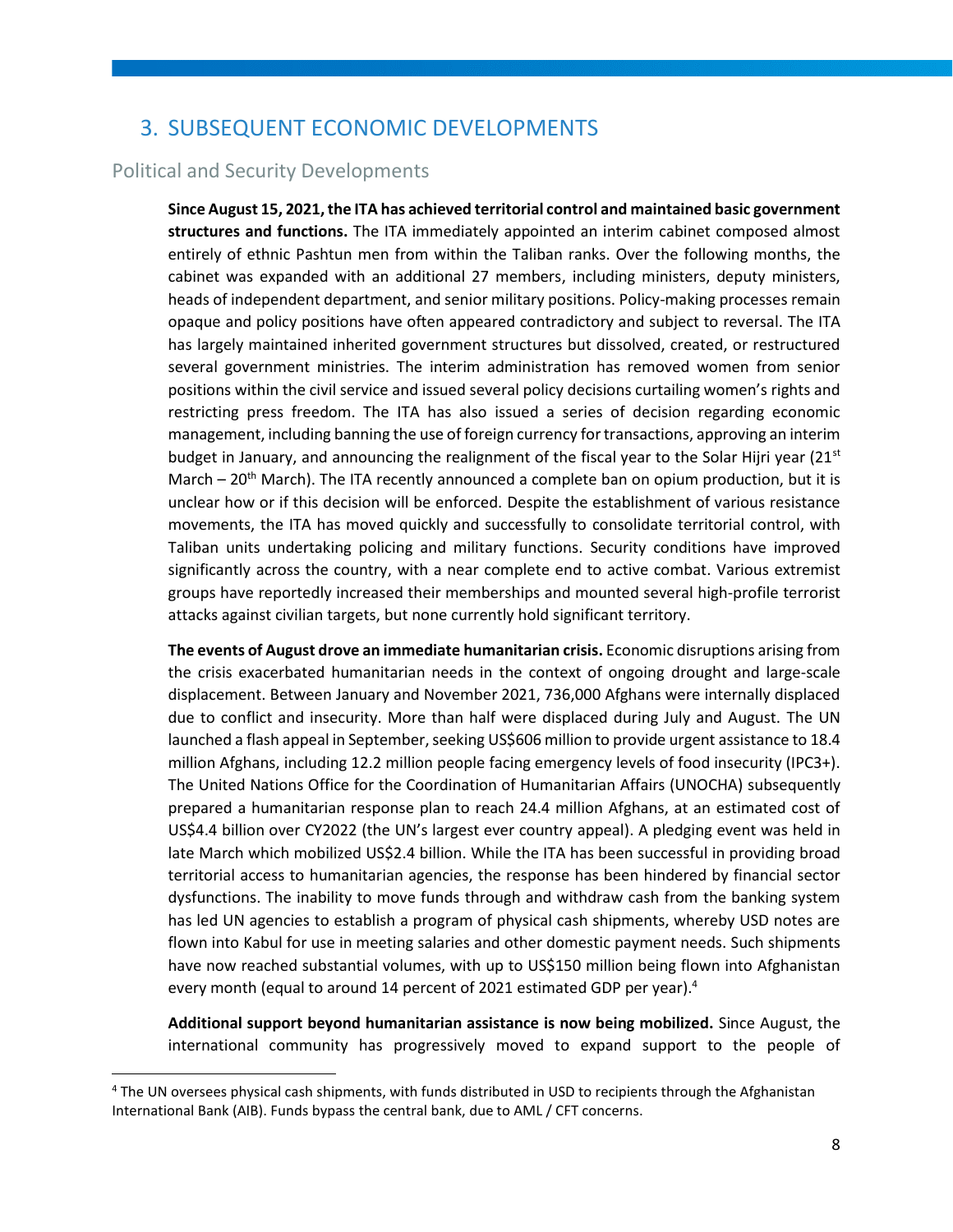Afghanistan. The US Treasury Office of Foreign Assets Control (OFAC) has issued a series of General Licenses, aimed at clarifying the scope of sanctions and thereby allowing the resumption of a broader range of commercial and aid transactions and activities. At the same time, the World Bank, Asian Development Bank (ADB), the United Nations Development Program (UNDP), and the Islamic Development Bank (IsDB) are mobilizing resources for basic service delivery activities through off-budget delivery mechanisms, including engagements to support primary health, education, food security, and community resilience. The expanded approach aims to support the delivery of essential basic services, protect vulnerable Afghans, and help preserve human capital and key social services. The international community is now also considering options for mobilizing support to the economy, including efforts towards restoring key financial sector and central bank functions.

#### **Box 2: General Licenses for Afghanistan**

Recent developments have included General Licenses issued by the Office of Foreign Assets Control (OFAC). OFAC administers and enforces economic and trade sanctions in support of US national security and foreign policy objectives).

OFAC has issued a total of seven GLs.

- GL 14 covers humanitarian activities, GL 15 is applicable to the import of agricultural commodities, medicines, and medical devices (issued in September 2021), and GL 16 (from December 2021) allows for the processing of personal remittances.
- A further three licenses (GL 17, GL 18, GL 19), issued in December 2021, allow for transfers that are associated with the conduct of business of, respectively, the US government, international organizations, as nongovernmental organizations (NGOs). With respect to the latter, the license expanded the scope of permissible transactions beyond basic humanitarian aid—the list of activities covered by GL 19 includes "humanitarian projects to meet basic human needs; activities to support rule of law, citizen participation, government accountability and transparency, human rights and fundamental freedoms, access to information, and civil society development projects; education; non-commercial development projects directly benefitting the Afghan people; and environmental and natural resource protection".
- GL 20, that was adopted in February 2022, clarifies that transactions with Public Entities and Ministries currently under control by individuals sanctioned by OFAC (many ministers are currently on the OFAC sanction's list) are not covered by the sanctions and are thus permitted.

#### Real Sector

**Output over the last four months of 2021 is estimated to have declined by more than one-third relative to the same period in 2020.** Declining output was driven by a sudden stop of very large public spending (impacting public sector salaries and contracted goods and services), flowing into lower household incomes, and reduced consumption. Public investment ceased with the loss of both government and donor funding for development projects, while deterioration in confidence is expected to have led to precipitous reductions in private investment. On the supply side, financial sector constraints to international transactions drove disruptions to import supply chains, infrastructure disruptions increased production costs, while ongoing drought conditions continued to weaken agricultural production. Contraction was concentrated in the urban service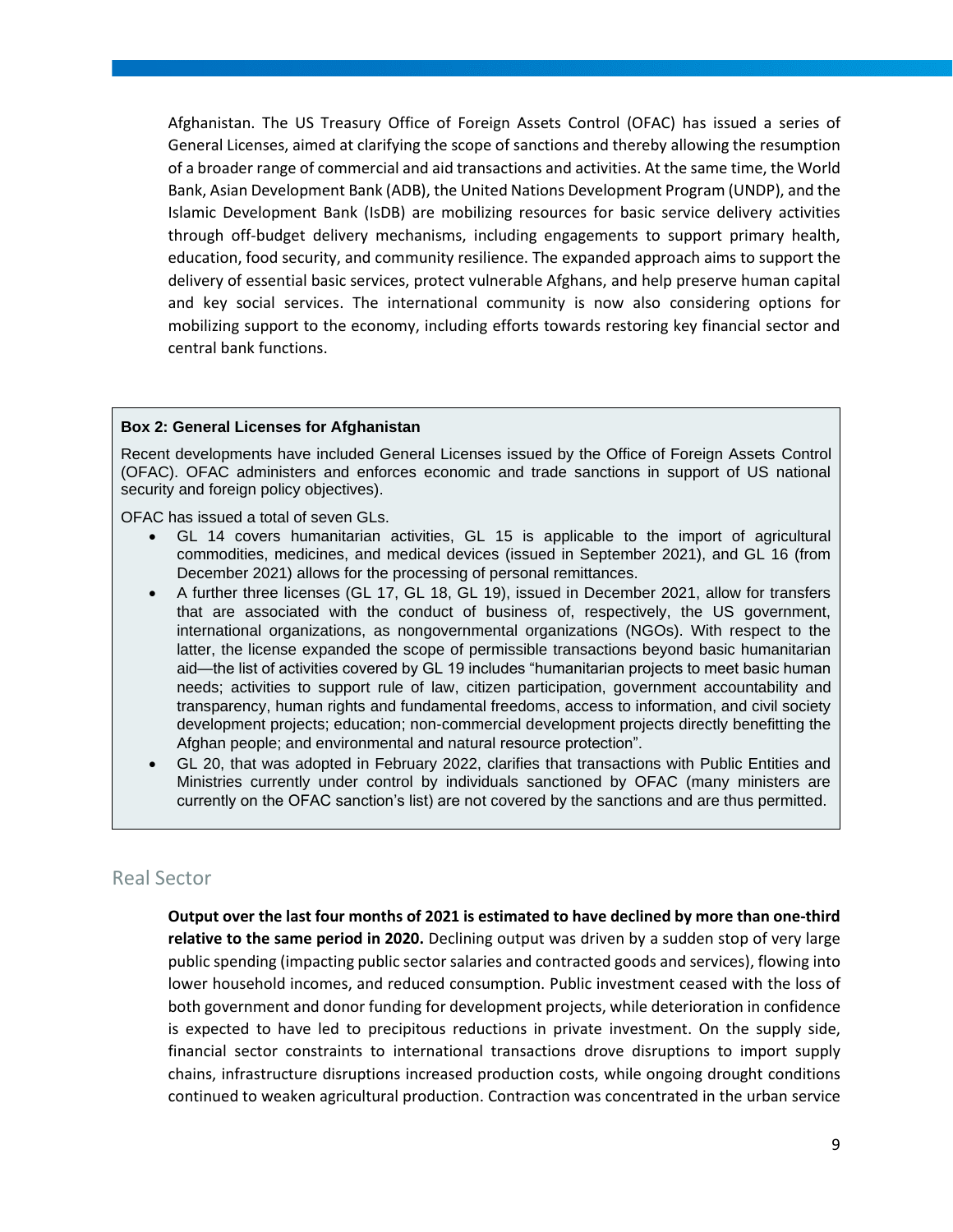economy, which was heavily dependent on donor and government spending, with service sector output declining by an estimated 60 percent over the last four months of 2021 relative to the same period in 2020. The very small industry sector is expected to have contracted by 50 percent, reflecting dependence of the manufacturing sector on agricultural production, and large drops in construction activity. Agricultural output is estimated to have declined by around five percent over the year, reflecting drought impacts and higher prices for key inputs (such as fuel, fertilizer, and seeds), partly offset by improved security conditions. Despite ITA announcements proscribing opium production and sale, Illicit economic activity is expected to have expanded in the context of widespread hardship and deteriorating alternative livelihood opportunities.

**Recent firm survey data confirmed the extent of the economic contraction.** The World Bank undertook a rapid survey of 100 private-sector firms during October/November 2021. This survey confirmed major negative impacts on private sector activity. Nearly all firms reported declines in demand, including three-quarters of large firms. One-quarter of respondent firms had at least temporarily closed operations. Surveyed firms had laid off nearly two-thirds of their staff on average. Among respondent firms, small and women-owned firms were more likely to have temporarily or permanently closed operations in response to reduced demand. Firms in the agribusiness and wholesale and retail trade reported relatively smaller reductions in demand (and in some cases increased demand), likely reflecting their critical role in the provision of basic household goods (including to humanitarian agencies), but still reported laying off a large proportion of staff (around half and two-fifths respectively).

**Deteriorating economic conditions drove sharp declines in household incomes.** Close to 90 percent of employed household heads interviewed for the World Bank's Afghanistan Welfare Monitoring Survey (AWMS) over October-December 2021 reported a decline in their labor earnings in the last 30 days. Those who were self-employed or in casual work saw the largest decline, with 88 percent of respondents reporting a drop in earnings. Those employed in salaried jobs also experienced a decline in income, with 80 percent of salaried workers in the public sector and 82 percent of salaried workers in the private sector reporting a drop in labor earnings. In rural areas, household earnings from agricultural sources were also negatively affected by economic and climate conditions, with 85 percent of households reporting diminishing yields and lower revenue due to drought conditions.

**Prices increased sharply through late 2021 and early 2022.** Prices were on a sharply increasing trend even before the political events of August 15 reflecting depreciation and supply constraints amid border closures and intensified conflict. Despite softening demand, prices continued to increase throughout late 2021 and early 2022 reflecting depreciation, increasing international prices, and import constraints arising from disruptions to international transactions. Official data shows that headline y-o-y inflation reached 12.7 percent in December, with food price inflation reaching 17.7 percent. More recent data collected by the World Food Program (WFP) shows inflation for a basket of basic household goods peaking at 42 percent in January 2022 [\(Figure 5\)](#page-19-0).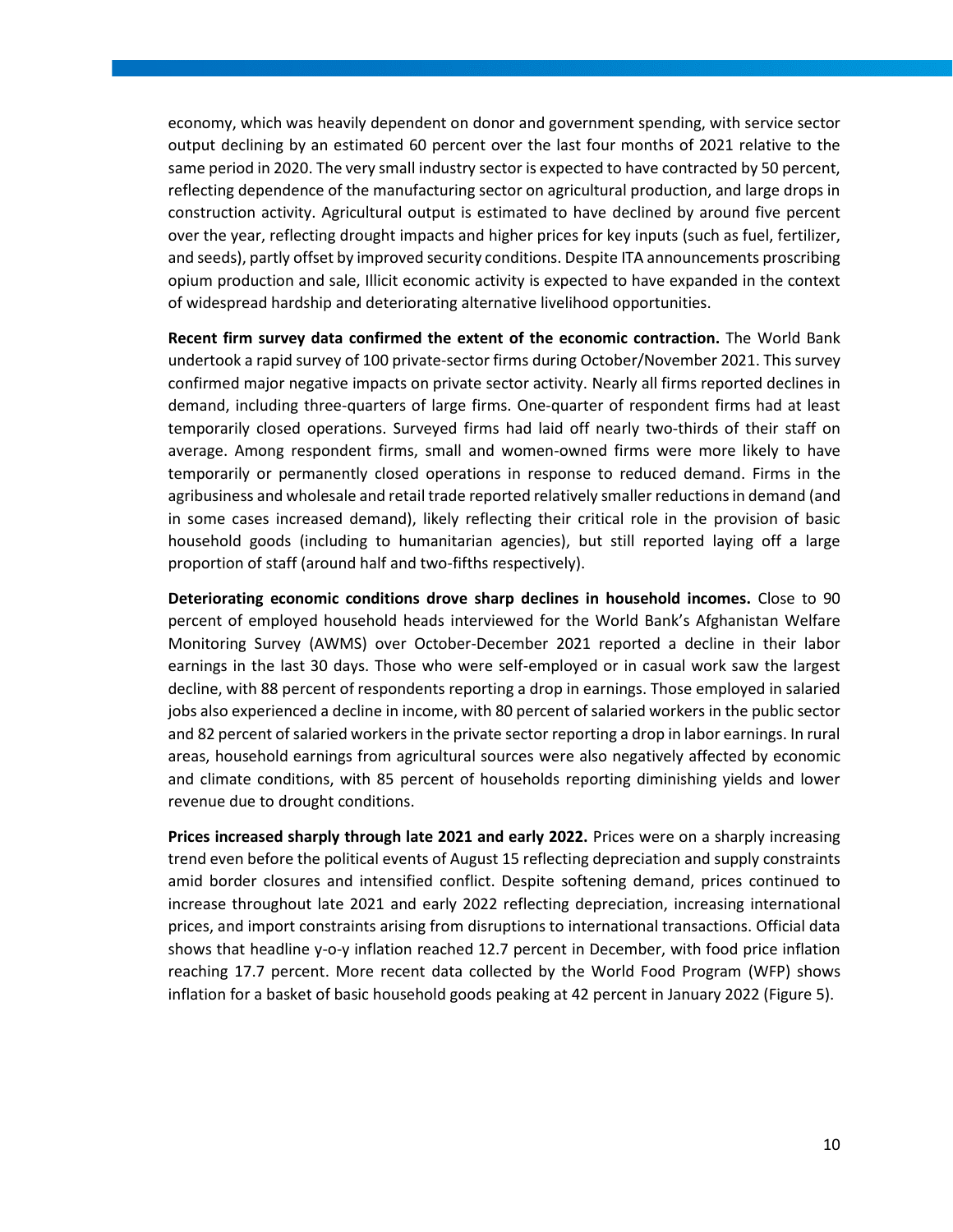#### <span id="page-19-0"></span>**Figure 5: Prices have increased significantly**



Source: NSIA, WFP, World Bank staff calculations.

**The combination of declining incomes and increasing prices has driven a severe deterioration in household living standards.** 47 percent of Afghans were already living below the poverty line at the time of the 2019/20 household survey, with an additional 45 percent of Afghans living on less than 1.5 times the poverty line and therefore at risk of falling into poverty. By late 2021, the AWMS shows that 70 percent of Afghan households had insufficient income to meet basic food and non-food needs [\(Figure 6\)](#page-20-0). The proportion of households unable to meet basic food needs increased from 16 percent in May 2021 to 37 percent in October-December 2021, while the share of the households with sufficient income for food needs but not other basic needsincreased from 18 percent to 33 percent.

**To cope with deteriorating living conditions, more Afghan households are becoming active in the labor market, taking less remunerative jobs, and adopting harmful coping mechanisms.** Selfemployment has increased between October-December 2019 and October-December 2021, both in urban and rural areas, compensating for the destruction of salaried employment and leading to a net increase in employment levels in rural areas [\(Figure 6\)](#page-20-0). The share of people actively looking for work but unable to find it (i.e., unemployment) has also increased in this same period, especially in urban areas. Meanwhile, the share of people not participating in the labor market has declined considerably in both urban and rural areas. Extreme hardship has led to the widespread adoption of harmful coping mechanisms such as borrowing at high interest rates, the sale or consumption of assets, early child marriages, and reduced investment in human capital. This will have long-term consequences given Afghanistan's very young population.

**Increased humanitarian aid support and supply chain adjustments may have helped stabilize output and prices over recent months.** Large inflows of in-kind humanitarian supplies and USD cash over late 2021 and early 2022 have had important impacts in: i) increasing supply of USD within the economy, driving appreciation of the exchange rate; ii) providing impetus demand through local payment to humanitarian workers and suppliers; and iii) increased supply of basic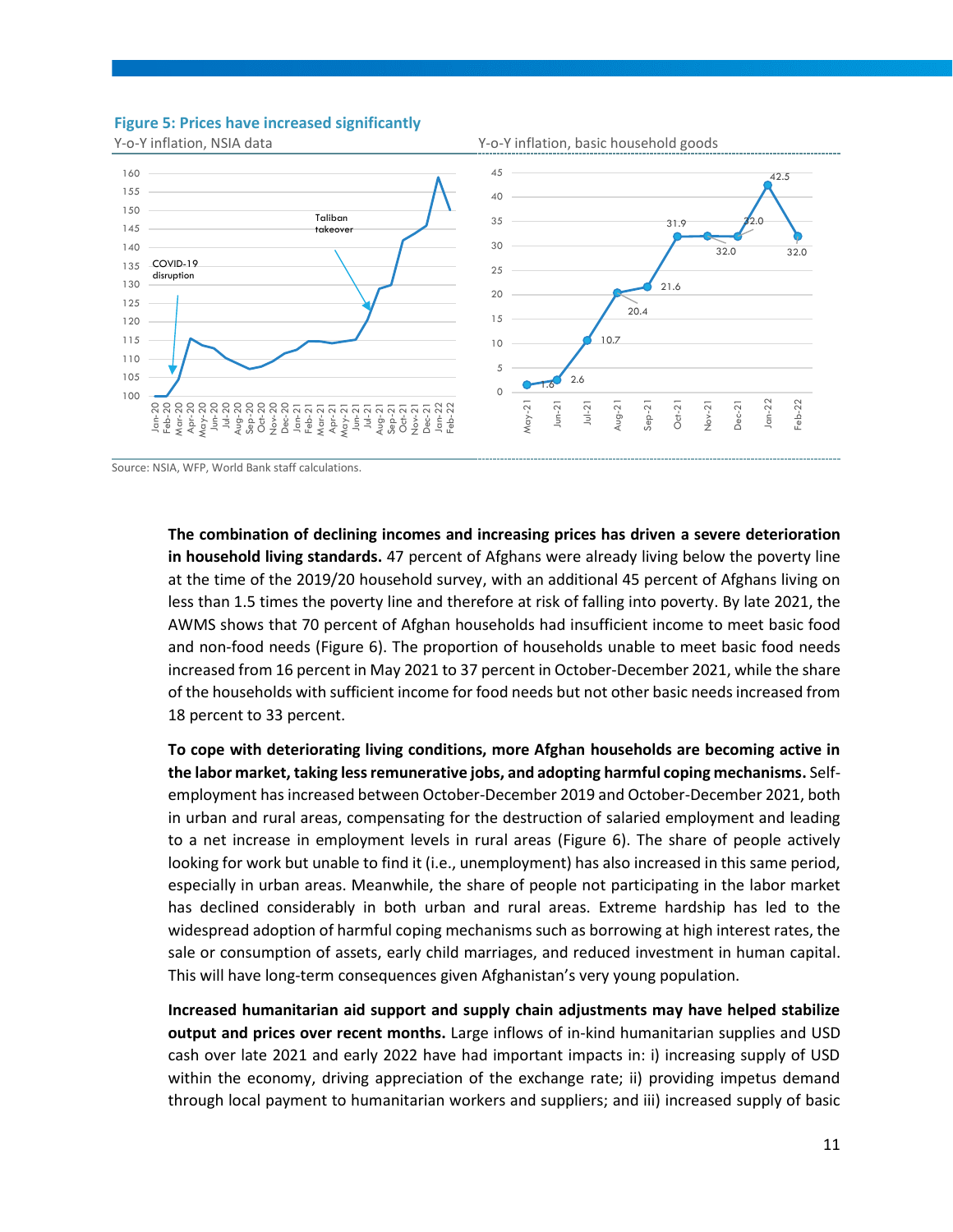household goods, leading to lower prices. Supply side constraints may also be easing as private firms adjust supply chains in response to formal financial sector constraints, potentially including through the increased use of informal money transfer systems. Y-o-Y inflation for basic household goods declined by around 10 percentage points over the month of February, while survey data suggests an increased demand for casual labor for the first time since August.

**Access to services has partially recovered due to improved security and international support, but the future of girls' secondary education remains in question.** Following initial disruptions, access to some services has now recovered due to i) efforts by the international community to resume financing of health facilities through UN agencies; ii) effective use of cash shipments to bypass financial sector constraints; and iii) improved security across much of the country. Nearly all primary healthcare facilities are now fully operational. The recent AWMS confirmed continued access to healthcare with 94 percent of those needing healthcare able to access a local public or private health facility. This survey also showed an increase in the proportion of households sending both girls and boys to primary school, and an increase in the number of households sending boys to secondary school. The future of girls' access to education remains unclear given recent ITA policy announcements delaying the opening of girls middle and high schools for the new school year.

#### <span id="page-20-0"></span>**Figure 6: Living conditions have deteriorated significantly, pushing more Afghan households to become active in the labor market and take less remunerative jobs**

Household capacity to cover food and non-food expenses (May 2021 and October-December 2021) Labor market status (Household heads, 15-65 years old)



#### Monetary and Financial Sector

**Afghanistan's financial sector remains in crisis.** With the departure of key personnel, the central bank has lost capacity to undertake key functions, including banking supervision, monitoring of illicit financial flows, and performing AML/CFT functions. Confidence in the banking sector has

Source: AWMS 2021 Source: IE-LFS 2019–20 for 2019; AWMS for 2021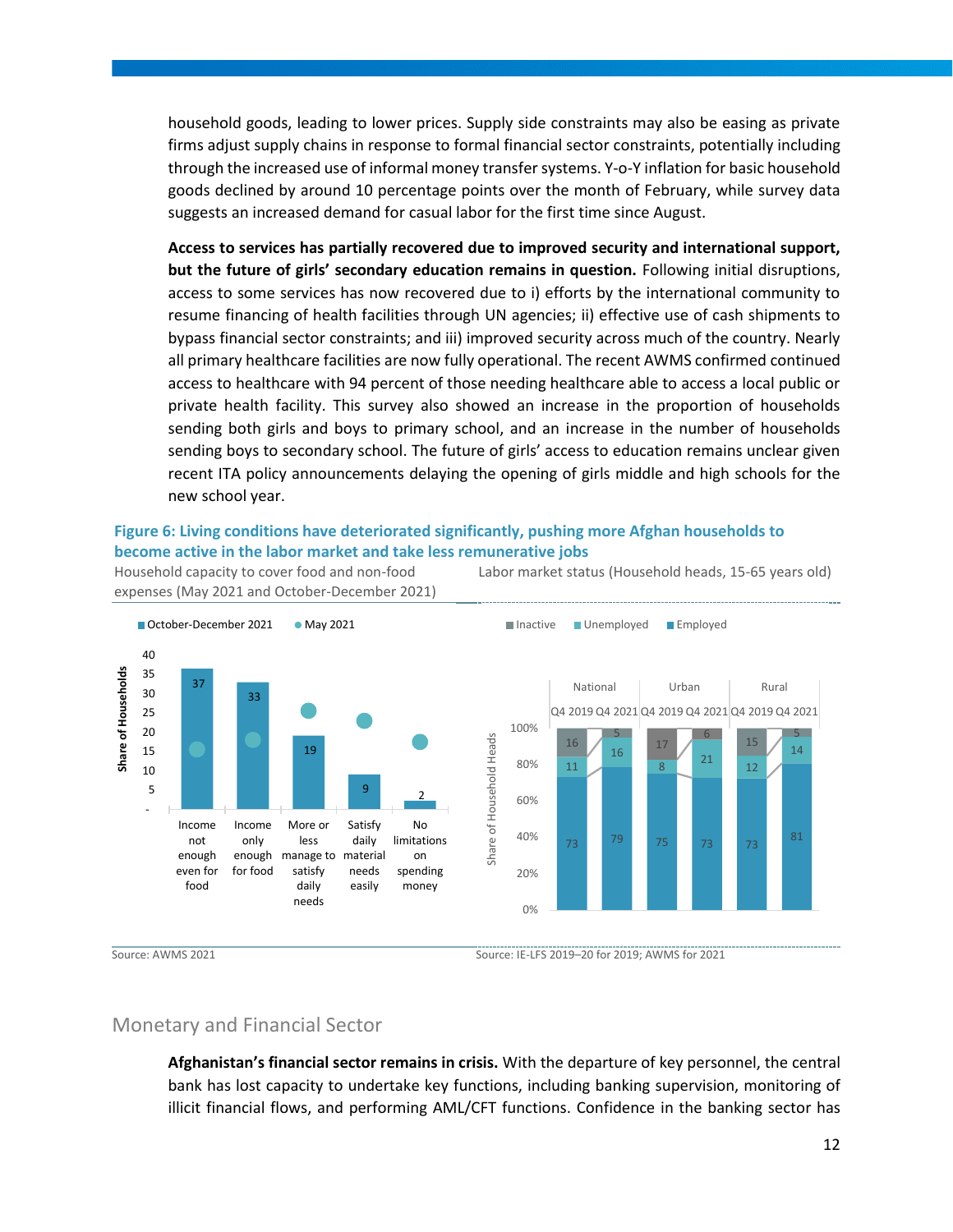been eroded following the bank run during the lead-up to the August 15 crisis and the subsequent imposition of withdrawal limits. The central banks' foreign exchange reserves remain frozen.<sup>5</sup> Correspondent bank relationships have been severely disrupted due to sanctions and AML/CFT concerns. While sanctions concerned have been eased by OFAC's recent issuance of General License 20 (which authorizes transactions involving Afghanistan and its institutions under certain conditions), AML/CFT concerns remain elevated. As a result, transfers between local and international banks are extremely limited and subject to delays.

**The core functions of the formal financial sector are not being fulfilled.** With the freezing of foreign exchange reserves, supply of USD notes (previously overseen by the United States Government) has ceased. Because of sanctions concerns, new AFN bank notes (printed overseas) are no longer being supplied. With limited AFN and USD notes within the banking system, households and firms are unable to withdraw funds even up to DAB's regulated limits, further eroding confidence. With the breakdown of correspondent bank relationships, stakeholders face major constraints moving funds into or out of Afghanistan. In limited instances where funds can be wired into Afghanistan, recipients are mostly unable to withdraw cash because banks are unable to convert USD into AFN, and  $-$  even when they can do so  $-$  are unable to access ANF notes. With limited access to AFN notes, the central bank (Da Afghanistan Bank – DAB) cannot control the domestic money supply. Without access to foreign exchange reserves, DAB cannot provide a currency exchange service to the banking sector. In the absence of recent and reliable data it is not possible to fully assess the impact of the crisis on the banking sector.

**Firms and NGOs report major issues with accessing cash and making transactions.** In the World Bank firm survey conducted over October-November 2021, financial sector issues were reported as the top constraint for business activity, with 81 percent of firms reporting difficulty in sending or receiving payments domestically and 95 percent facing difficulties dealing with international payments. Around 85 percent of NGOs report that inability to transfer funds from overseas and limited access to cash are major constraints to their operations.<sup>6</sup> Most businesses will accept cash only or impose a surcharge on other (less liquid) forms of payment.

**Informal financial flows are expected to have grown significantly.** The difficulties Afghan businesses face in making and receiving payments has forced enterprises to make increasing use of cash and informal financial services, including through the Hawala system. In the World Bank private sector survey nearly two-thirds of large businesses reported using the Hawala system for financial transactions. Around 75 percent of NGOs similarly report using the hawala system to transfer funds to Afghanistan since August 2021.<sup>7</sup> Increasing demand for hawala services are

<sup>&</sup>lt;sup>5</sup> Under a recent Executive Order, the Biden administration formally blocked all DAB access to approximately US\$7 billion of these assets and ordered them to be transferred to a consolidated custody account at the FRBNY. The administration has announced that it is seeking to use US\$3.5 billion of these assets for the benefit of the Afghan people, while the remaining assets will remain locked pending the resolution of legal claims on the assets by families of the victims of the September 11, 2001, terrorist attacks on New York.

<sup>&</sup>lt;sup>6</sup> Moret, E. (2022) 'Life and Death: NGO access to financial services in Afghanistan', Norwegian Refugee Council, Oslo.

 $<sup>7</sup>$  Ibid.</sup>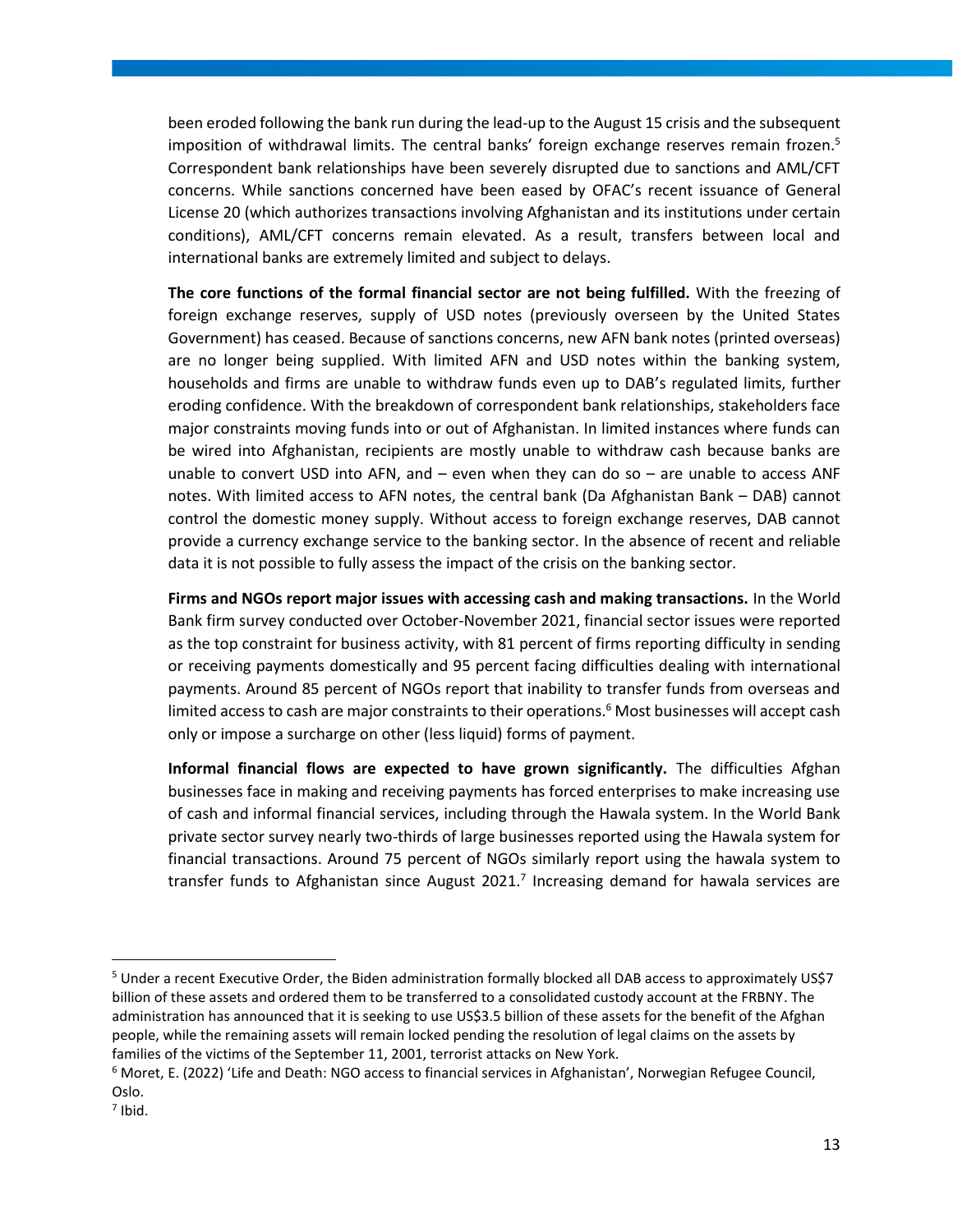reflected in current high fees, which have increased from around one percent of transaction volume prior to the August crisis to between 10-20 percent today.

**Monetary indicators reflect the lack of confidence in the financial sector and deteriorating economic conditions.** Reflecting weak confidence in the banking system, and despite withdrawal limits, total deposits in the banking sector dropped by 12.9 percent in the second half of 2021 from Afs 267.7 billion in June to 233.2 billion in December [\(Figure 7\)](#page-22-0). Without access to new AFN currency notes, the central bank moved to meet commercial bank liquidity needs through existing vault reserves and the re-use of expired currency notes. As a result, currency in circulation rose by 8.5 percent from 283.2 billion to Afs 307.4 billion in the second half of the year. Reflecting difficult economic conditions and weak confidence, credit to the private sector declined. Local and foreign currency credit to the private sector fell by 9.8 percent and 6.1 percent respectively between July-December 2021. With the volume of decline in deposits outstripping declines in lending, liquidity of the banking sector significantly contracted, with the banking sector's local and foreign currency holdings and reserves at DAB falling by 38.8 percent and 20.8 percent respectively in the second half of 2021. Cash hoarding by firms and households and reduced private sector credit has driven a reduction in the money multiplier, causing a contraction in the money supply and exacerbating liquidity shortages in the banking sector. As of the end December 2021, broad money and reserve money decreased by 6.1 percent y-o-y and 1.4 percent y-o-y, respectively [\(Figure 8\)](#page-23-0).

<span id="page-22-0"></span>



Source: Da Afghanistan Bank

Note: Change in foreign currency deposits is calculated in USD terms using the end-period monthly exchange rate.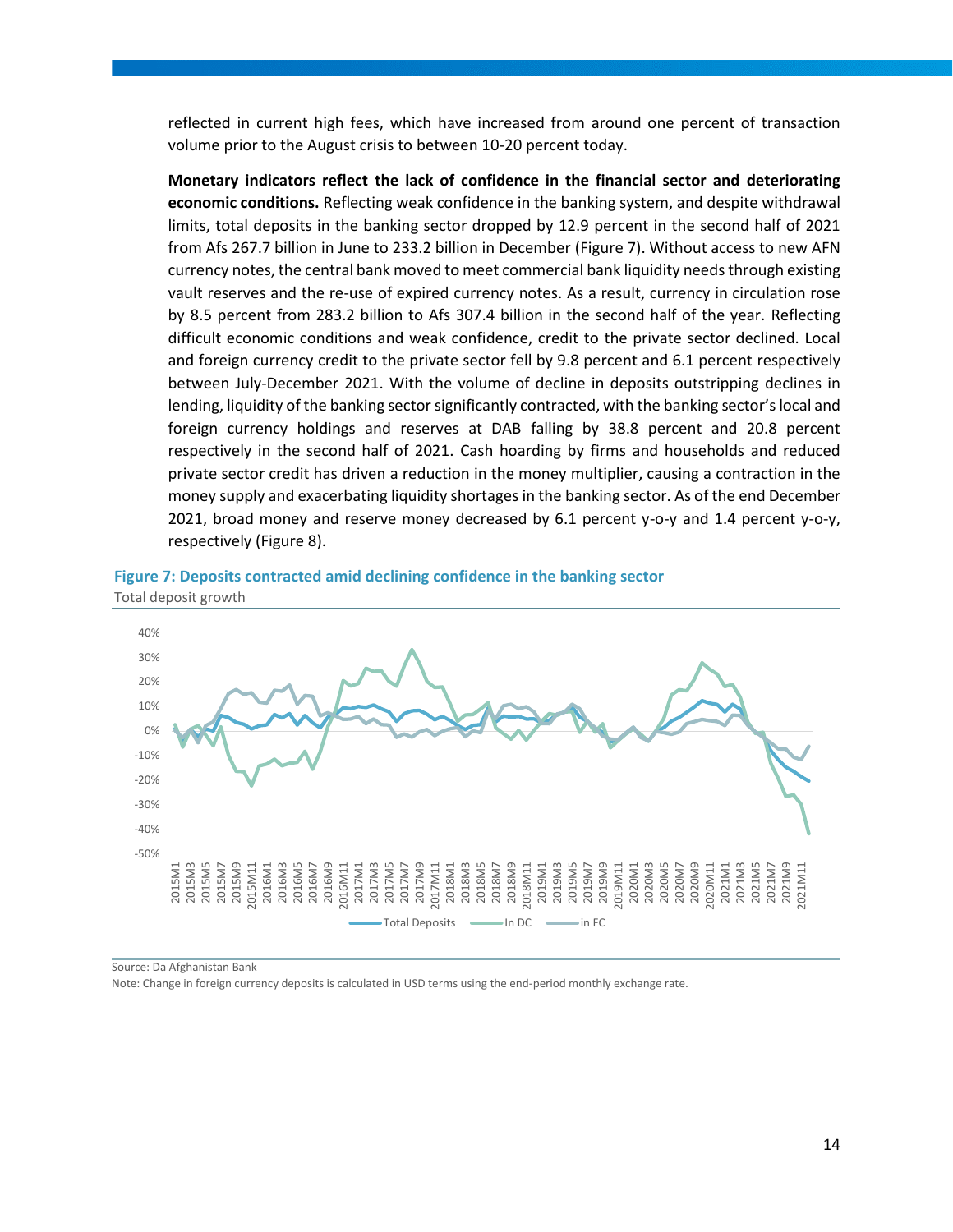#### <span id="page-23-0"></span>**Figure 8: Money supply contracted**

Monetary aggregate growth



Source: Da Afghanistan Bank

#### External Sector

**Afghanistan is facing a large and sudden external adjustment with severe impacts on the economy.** Due to the sudden stop in grant inflows, the ingrained structural trade deficit is estimated to have narrowed sharply. Most of the adjustment has been absorbed through reduced imports. Exchange rate adjustment has been curtailed by the authorities' lack of control over the domestic money supply, given limited access to new AFN currency notes. A broader macroeconomic policy response to smooth the adjustment has been undermined by the authorities' lack of access to foreign exchange reserves.

**Imports collapsed over the second half of 2021 reflecting the combined impacts of reduced demand and financial sector disruptions.** According to official data, goods imports declined by around 47 percent over the second half of 2021 relative to the same period in 2020, in line with contracting domestic demand and disruptions to international payments. Import contraction was broad-based, reflecting lower imports for all categories of goods [\(Figure 9\)](#page-24-0). Import of foodstuffs fell by 48 percent y-o-y (US\$629.5 million), minerals and fuels by 16.1 percent y-o-y (US\$88.5 million), chemicals and plastic by 46.2 percent y-o-y (US\$178.5 million), base metal by 76.4 percent y-o-y (US\$181.1 million), machinery by 48.7 percent y-o-y (US\$90.6 million), and textiles by 44.1 percent y-o-y (US\$148.8 million). Recent data from the Pakistan authorities suggest that imports continue to slow, with imports from Pakistan in January 2022 equal to only around onethird of January 2021 levels.

**Goods exports, on the other hand, declined only moderately.** Goods exports over the second half of 2021 fell by 4.7 percent relative to the same period in 2020, with contraction explained entirely by a 20 percent reduction in exports of vegetables and dried fruit (Afghanistan's primary export item). Export performance was buoyed by improved security and increased competitiveness due to depreciation. These positive impacts were offset, however, by financial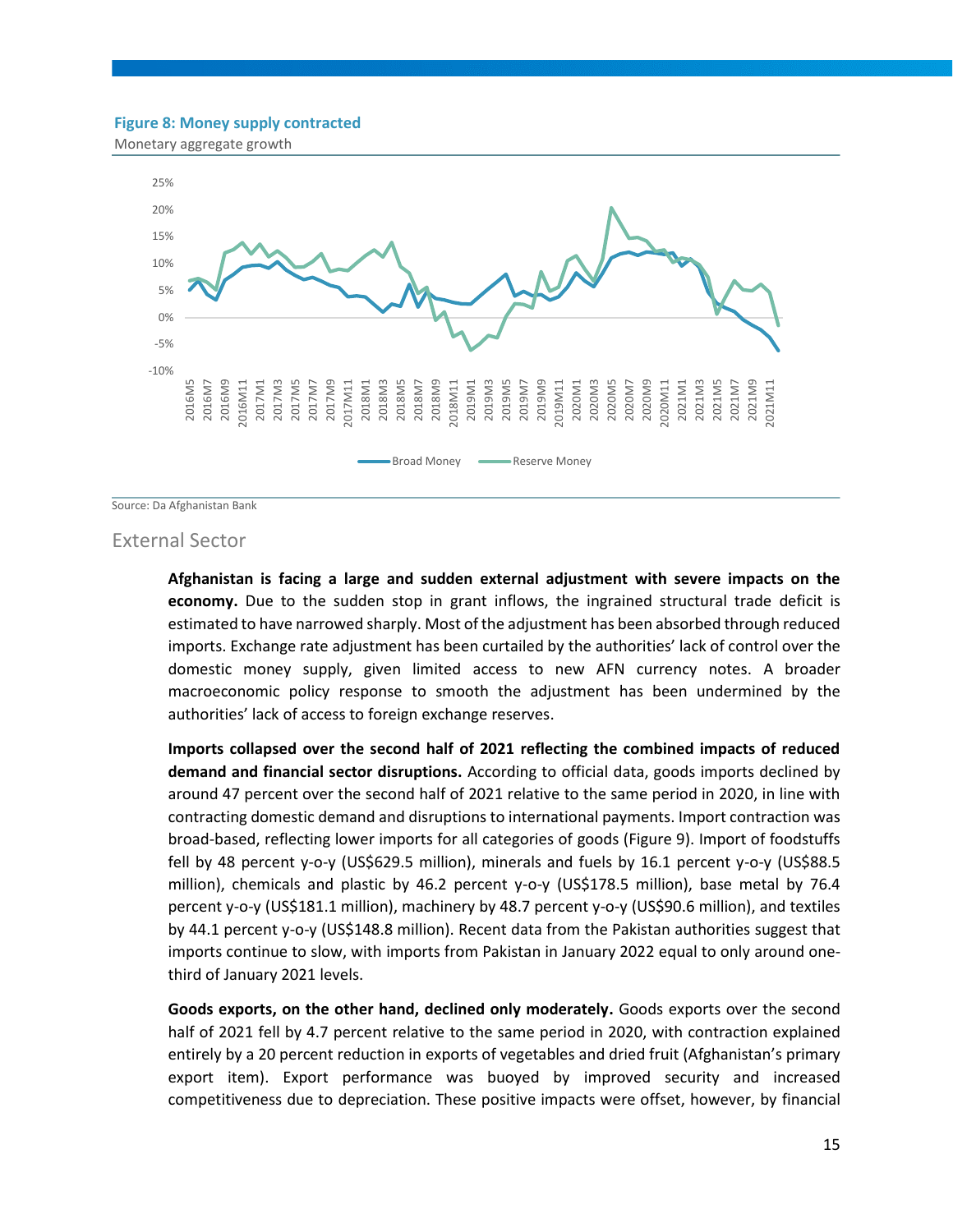sector disruptions to receipt of overseas payments and supply chain disruptions arising from the closure of aid-subsidized air corridors for agricultural exports to India and China.

**Services trade is expected to have significantly declined.** While official data is not available, service imports (previously equal to around 6.4 percent of GDP) are expected to have fallen sharply, reflecting overall declines in economic activity and financial sector disruptions to external payments. Service exports (equal to around three percent of GDP) were previously dominated by services provided to foreign security and diplomatic installations in Afghanistan and are expected to have sharply declined following the cessation of international security support.



#### <span id="page-24-0"></span>**Figure 9: Imports have contracted sharply, while exports have quickly recovered**

Source: NSIA Source: NSIA

**Available data suggest a sharp drop in remittance inflows.** Official statistics show that the net inflow of remittances fell by 47.8 percent y-o-y to only US\$87.9 million in the year's third quarter, driven by difficulties in processing international transactions. More recent remittance data is not available but results from the AWMS show the proportion of households receiving income from remittances has declined to five percent in October-December 2021, down from 10 percent at the time of the previous household survey in 2019.

**The value of the Afghani depreciated over the period of political instability and exhibited significant volatility.** The Afghani depreciated moderately against all trading currencies through to early 2022, reflecting net hard currency outflows driven by the sustained trade deficit [\(Figure](#page-25-0)  [10\)](#page-25-0). Exchange rate movements since August have reflected substantial frictions and distortions. However, shortages of AFN notes and continued demand for Afghanis as a store of value and to conduct domestic transactions have buoyed the value of the local currency. Informal foreign exchange operators play a key role in determining rates, dominating the market for international transactions. Anecdotal reports suggest exchange rate movements may also reflect efforts by the ITA to influence rates in currency markets. A sudden drop in the value of the AFN during mid-December was arrested and quickly reversed through ITA efforts to address alleged hoarding of USD by currency traders.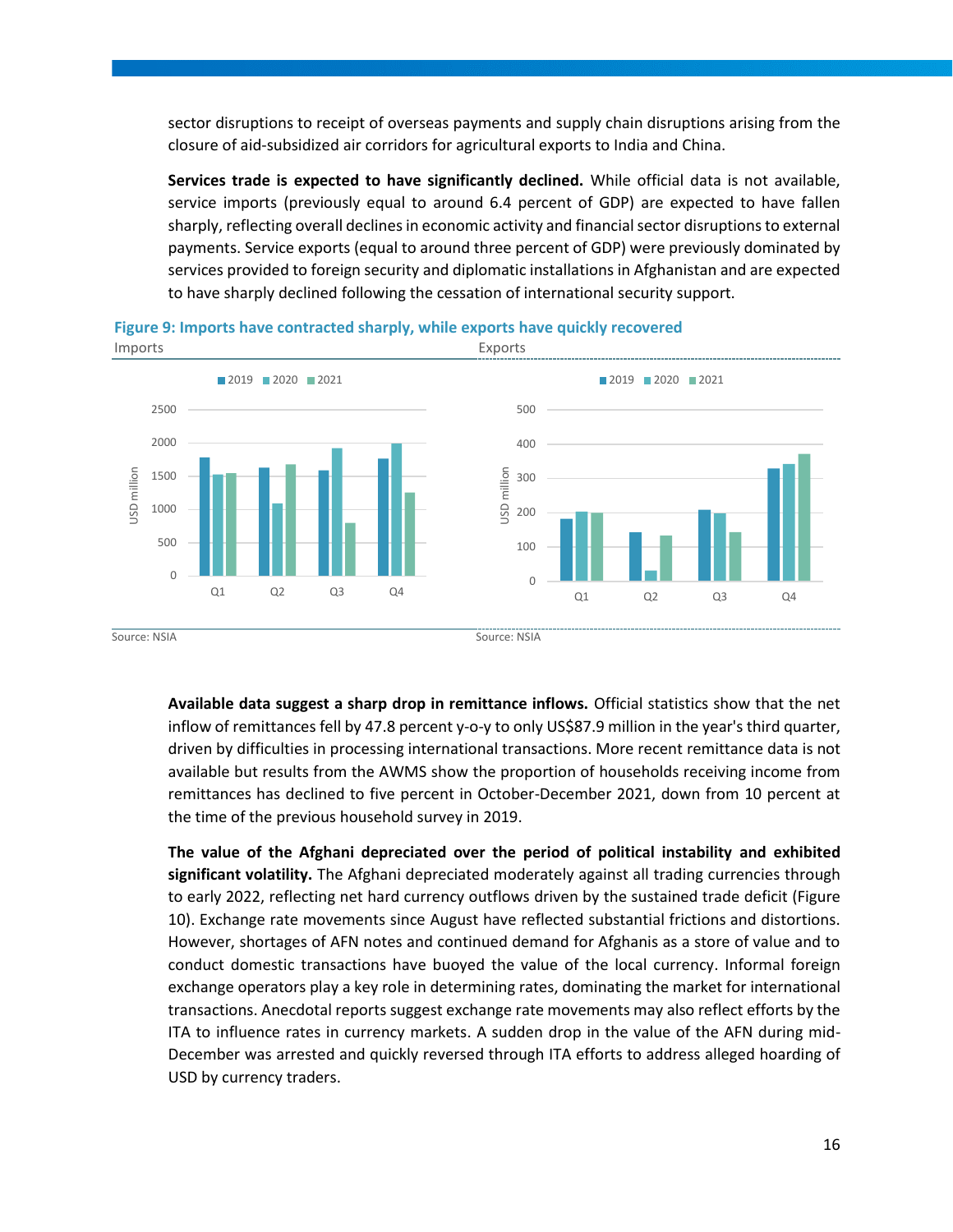**The exchange rate has recently stabilized, reflecting humanitarian USD inflows.** Between February 1 and March 5, 2022, the AFN appreciated by 12.9 percent against the US Dollar, 16.7 percent against the Chinese Yuan, 12.5 percent against the Euro, 5.7 against the Iranian Toman, and 11.2 percent against the Pakistani Rupee. Following recent appreciation, the AFN is now trading at around 11 percent below its value at end-July 2021 relative to the USD. Appreciation is thought to have been driven by the large inflows of USD cash through humanitarian channels (averaging around US\$150 million per month) combined with ITA attempts to stem illicit outflows of USD. Increased availability of USD within the economy has also allowed the central bank to resume USD auctions, with around US\$26 million auctioned since mid-February.

<span id="page-25-0"></span>**Figure 10: The exchange rate depreciated following the crisis, but has recently recovered**



Exchange rate – Index (Higher = Depreciation)

Source: Da Afghanistan Bank

#### Fiscal Sector

**The ITA moved quickly to restore revenue collection, and revenue performance has steadily improved.** Total revenue collected during September-December 2021 reached Afs 39.8 billion, a little more than half of the past 4-year average over the same period. While total collections in September reached only Afs 2.2 billion, revenues increased to Afs 14.7 billion in November and plateaued at around Afs 12.2 billion in December. Revenue performance relied relatively heavily on collections at the border supported by rapid exchange rate depreciation and reduced corruption and leakage in customs collection, while inland revenue collection significantly lagged. Collections by the customs department accounted for 49 percent of total collections in the fourth quarter of 2021, relative to 43 percent over the same period in 2020. Strong revenue collection continued into 2022 with monthly collections reaching Afs 13 billion on average during January-March, slightly exceeding the monthly average of the first quarter in 2020 [\(Figure 11\)](#page-26-0).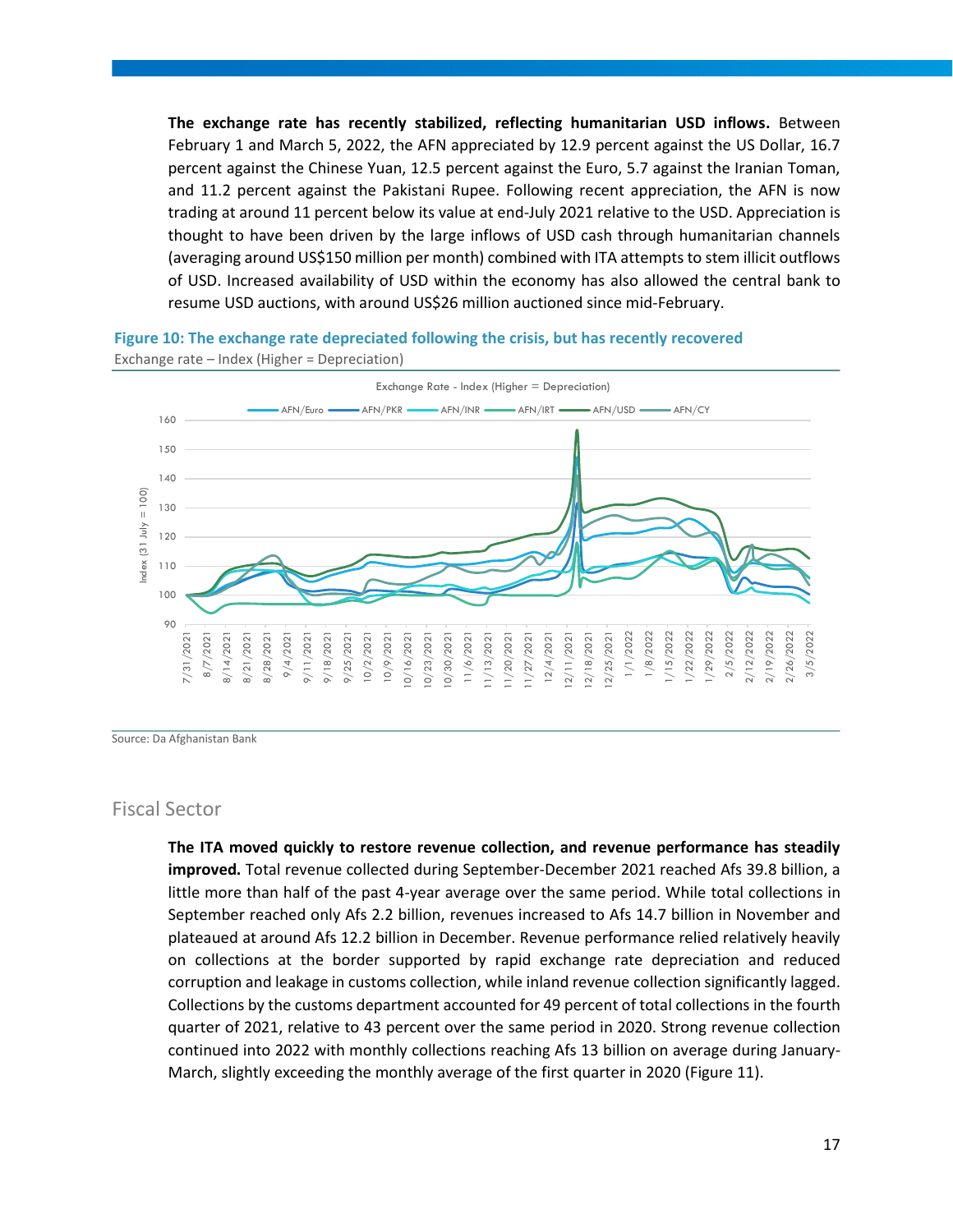

<span id="page-26-0"></span>**Figure 11: ITA revenues have grown rapidly**

Source: Ministry of Finance Source: Ministry of Finance

**The ITA approved a quarterly interim budget in January (covering the period December 22, 2021-March 20, 2022), which signaled intent to finance basic services but also demonstrated the extent of required fiscal adjustment.** The content of the budget is rudimentary but includes basic ministerial allocations and aggregates. Total recurrent allocations were reduced by 34 percent compared to 2019 mainly through cuts to defense (50 percent) and public order and safety (34 percent) while those for education and health were maintained. Development expenditures were drastically reduced, budgeted at Afs 4.7 billion compared to Afs 34.6 billion in 2019. Proportional allocations by economic classification were largely consistent with previous budgets. Salaries and wages continued to account for around 70 percent of total recurrent expenditures, while goods and services accounted for around 18 percent of recurrent expenditures. Budgeted expenditures totaled Afs 53.9 billion for the quarter. The ITA expected to raise revenues of Afs 47.5 billion for the quarter, close to the average quarterly revenue performance in 1398 (Afs 51.8 billion). These projections appear optimistic as revenue performance in the first quarter of 2022 fell 17.5 percent short of the interim budget revenue target, at Afs 39.2 billion. The interim budget also included a total unfinanced deficit of Afs 6.4 billion [\(Figure 12\)](#page-27-0).

**Limited information is currently available regarding actual expenditures or future budget plans.**  Given likely revenue shortfalls and lack of financing options, expenditures are expected to have fallen significantly short of budgeted levels. While pay was initially paused for roughly 420,000 civilian civil servants, World Bank survey data based on a non-representative sample of 267 civil servants suggests that by early March, more than 93 percent of respondents had received salary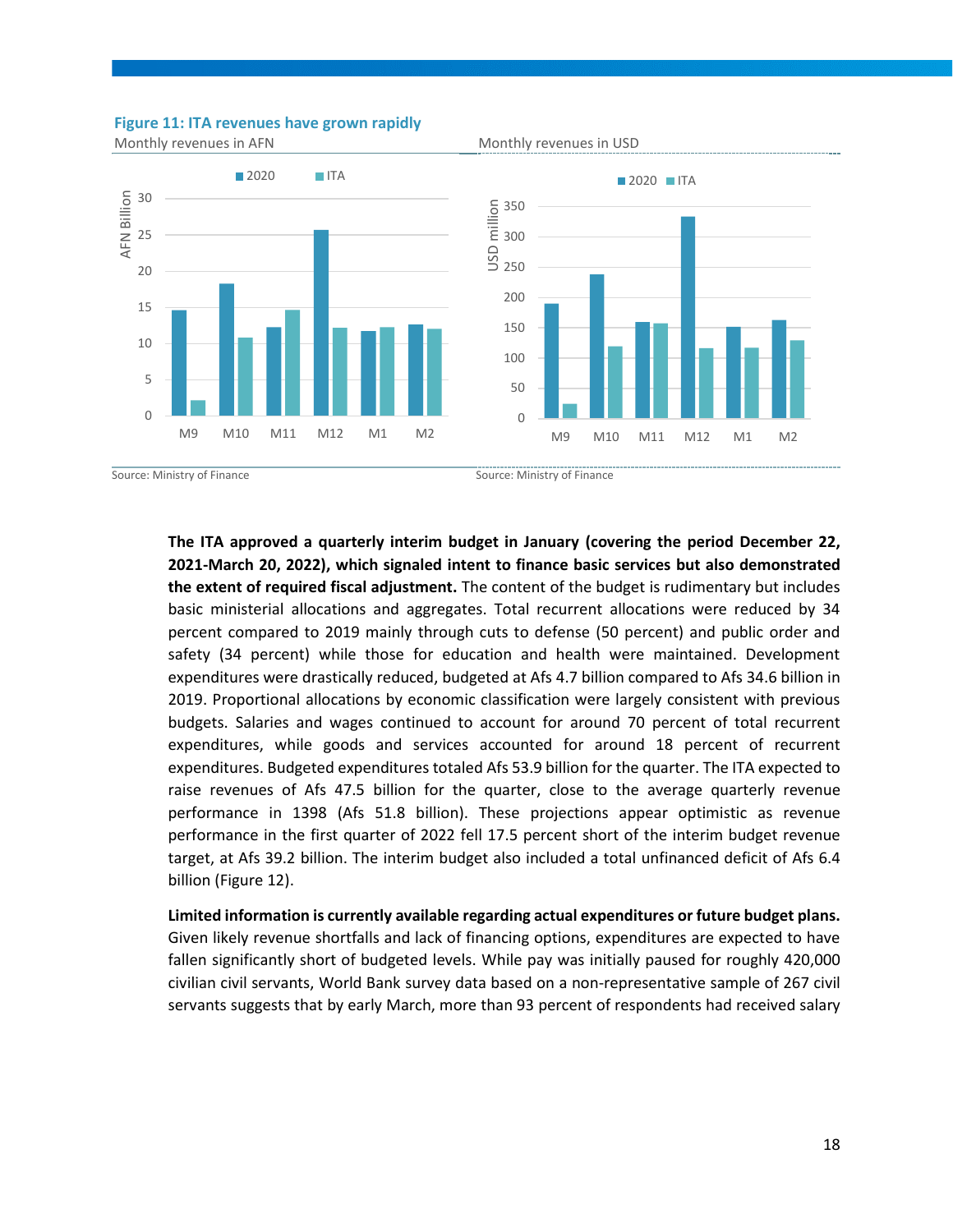payments in the last six months. Payments have not been made consistently, however.<sup>8</sup> The ITA is currently preparing an annual budget for the Solar Hijri year beginning March 21, 2022.

**Afghanistan has ceased servicing its external debt.** Official debt data is not being produced. Afghanistan's total external debt is estimated at around US\$1.7 billion, consisting almost entirely of concessional loans from multilateral creditors. The external debt-to-GDP ratio is expected to have deteriorated due to recent contractions in output but remain at modest levels. Assuming a 30 percent reduction in GDP, the external debt-to-GDP ratio will increase from around 7.5 percent at end-2020 to around 10 percent. Several debt repayments due to multilateral creditors were missed over late 2021 and early 2022, leading to the accumulation of arrears and creating obstacles for future disbursements.

<span id="page-27-0"></span>**Figure 12: The interim budget includes large expenditure cuts and an unfinanced deficit** Basic Fiscal Aggregates for the ITA Interim Budget vs. Pro-Rate 1398 Budget



Source: Ministry of Finance

<sup>&</sup>lt;sup>8</sup> The ITA announced a new civil servant salary pay scale in December 2021. 71 percent of the respondents to the World Bank survey who were aware of these changes indicated that their salaries had decreased.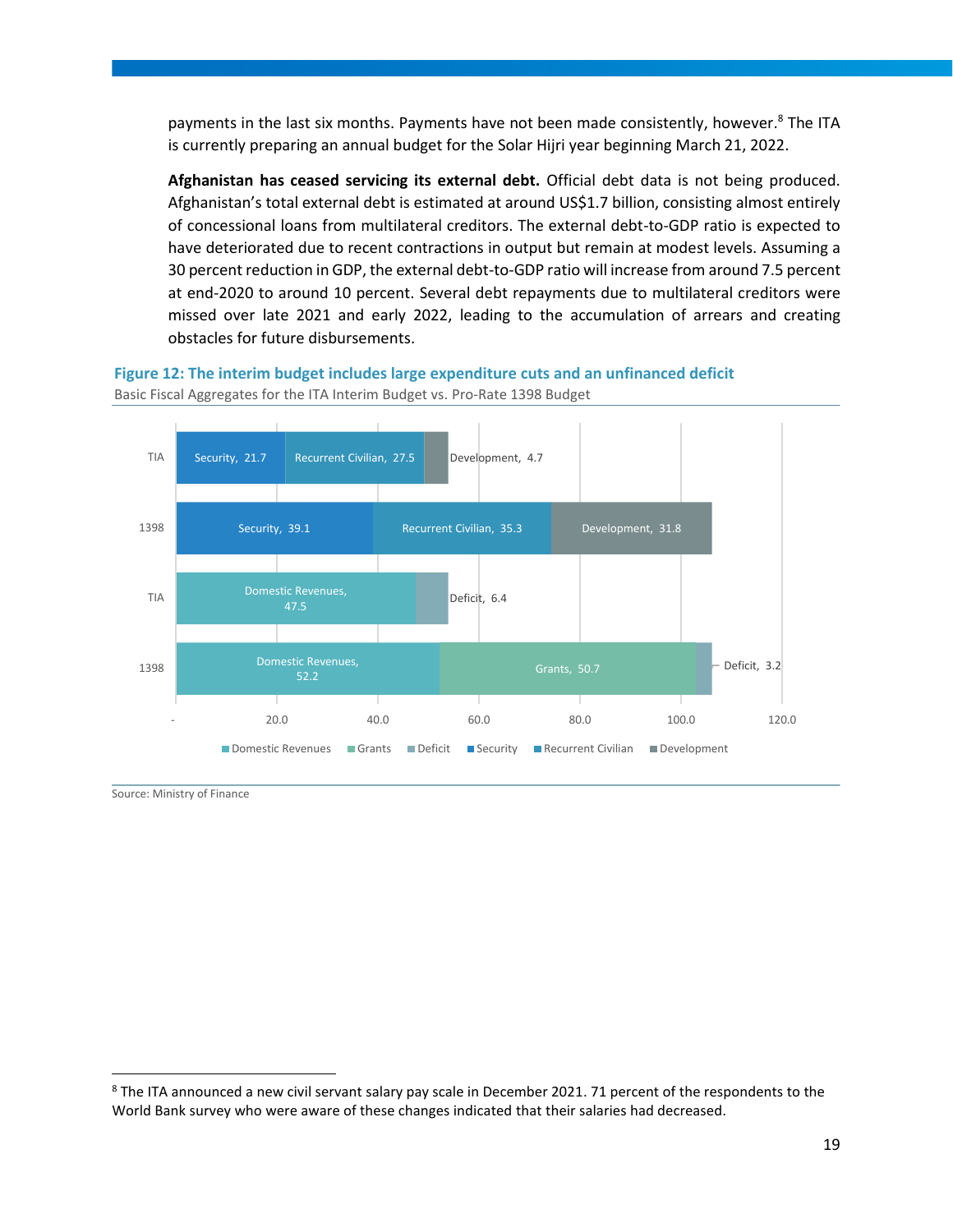### **Figure 13: The budget sustains recurrent allocations to basic services while cutting security expenditures**



Sectoral Allocations - ITA Interim Budget vs. Pro-Rate 1398 Budget

Source: Ministry of Finance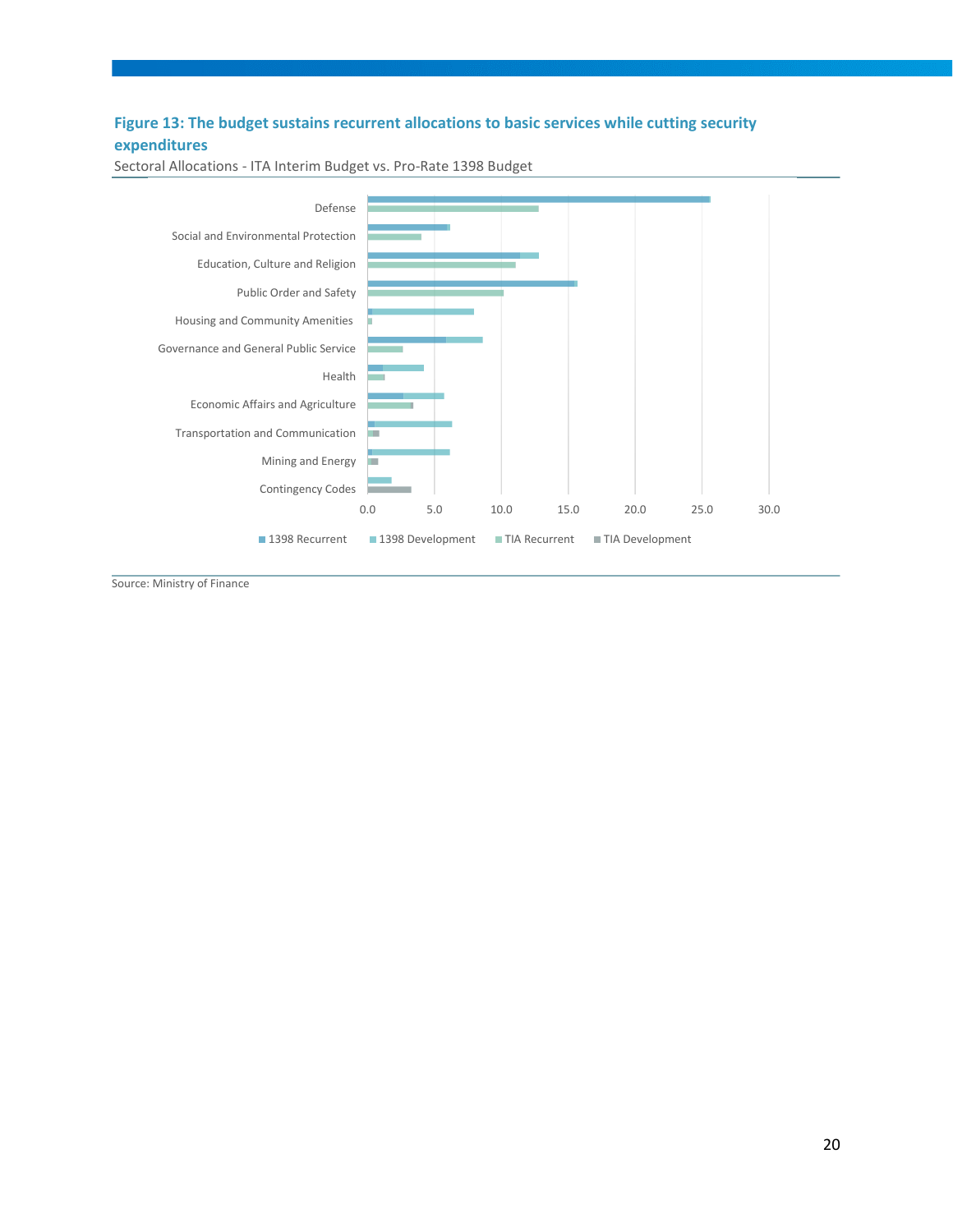## <span id="page-29-0"></span>4. OUTLOOK AND MEDIUM-TERM PROSPECTS

#### Medium-Term Outlook

**Afghanistan's economic development is subject to enormous uncertainty.** Major sources of uncertainty include: i) the extent and nature of ongoing aid and other forms of international support; ii) policy decisions of the interim administration which may both directly impact economic conditions and confidence, and also influence the space for and direction of international assistance; iii) domestic political and security conditions; iv) domestic weather conditions, which will continue to heavily influence domestic agricultural production; and v) international economic conditions, including prices for key imported goods, which may be heavily impacted by the Russian invasion of Ukraine, war, and associated sanctions.

#### **Baseline Scenario**

**Under a baseline scenario, current conditions and approaches to international engagement will be retained.** Afghanistan will face: i) international support limited to humanitarian activities and basic core services (health, education, food security, and limited community-based livelihood support); ii) no resolution of current financial sector constraints, including limitations on international payments and limited banking sector confidence and liquidity; iii) continued reliance on cash shipments to meet payment needs of UN agencies; iv) maintenance of current ITA economic policies; and v) no change to the security environment.

**Output is expected to further decline in the short-term.** Under this scenario, the economy is expected to contract further throughout 2022, with real GDP per capita declining by around 34 percent between end-2020 and end-2022, reversing all progress since 2007. Firms will face continued suppressed demand and financial sector constraints to international trade and payments. Financial sector constraints will especially impact formal sector firms subject to AML/CFT controls that cannot meet international payment requirements through informal exchange providers. A significant number of firms that have so far maintained operations through utilizing cash reserves and inventories are likely to exit the market, with further impacts on employment and demand.<sup>9</sup> On the other hand, improved recent weather conditions are expected to support increased agricultural production while continued inflows of USD through humanitarian channels may provide some support to demand and consumption (conversely, any cessation in USD shipments would likely place additional pressure on the exchange rate and dampen overall demand and consumption). Over the medium-term, the economy is expected to return to positive economic growth on a low growth path, reflecting i) low public and private investment; ii) productivity loss through financial sector constraints and associated supply disruptions; and iii) reduced human capital through deteriorating access to and quality of services, and the further curtailment of women's access to private and public sector employment.

**Poverty is expected to worsen, although impacts on rural households may be ameliorated by improved weather conditions.** Urban poverty is expected to worsen over 2022 as i) private sector

<sup>&</sup>lt;sup>9</sup> In the recent World Bank private sector survey 40 percent of firms reported they would need loans from banks for working capital in the next six months, while 39 percent of large firms and 59 percent of small firms expected to reduce investment.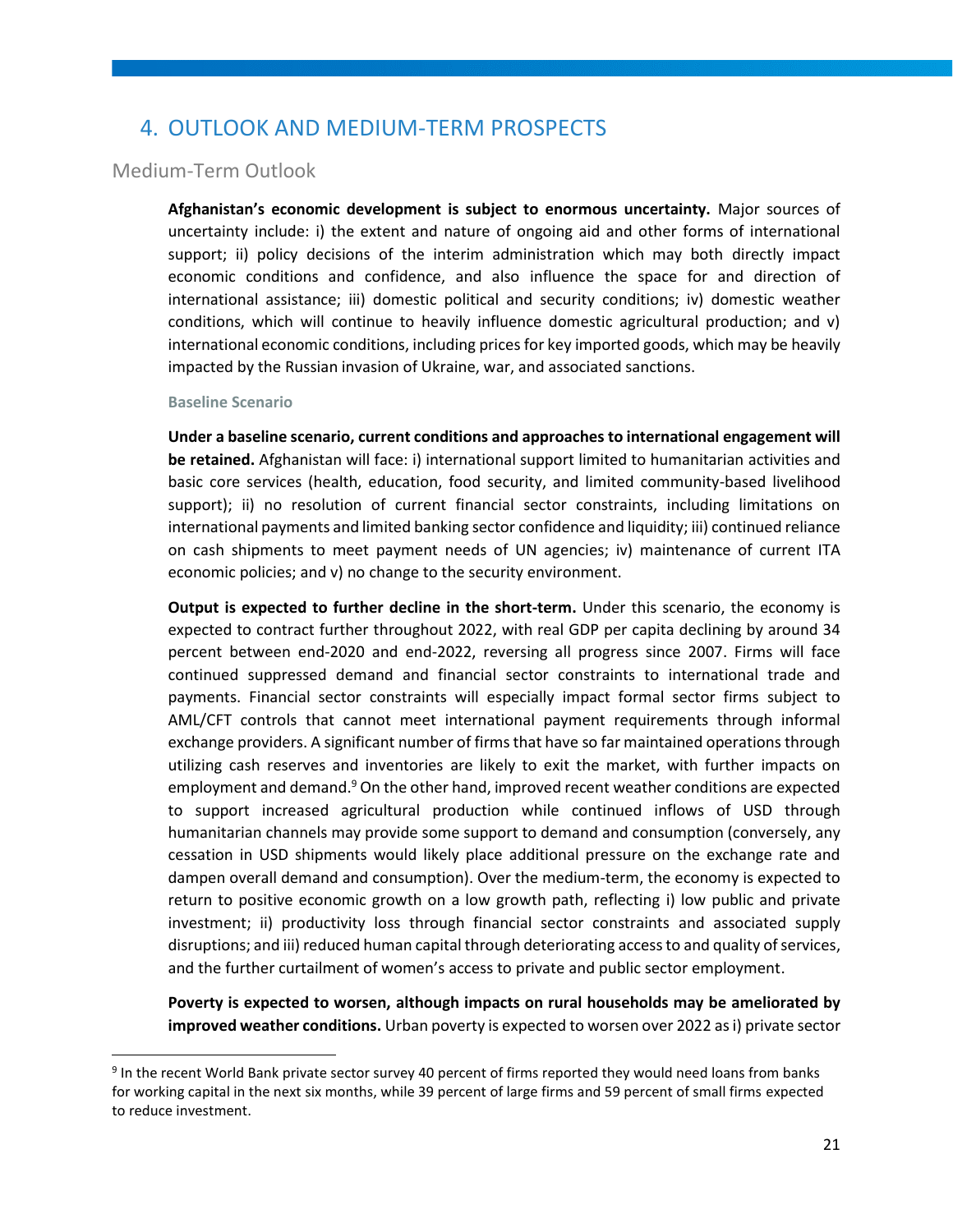activity in main urban centers continues to decline leading to further unemployment; and ii) urban households exhaust savings. Rural poverty conditions will be impacted by the overall economic contraction and continued increased prices for imported inputs such as fertilizer and fuel. However, rural living conditions may be buoyed in the short-term by easing of recent drought conditions, increasing demand for agricultural products from humanitarian agencies, and improved trade access due to reduced security constraints. The recent increase in wheat prices due to the Russian invasion of Ukraine will negatively impact all households, as wheat flour is the most important food staple, accounting for around 12 percent of households' monthly cash expenditures (this share is slightly higher in rural areas and among households in the bottom deciles of the welfare distribution). Households will be forced to either reduce food consumption or switch to lower quality alternatives, increasing food insecurity.<sup>10</sup> Over the medium-term, slow economic growth combined with rapid population growth will lead to a stagnation of economic conditions and continued widespread poverty.

**The financial sector is likely to experience growing pressures.** Private sector credit is likely to further decline, reflecting difficult economic conditions and weaknesses in the funding and broader financial position of banks. Funding pressures are likely to remain elevated as account holders will seek to withdraw available balances. The central bank's capacity to supply liquidity to the banking sector will remain constrained in the absence of access to AFN and USD cash notes. In the context of continuing economic contraction and crippling cash shortages, borrowers' repayment capacity remains under pressure, while non-performing loans are expected to further increase from already high levels (around 20 percent before the August crisis), potentially posing solvency concerns for some institutions. Without further policy measures and reflecting growing pressures on funding and borrowers' repayment capacity, the medium-term outlook for the stability and solvency of the financial sector is grim.

**Fiscal pressures are expected to continue, curtailing service delivery.** The ITA are expected to raise revenues of around US\$1.7 billion (Afs 150 billion) over the coming fiscal year, subject to economic conditions and exchange rate developments (this compares to US\$2.7 billion or Afs 208 billion in 2019 – the most recent year of strong collections prior to the COVID-19 crisis of 2020 and Taliban advances of 2021). In the absence of on-budget donor support or financing sources, budget expenditures are expected to decline by around US\$4 billion or 70 percent from pre-crisis levels (see Box 1). Off-budget spending on humanitarian support or off-budget basic services is expected to reach around US\$3 billion, with total public spending reaching just over 40 percent of pre-crisis levels (including security and off-budget spending). Over the medium-term, public expenditures are expected to contract further with further deterioration in economic conditions, lower humanitarian inflows among donor fatigue and competing global priorities, deterioration of IT systems that have supported revenue collections to date, and the likely reemergence of substantial corruption and leakage in the revenue system.

<sup>&</sup>lt;sup>10</sup> Rural households may see windfall gains from the increase in wheat prices, as wheat is the most important crop for a third of rural households (40 percent among households in the bottom decile) and the upcoming winter wheat cropping season will coincide with the price spike. However, outcomes for wheat-producing households will depend on how gains will be distributed among the different agents along the wheat production and distribution supply chain (e.g., wholesale traders, intermediaries, lenders, landowners, and retail traders).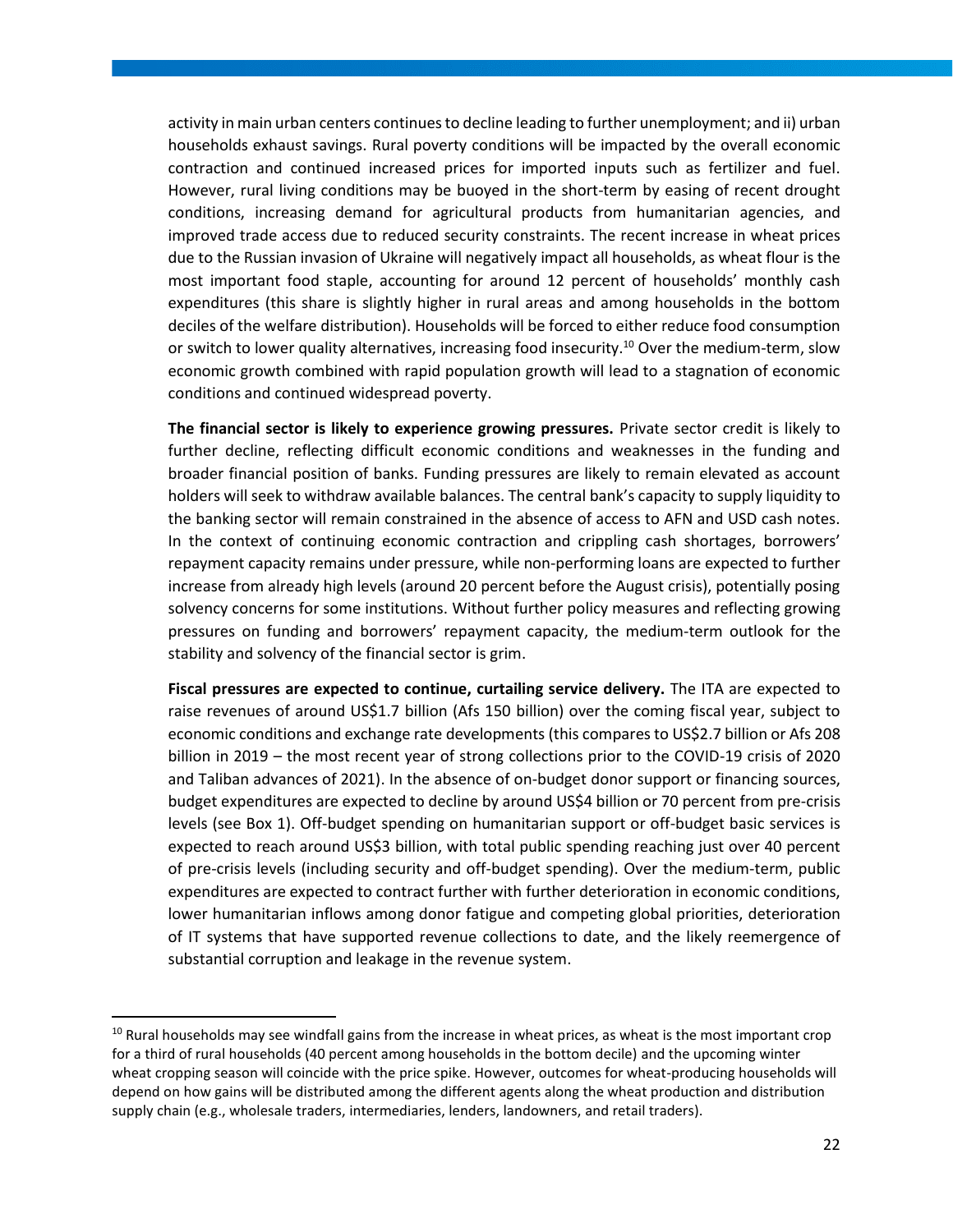**The baseline 'status quo' scenario is associated with substantial development and spillover risks.** 40 percent of Afghanistan's population is under the age of 15. Afghanistan's population was expected to reach 48 million by 2030 before the recent crisis, and fertility rates may now increase in the context of worsening economic conditions and potential deteriorations in health and education access. Rapid economic contraction followed by sluggish growth will lead to very low and stagnant incomes in the context of rapid population growth. Afghanistan also remains heavily exposed to climate and natural disaster risks, including expected increased frequency of droughts, floods, and extreme heat and cold. The combined impacts of increased poverty, rapid population growth, and climate change and natural disasters will present substantial risks of: i) further poverty and humanitarian crises, necessitating regular, high-cost humanitarian interventions to support basic needs; ii) internal and external displacement risks driven by absence of economic opportunities and increased vulnerability to natural disasters; iii) increased risks of conflict, fragility, and extremism arising from increased contestation over natural resources and deteriorating access to services driving perceptions of exclusion.

#### **Economic Stabilization and Recovery Scenario**

**As discussed in previous World Bank analytical work, Afghanistan continues to possess important economic endowments that – under the right conditions – could support strong future growth.<sup>11</sup>** These endowments include: i) a young population and declining dependency ratios; ii) strong agricultural and extractives industry potential; and iii) a geographical location in a dynamic region, with significant potential to benefit from regional trade and infrastructure investments. Afghanistan faces new opportunities to realize its growth and development potential, arising from:

- **Improved security.** The end of active combat (if sustained) may address a previous binding constraint to growth and support future private sector investment. Nearly half of surveyed entrepreneurs reported an overall improvement in the security environment compared to pre-August. These benefits are heavily gendered, however, with only nine percent of female entrepreneurs reporting that security conditions had improved while 66 percent reported deterioration.
- **Reduced corruption.** As above, survey data suggests dramatic reductions in corruption, with more than four fifths of firms that deal with the customs administration reporting that they were no longer required to pay bribes (while being required to do so in the past). If such changes can be sustained, reduced corruption may reduce business costs and increase certainty, addressing another previous major constraint to investment.

**Under a best-case economic stabilization and recovery scenario, Afghanistan would attract international support to mobilize growth sources.** Realizing this scenario would require fundamental changes to current domestic and international policy settings (as discussed below), including: i) international support across areas beyond basic human needs, supporting increased public investment; ii) easing of current financial sector constraints, including improvements in international payment flows and strengthened banking sector confidence and liquidity; iii)

<sup>&</sup>lt;sup>11</sup> World Bank (2018) Afghanistan to 2030: Priorities for Economic Development Under Fragility, World Bank, Washington DC.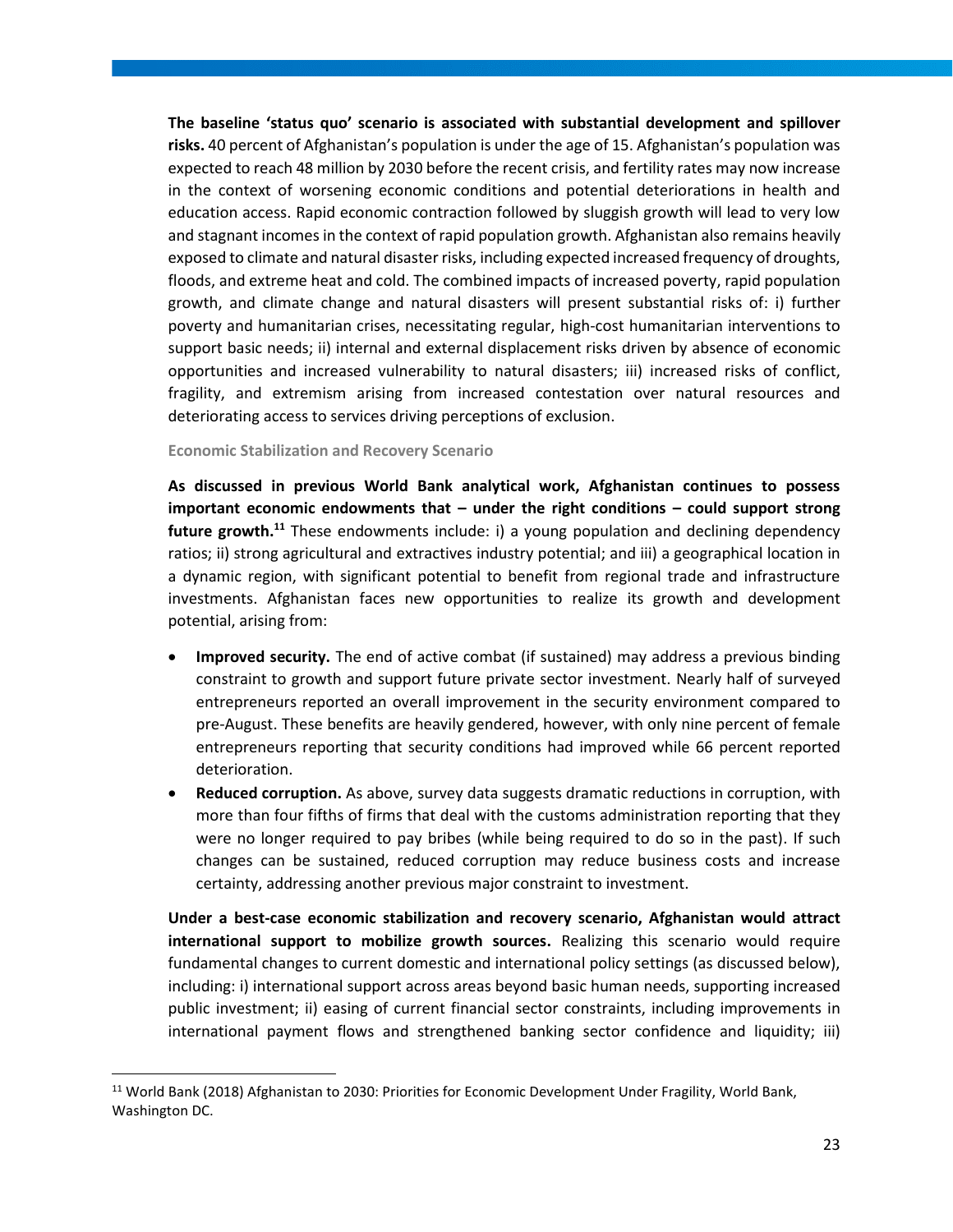improvements in political confidence; iv) associated increases in private investment; iv) eased constraints to women's economic participation; and v) no change to the security environment.

**Under this scenario, the medium-term economic outlook is significantly improved.** Through the quick implementation of actions to foster economic recovery and growth, the short-term reduction in GDP per capita would be slightly moderated (per capita incomes would decline by around 26 percent). More importantly, with major changes to domestic policy settings and much broader international support, Afghanistan would move towards significantly faster growth over the medium-term, mobilizing agriculture and extractive sectors to achieve annual growth of around six percent. This would drive a relatively strong recovery in per capita incomes, with GDP per capita returning to close to 2020 levels by 2031. Faster rates of economic growth would be associated with rapid employment creation and the generation of fiscal resources to support service delivery, mitigating spillover and fragility risks.





#### Implications for Policy

**A framework for economic stabilization and recovery is shown in [Figure 15.](#page-33-0)** The international community must take no-regrets action for the effective and coordinated provision of support to critical basic needs. Moving towards the economic stabilization and recovery scenario will require additional action by both the ITA and the international community. The ITA must meet minimum

Source: UN Department of Economic and Social Affairs **Source: World Bank staff calculations** 

<sup>&</sup>lt;sup>12</sup> The economic recovery and stabilization scenario includes much faster rates of economic growth based on the following modeled assumptions: i) higher combined public and private investment (by around 10 percent of GDP) reflecting increasing business confidence and an improved investment environment, combined with slightly increased aid grant inflows; ii) increased labor force participation reflecting eased constraints to women's economic participation (three percentage points higher than the baseline by 2030); iii) total factor productivity growth of around 0.6 percent per year, relative to negligible growth under the baseline scenario, reflecting investment in human capital and infrastructure and an improved business environment.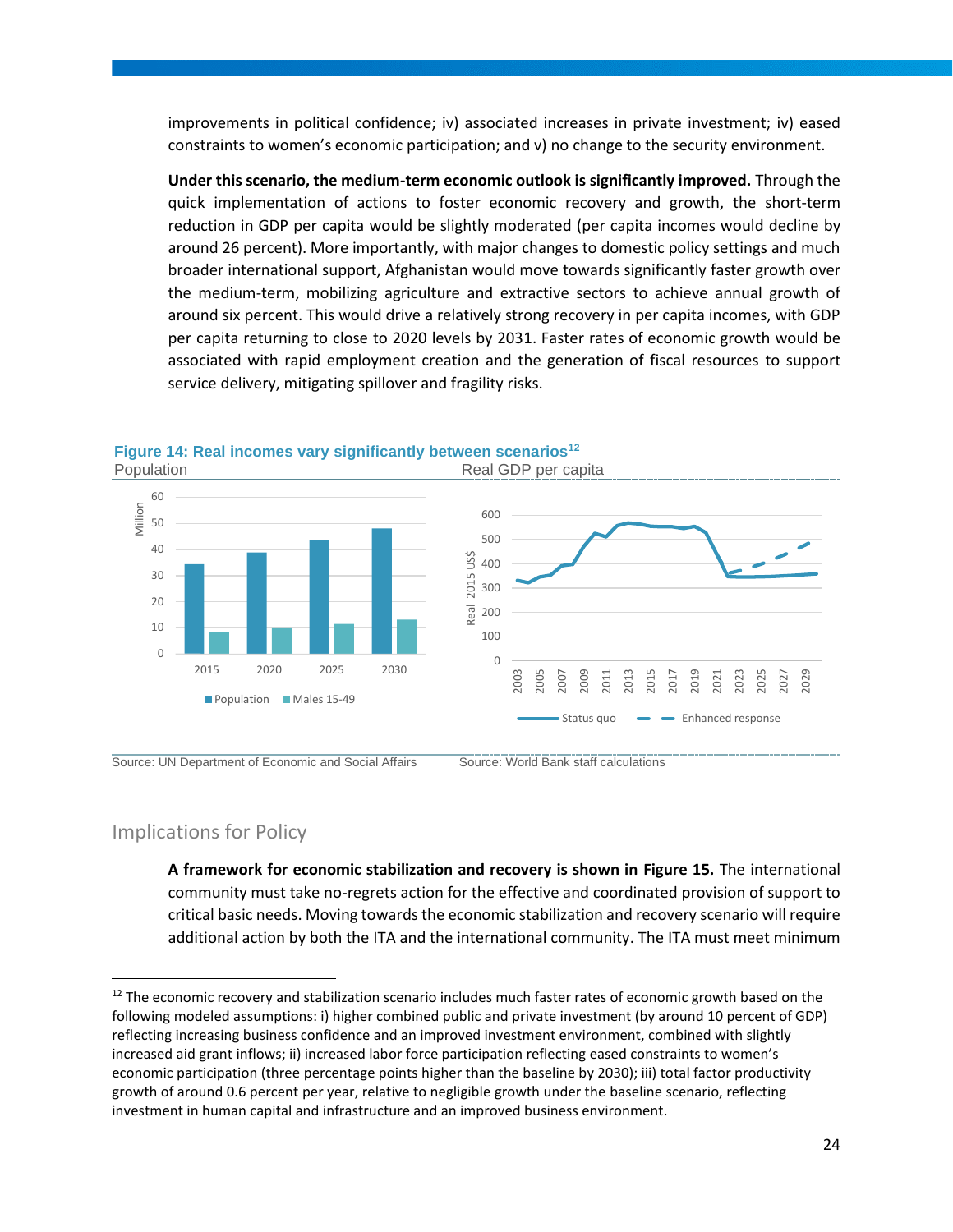enabling requirements to both provide confidence to the international community and establish the core policy and institutional conditions for economic growth. If the ITA meets these requirements, a range of additional economic stabilization and recovery actions could be implemented (with the support of the international community) to facilitate sustainable, private sector led economic development.

<span id="page-33-0"></span>

Source: World Bank

**No regrets support from the international community**

**Under any circumstances, international assistance will be required to meet basic human needs.** Given the scale of the current economic crisis, international assistance will be required to support basic needs for a sustained period (even under an optimistic scenario, per capita incomes are unlikely to recover to 2020 levels until at least 2031). Basic support from the international community should be provided as efficiently and effectively as possible. This should involve:

- **Provision of medium-term financing commitments for basic human needs at adequate but sustainable levels.** Commitment of financing on a medium-term basis may allow progress beyond short-term emergency appeals, facilitating certainty for planning and implementation.
- **Maintaining or establishing new mechanisms for funds transfer for humanitarian and basic service activities.** Financing for basic needs must be able to be effectively transferred to and utilized within Afghanistan. This could be achieved through the maintenance or scaling up of the existing cash shipment program, or the implementation of the planned Humanitarian Exchange Facility, which would support both humanitarian agencies and selected private sector firms needing to make overseas payments (see Box 4).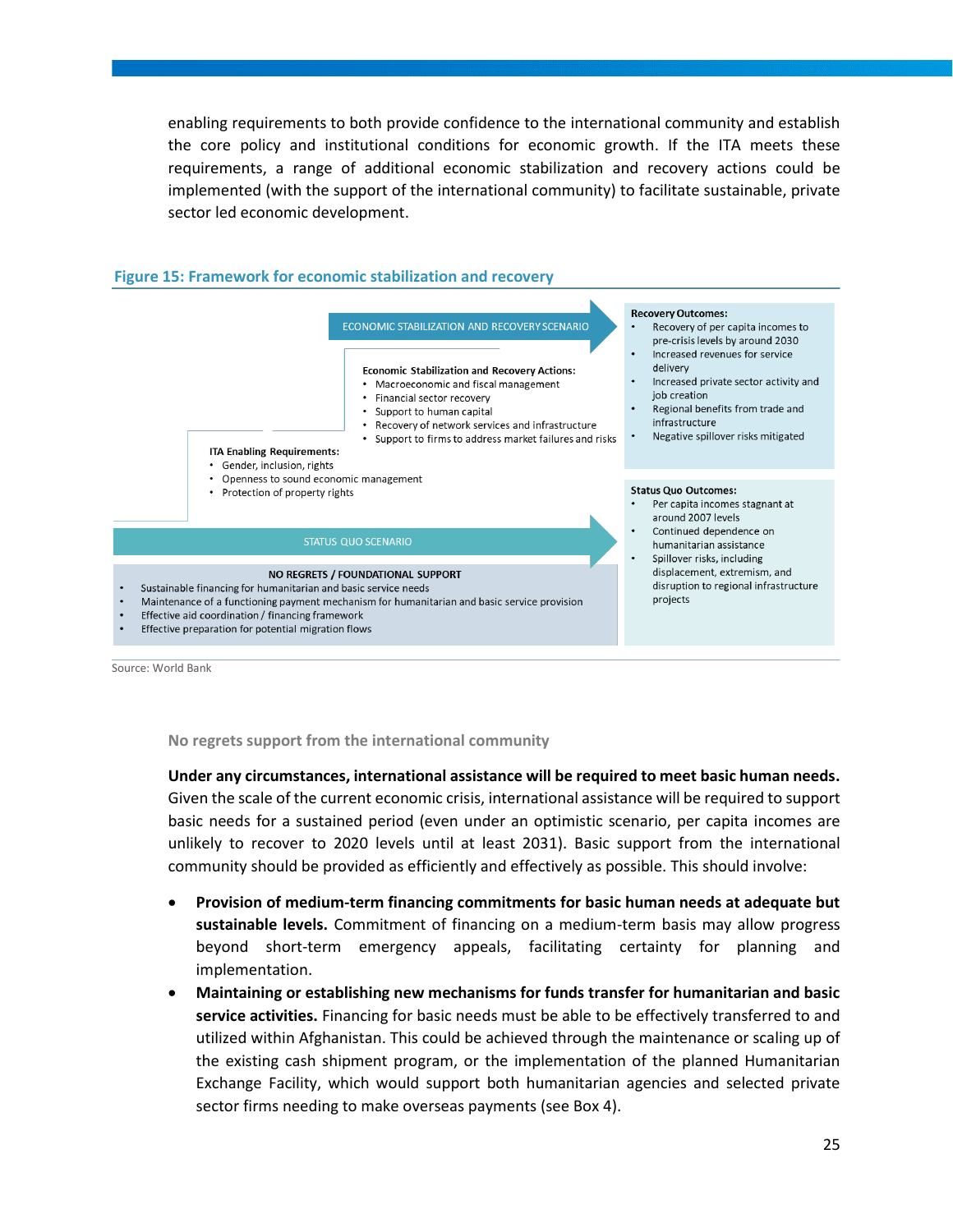• **Development of new aid coordination mechanisms and a financing framework for basic needs.** Afghanistan's recent history illustrates that aid inflows can have serious and long-term negative economic and political impacts if not adequately planned, managed, and coordinated. To avoid mistakes of the past, mechanisms need to be established to ensure effective alignment of increasing aid inflows with country priorities. This should involve: i) agency-level coordination of activities across all 180+ agencies currently delivering support within Afghanistan; ii) mechanisms for coordination between existing and new multilateral or bilateral funding streams, including the World Bank ARTF, the ADB, the IsDB, the UNDP Afghanistan Special Trust Fund, the European Union and other bilateral mechanisms; iii) mechanisms for frequent technical dialogue on economic recovery issues between the international community and the ITA; and iv) development of a joint financing framework, specifying the respective financing responsibilities of the international community and the ITA, in order to address overlaps and gaps and prevent the inadvertent generation of fiscal space for low-priority ITA spending.

**The international community should also take measures to support management of potential migrant flows.** Afghans have a long history of migration in response to changing country conditions. Current economic conditions may drive further outflows of primarily young, rural, and male migrants seeking new economic opportunities abroad. The international community can work with regional partners to support economic integration of migrants into receiving countries, mitigating long-term costs and maximizing potential benefits.

#### **Box 3: Challenges and risks associated with increasing international support**

Afghanistan currently faces important constraints to efficient and coordinated international support. Assistance is being provided in a context where i) pre-August 15 aid coordination mechanisms are no longer operational or fit-for-purpose, given the current status of the ITA; ii) international assistance is being channeled entirely through multiple off-budget channels, precluding the typical role played by the annual budget and national programs in supporting coordination; iii) many international partners have limited engagement with the ITA to support alignment and coordination of expenditures; and iv) limited mechanisms are in place for citizen voice and accountability in setting assistance priorities and monitoring implementation and results.

The combination of rapidly increasing assistance in the context of limited institutional mechanisms for effective aid coordination and management poses significant risks. These risks include i) the generation of economic distortions, including within the labor market and markets for other critical inputs; ii) negative political and fragility impacts, including capture and contestation over aid resources; iii) inefficiency, waste, and corruption including through duplication, overlaps, and inadequate monitoring mechanisms; iv) creation of perverse incentives and moral hazard for the ITA, with international assistance resources creating fiscal space for security or other low priority expenditures financed from the ITA's substantial own-source revenues.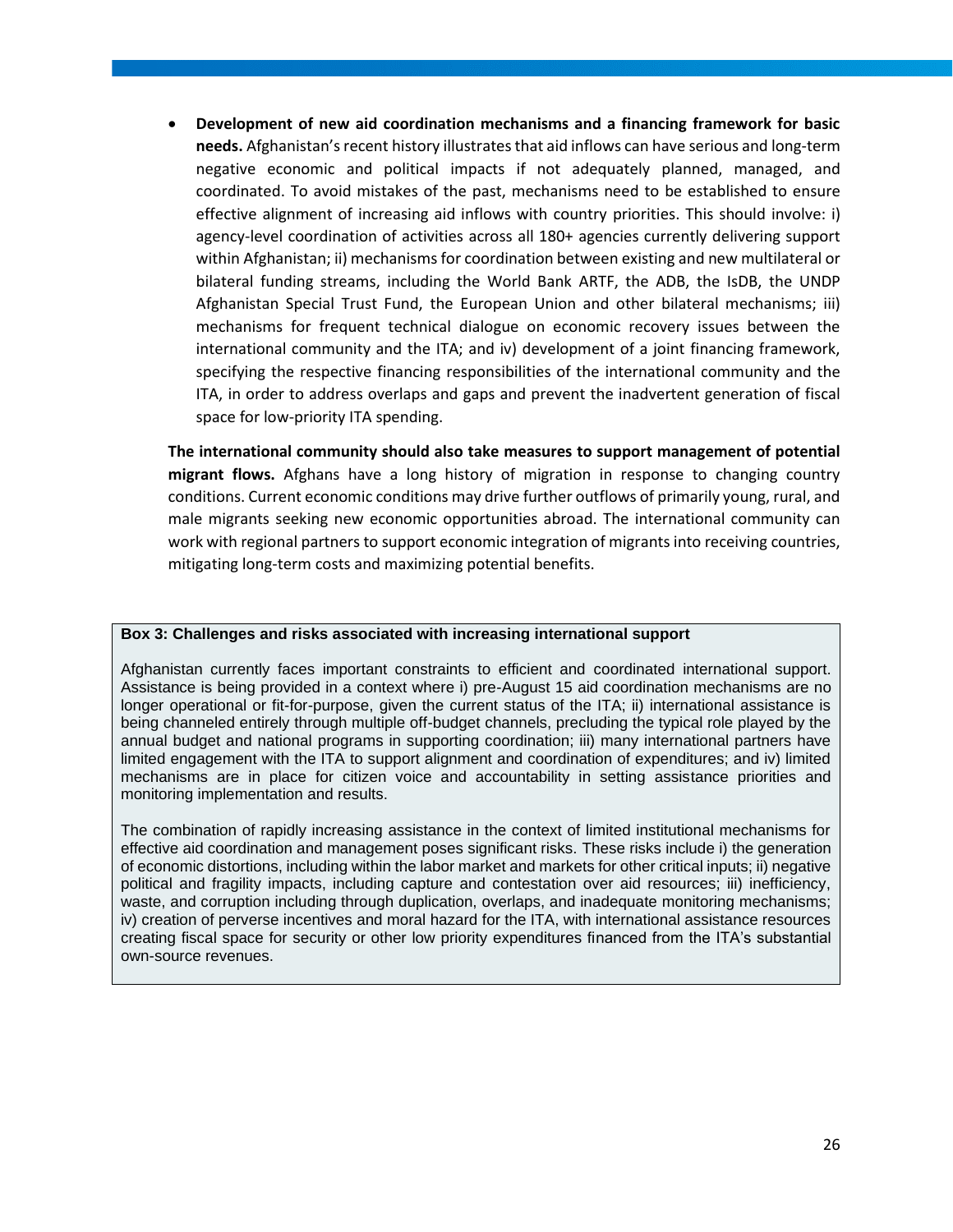#### **Box 4: The Humanitarian Exchange Facility**

The United Nations agencies, UNAMA, UN-OCHA and the World Bank Group have been working together in close coordination with other development partners to address the financial sector constraints to humanitarian delivery. The World Bank Group has worked in tandem with international partners to design and establish the Humanitarian Exchange Facility (HEF) as a temporary measure to facilitate payments and to complement USD cash shipments until a more permanent solution is found. The design of the HEF was part of this collaborative effort which started in October 2021, the results of which were summarized in a joint seminar in mid-December 2021.

The HEF will provide a matching mechanism between private businesses in need of USD abroad and humanitarian/development agencies requiring AFN liquidity in Afghanistan. The HEF will aim to mobilize Afghani cash holdings of local businesses and make them available to international agencies for humanitarian purposes in Afghanistan, in exchange, international agencies will provide USD for payments of goods and services abroad on behalf of participating Afghan businesses.

The HEF will provide a clearing house mechanism to take receipt of USD funds from humanitarian actors, before sourcing equivalent AFN liquidity from eligible Afghan entities. The local currency cash deposited into the HEF on-shore account(s) will be considered as a "fresh deposit", and then processed onwards to UN agencies based on a priority schedule determined by the Humanitarian Country Team under leadership of the Humanitarian Coordinator for in-country expenditure. In return, the USD received by the HEF from Humanitarian actors into its offshore account will be used to pay for import invoices of the same Afghan entities, allowing them to settle their outstanding trade payables and to continue to import goods and services. The HEF will be managed by UNOPS who will manage the HEF workflow. The Facility Manager will open and manage the HEF accounts (one off-shore and one/multiple on-shore) and manage the facility.

#### **Enabling requirements to be met by the ITA**

**The ITA should implement measures to open space for increased international engagement and sustainable economic growth.** Firstly, the ITA should adhere to basic standards for the treatment of women and girls and respect for human and democratic rights. Without adherence to basic standards on gender and rights, increased international support for economic recovery and stabilization is unlikely to be forthcoming. Secondly, the ITA should signal clear commitment to broadly sound macroeconomic management, including in relation to monetary, exchange rate, and fiscal policies. Finally, the ITA should establish an adequate legal and institutional framework for the protection of private property rights. Without openness to sound overall economic management measures, any international support to economic stabilization and recovery is unlikely to be effective.

#### **Economic stabilization and recovery actions**

**Once required actions were undertaken by the ITA, a range of additional actions would be required to move from the status quo to the economic stabilization and recovery scenario.**  Required measures would include:

• **Reestablishing sound macroeconomic and fiscal management.** Sustainable economic recovery, private investment, and the restoration of confidence will depend upon a stable macroeconomic environment. Progress in this direction could involve the development and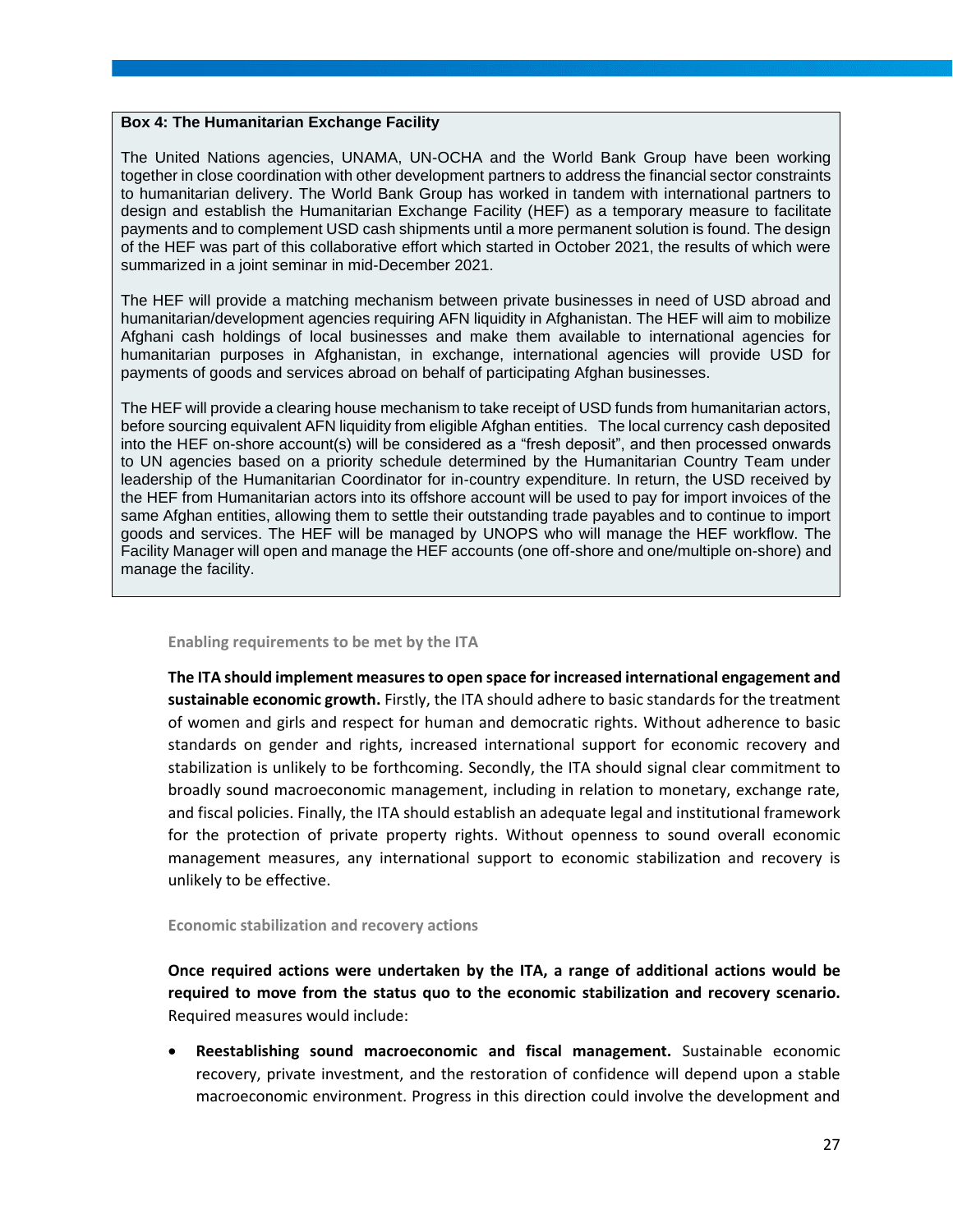implementation of a credible macroeconomic adjustment plan, and the provision of technical assistance and advisory support to central agencies to fill existing major capacity gaps. This could include: i) technical advisory support for monetary, exchange rate, and fiscal policies; ii) technical support for collection, analysis, and publication of economic statistics; and iii) advisory and system support for revenue policy and administration and expenditure management.

- **Restoring broader functions of the financial sector.** Financial sector dysfunctions currently represent a binding constraint for many formal businesses and threaten to drive further business closures [\(Figure 16\)](#page-37-0). Efforts to restore financial sector functioning could include: i) restoring the central bank's access to AFN note supply through resumption of supply contracts; ii) technical assistance and system support to the central bank to restore functionality of the domestic payment system (including support the national payment switch); iii) technical assistance to the central bank to restore AML/CFT functions<sup>13</sup>; iv) efforts to encourage international banks to resume international correspondent banking relationships; and v) restoration of the central bank's USD funds and note supply. This package of support could be conditioned upon articulation and implementation by the TIA of an internationally accepted plan for: i) adequate governance (including independence) and management of the central bank and operational autonomy of financial sector supervisory authorities; ii) implementation of agreed steps towards effective macroeconomic and financial sector management; and iii) implementation of required AML/CFT measures.
- **Support to human capital beyond basic services.** Afghanistan's long-term development will depend on efforts to address human capital deficits. Efforts to support human capital acquisition could involve broadened technical, institutional, policy, and financing support to secondary and tertiary health (beyond current support to primary healthcare through outsourced NGO contracting models). Support to education could be broadened to include policy and institutional capacity support, including emphasis on improving education outcomes. If necessary, assistance could be channeled through UN agencies or other offbudget providers.
- **Recovery of network services and infrastructure.** Sustainable provision and expansion of infrastructure access will be critical to support both human and private sector development. Firms currently report disruptions to electricity access, while the financial and technical sustainability of energy and water utilities and telecommunications infrastructure is unclear given difficult current economic conditions and the loss of skilled staff during the August crisis. Such efforts could be complemented by support to regional infrastructure initiatives, including in transport, energy, and telecommunications. If necessary, such support could be provided directly to the state-owned enterprises and independent agencies that operate and regulate infrastructure, or delivered though other of-budget channels, bypassing direct influence of the ITA.
- **Support to SMEs to help manage market failures and risks.** Under any future scenario, Afghan firms are likely to face major political risks and experience limited access to finance. Additional international support could be provided to firms to i) address credit market failures

<sup>&</sup>lt;sup>13</sup> Restoration of AML/CFT functions and capacities could potentially allow for central bank auctions of USD supplied through UN shipments.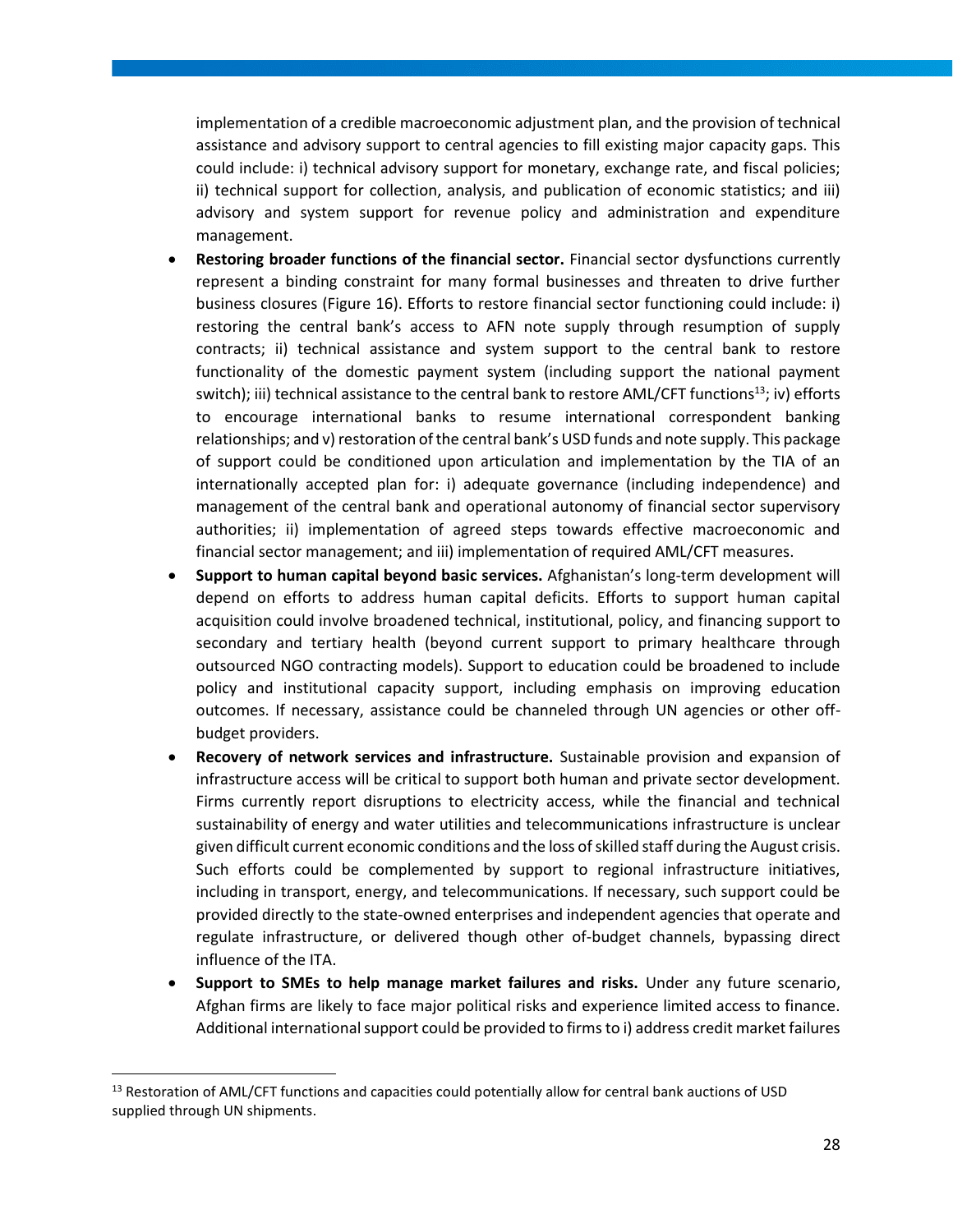and provide access to finance; ii) help mitigate or manage political risks; iii) access procurement and other opportunities arising from scaled up international humanitarian support; and iv) build capacity in critical areas, including for women entrepreneurs and business-owners.



#### <span id="page-37-0"></span>**Figure 16: Top constraints faced by businesses (% of respondents)**

Source: World Bank Afghanistan Rapid Private Sector Survey

\* "Banking system issues" includes (i) limited functionality of banking system, (ii) lack of liquidity/cash, (iii) issues with access to bank loans or

additional funding, (iv) limited functionality of hawala system, and v) issues with formal payments for imports and exports

\*\* "Taxation & public services" includes (i) higher tax rates, (ii) higher unofficial payments, and (iii) low capacity of authorities.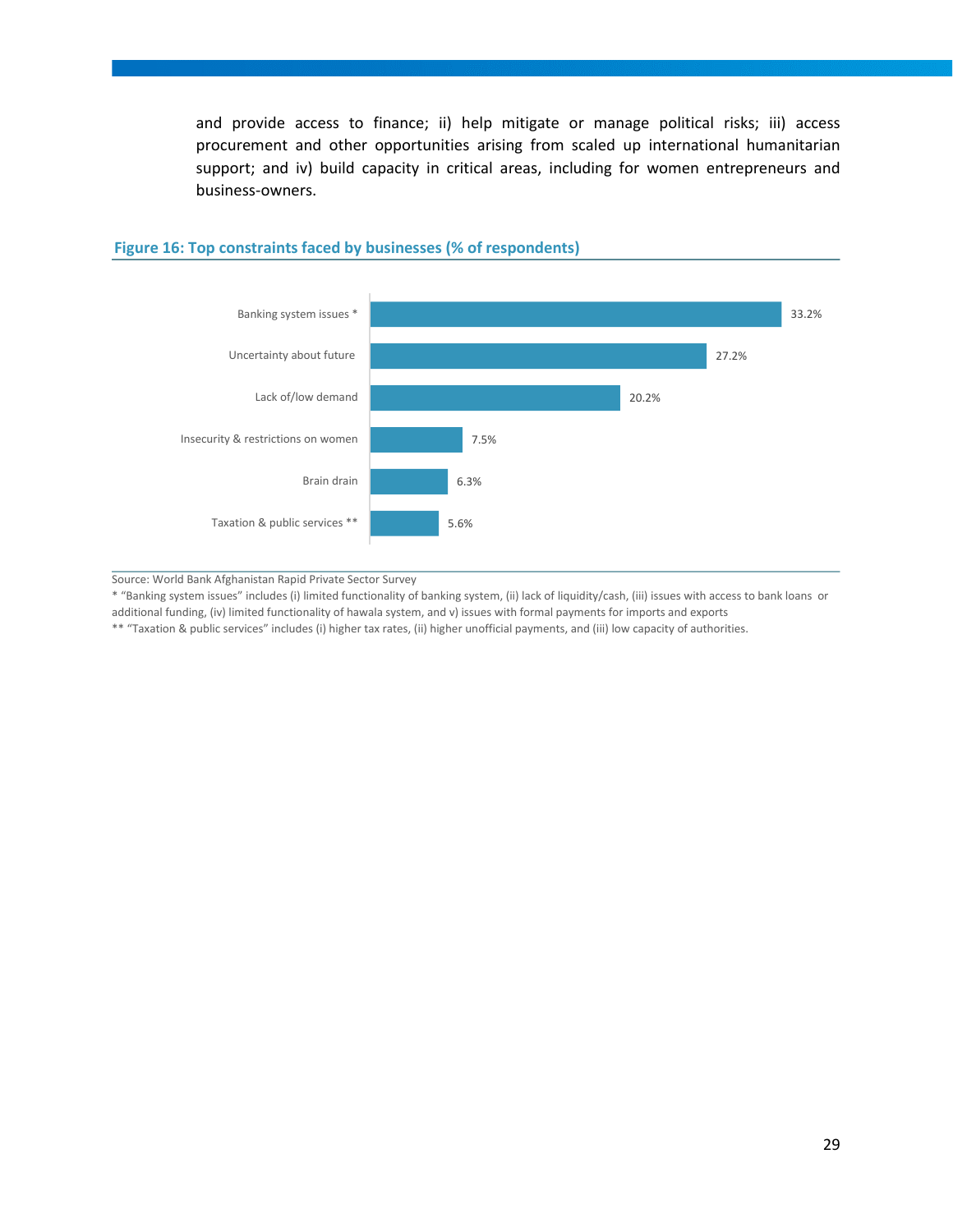## <span id="page-38-0"></span>SPECIAL FOCUS – COSTS OF PROVIDING BASIC SERVICES

This special focus section examines the cost of providing basic services in Afghanistan. To inform ongoing discussions regarding the cost and sustainability of international financial support to basic service delivery, we present indicative estimates of 2019 costs of providing various packages of services. We then compare these estimated costs against expected available ITA resources to derive a notional funding gap. This funding gap would need to be filled from grant resources to restore spending to 2019 levels.

Adjusting for inflation and exchange rate movements, the funding gap to restore spending on health and education to 2019 is calculated at between US\$823 million and US\$1.0 billion.<sup>14</sup> The funding gap to restore services across all civilian sectors is calculated at between US\$3.1 billion and US\$3.9 billion. The relatively modest size of estimated financing gaps relative to recent humanitarian needs estimates reflects the efficiency of previous approaches under which services were delivered through national programs. National program approaches provided economies of scale, allowed heavy use of local staff and inputs, and leveraged established institutional delivery mechanisms.

It is important to note that restoring spending to 2019 levels may not be sufficient to meet basic human needs. Certain public services were likely underfunded in 2019. Service delivery needs may also have recently increased given sharp deteriorations in living conditions. Delivering basic services through humanitarian and other off-budget channels will also inevitably increase costs. A key takeaway from this analysis is that the costs of providing basic services are likely to be reduced over time if progress can be made towards restoring the use of country systems and national program approaches.

#### Expenditures for basic service delivery using national systems

We begin with ITA annualized budgeted expenditures as laid out in the interim budget.<sup>15</sup> We adjust these annualized budgeted expenditures by sector downward by 27.3 percent to account for the expected shortfall in ITA revenues (compared to budgeted levels) and the unfinanced deficit.<sup>16</sup> We assume that security expenditures will be fully covered as per the ITA annualized budget, and that required spending reductions are then proportionally allocated across all civilian expenditures.

We then estimate the funding gap between ITA adjusted planned expenditures and 2019 expenditure levels. We calculate the funding gap using three different service delivery packages. For the first package ("health and education"), we calculate the funding gap between ITA allocations and 2019 expenditures only on health and education. For the second package ("core

<sup>&</sup>lt;sup>14</sup> 2019 expenses in AFN are converted into USD using the average exchange rate for 2019 (1 USD @ AFN76.18). For the ITA annualized budget, an exchange rate of 1 USD @ 94.58 AFN is used. Further adjustments are made for inflation and depreciation, with these impacts roughly equivalent.

<sup>&</sup>lt;sup>15</sup> Annual ITA estimates are based on annualization of the ITA quarterly budget, covering the first quarter of the 1401 fiscal year.

<sup>&</sup>lt;sup>16</sup> 17.5 percent shortfall in revenue and 9.8 percent unfinanced deficit.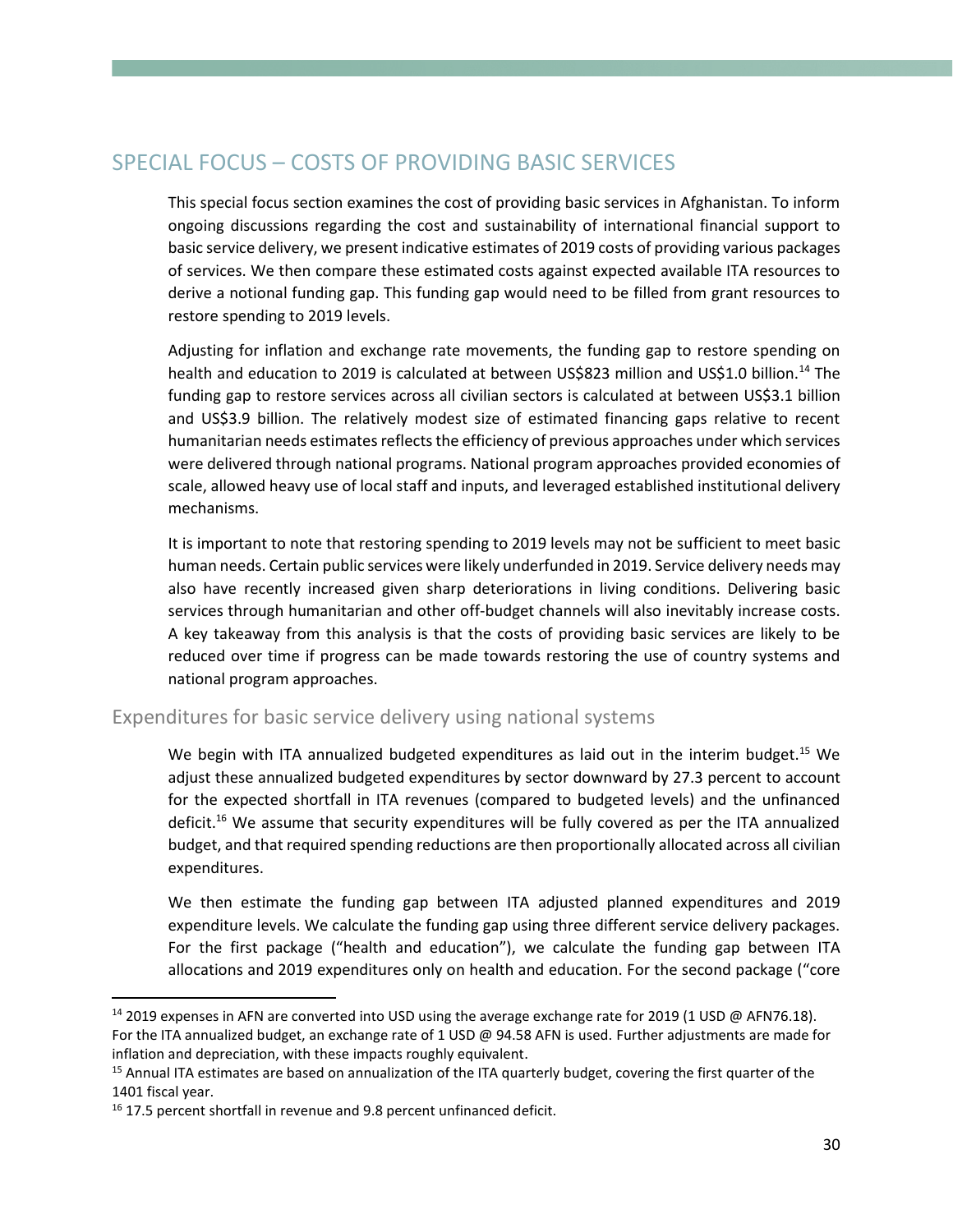services") we calculate the funding gap between ITA allocations and 2019 expenditures on health, education, agriculture, food security, and community development. For the third package ("sustained services") we calculate the funding gap between ITA allocations and 2019 expenditures across all civilian sectors (security spending is assumed to be reduced to ITA budgeted levels).

Our estimates of 2019 expenditure levels include 2019 off-budget spending on health, education, agriculture, food security, and community development, but exclude off-budget spending in other sectors.

The ITA has already made downward adjustments to civil service salaries and pension payments. Some anecdotal and survey evidence also suggests reductions in corruption and leakage within the public sector. To account for potential savings that could be achieved under the ITA we include a 'savings' scenario for each package, which includes: i) 25 percent savings on wage-bill expenditures across all sectors; ii) pension payments at ITA budgeted levels; and iii) a general 10 percent efficiency saving on all other on-budget expenditure items.

The modeled service delivery packages are summarized in [Figure 17.](#page-39-0)

|                         |                        | Package 1:<br><b>Health and Education</b>                                                                                                    |           | Package 2:<br><b>Core Services</b>                                                                                                                                                    |   | Package 3:<br><b>Sustained Services</b>                                                                                  |  |  |
|-------------------------|------------------------|----------------------------------------------------------------------------------------------------------------------------------------------|-----------|---------------------------------------------------------------------------------------------------------------------------------------------------------------------------------------|---|--------------------------------------------------------------------------------------------------------------------------|--|--|
| <b>ITA allocations:</b> |                        | General government expenditures as per the annualized ITA interim budget,<br>adjusted for estimated revenue shortfall and unfinanced deficit |           |                                                                                                                                                                                       |   |                                                                                                                          |  |  |
| <b>Funding gap:</b>     | ٠                      | Gap between<br>adjusted ITA<br>allocations and 2019<br>on- and off-budget<br>expenditure for health<br>and education.                        | $\bullet$ | Gap between<br>adjusted ITA<br>allocations and 2019<br>on- and off-budget<br>expenditure for<br>health, education,<br>agriculture, food<br>security, and<br>community<br>development. | ٠ | Gap between<br>adjusted ITA<br>allocations and 2019<br>on- and off-budget<br>expenditure across all<br>civilian sectors. |  |  |
| Savings:                | $\bullet$<br>$\bullet$ | 25 percent savings on wage bill<br>Pensions at ITA budgeted levels<br>10 percent general efficiency savings (on-budget)                      |           |                                                                                                                                                                                       |   |                                                                                                                          |  |  |

#### <span id="page-39-0"></span>**Figure 17: Summary of service delivery packages and assumptions**

Source: World Bank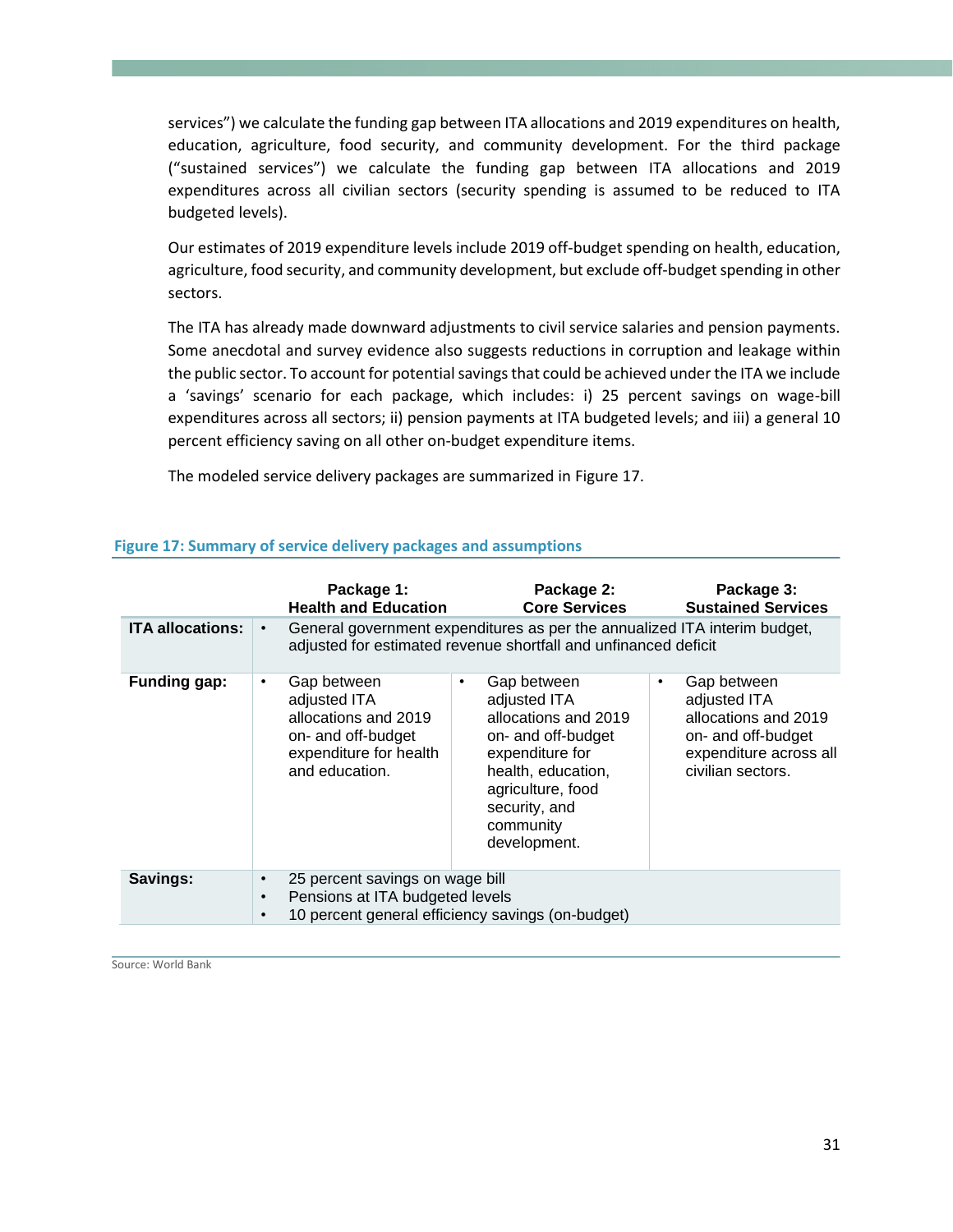#### Estimates

Under the first package – health and education – total expenditure needs are US\$2.5 billion, including savings of US\$202 million. US\$1.7 billion of expenditure needs are assumed to be covered by the ITA through domestic revenues. The funding gap to match 2019 expenditure levels (which included sector expenditures financed by on- and off-budget grants), beyond the ITA annualized budget, is US\$823 million [\(Figure 18\)](#page-40-0).



<span id="page-40-0"></span>**Figure 18: Spending needs and funding gap under first package (health and education)**

Source: World Bank staff calculations

Under the second package – core services, including health, education, agriculture, food security and community development – total expenditure needs are US\$3.0 billion, including savings of US\$250 million. US\$1.7 billion of expenditure needs are assumed to be covered by the ITA through domestic revenues. The funding gap to match 2019 expenditure levels (which included sector expenditures financed by on- and off-budget grants), beyond the ITA annualized budget, is US\$1.3 billion [\(Figure 19\)](#page-41-0).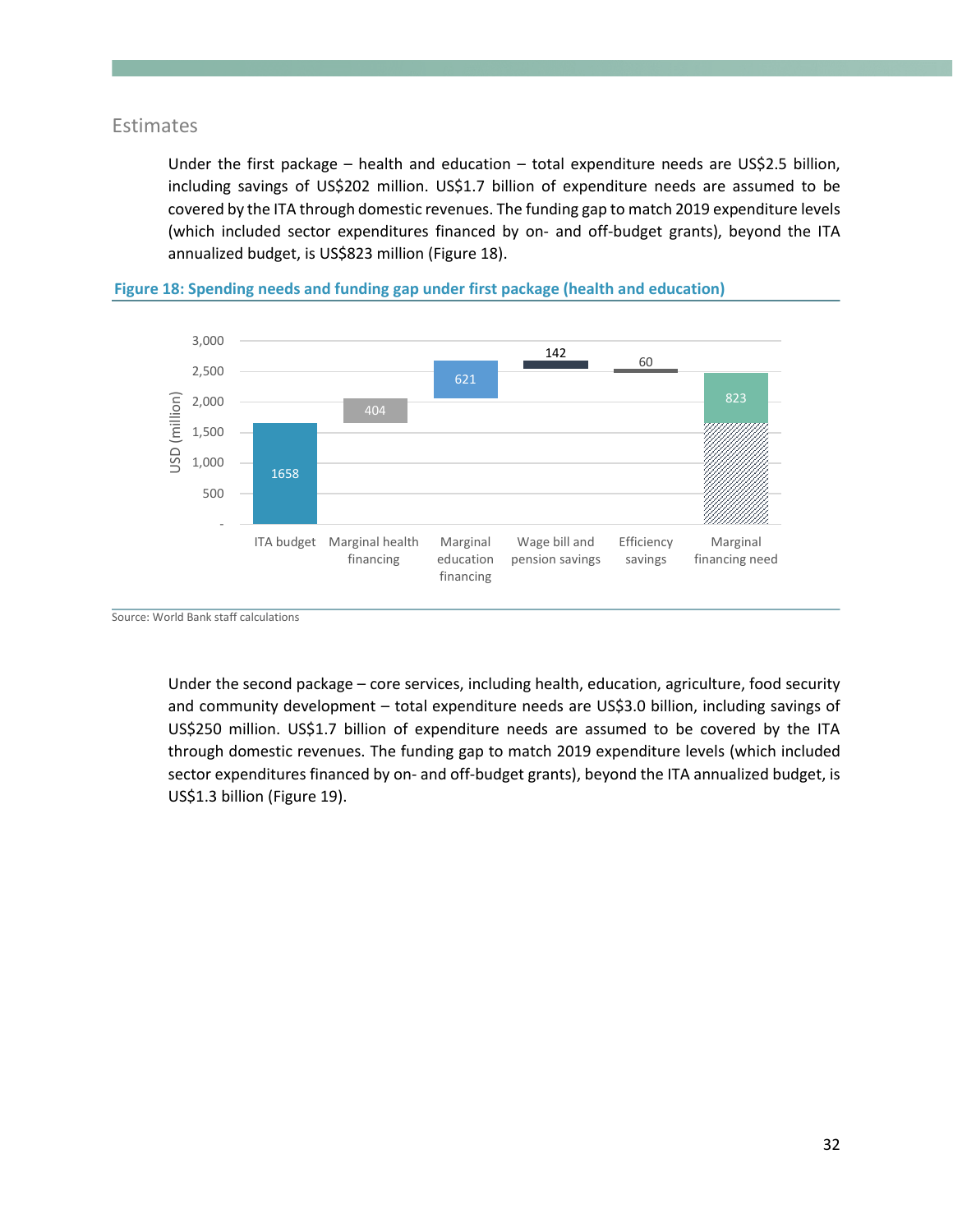

<span id="page-41-0"></span>

Source: World Bank staff calculations

Under the third package – sustaining services levels across all civilian sectors – total expenditure needs are US\$4.7 billion, including savings of US\$828 million. US\$1.7 billion of expenditure needs are assumed to be covered by the ITA through domestic revenues. The funding gap to match 2019 expenditure levels (which included expenditures financed by on- and off-budget grants), beyond the ITA annualized budget, is US\$3.1 billion [\(Figure 20\)](#page-41-1).



#### <span id="page-41-1"></span>**Figure 20: Spending needs and funding gap under third package (sustained services)**

Source: World Bank staff calculations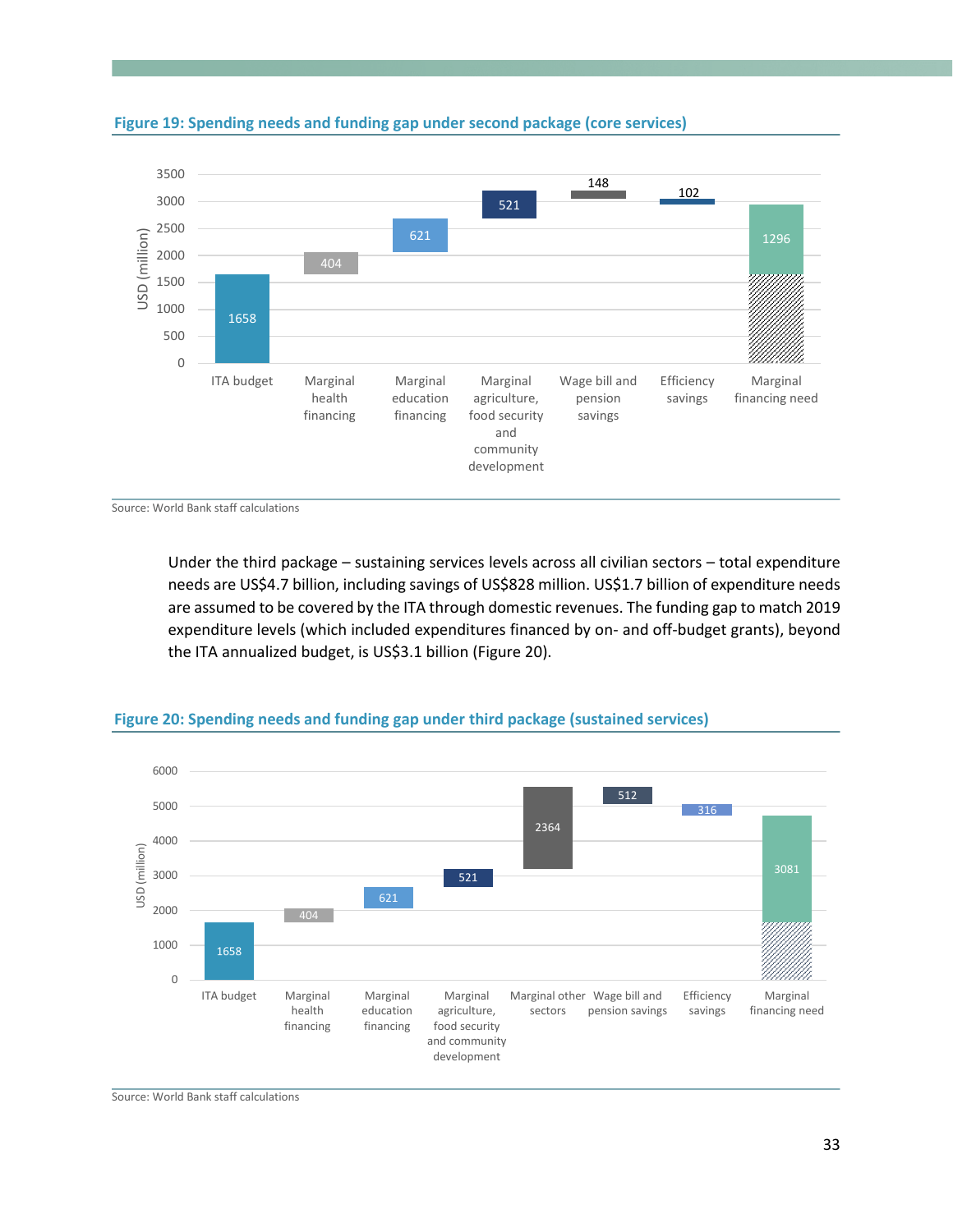#### Discussion

The funding gap to restore spending on basic services to adjusted 2019 levels ranges between US\$823 million (package one with savings) and US\$3.9 billion (package three without savings) depending on scenarios and savings. These costs appear relatively modest in relation to current estimated costs for meeting basic human needs through humanitarian channels.

Recent higher cost estimates partially reflect greater needs in the context of economic crisis, and the fact that substantial shortfalls in public funding for basic services already existed in 2019 (for example, the Afghanistan health system has remained heavily reliant on out-of-pocket expenditures, imposing an important burden on poor households). However, these costings also illustrate that the previous model of delivery through large-scale national programs using country systems was highly efficient. Efficiency arose from economies of scale, heavy use of local staff and inputs, and leveraging established institutional and planning structures.

As the international community considers options for future support to basic service needs, it may be useful to consider what interim steps could be taken to move over time towards large-scale, harmonized, national program approaches. In the interim, important measures could be taken to avoid inefficiencies and the creation of unsustainable dependencies in the long run. Such measures could include: i) ensuring salaries do not vary drastically across aid providers and are at levels commensurate with local labor market conditions; ii) maximizing the use of local staff and supplies; and iii) ensuring effective coordination to avoid segmentation, overlap and inefficiencies.